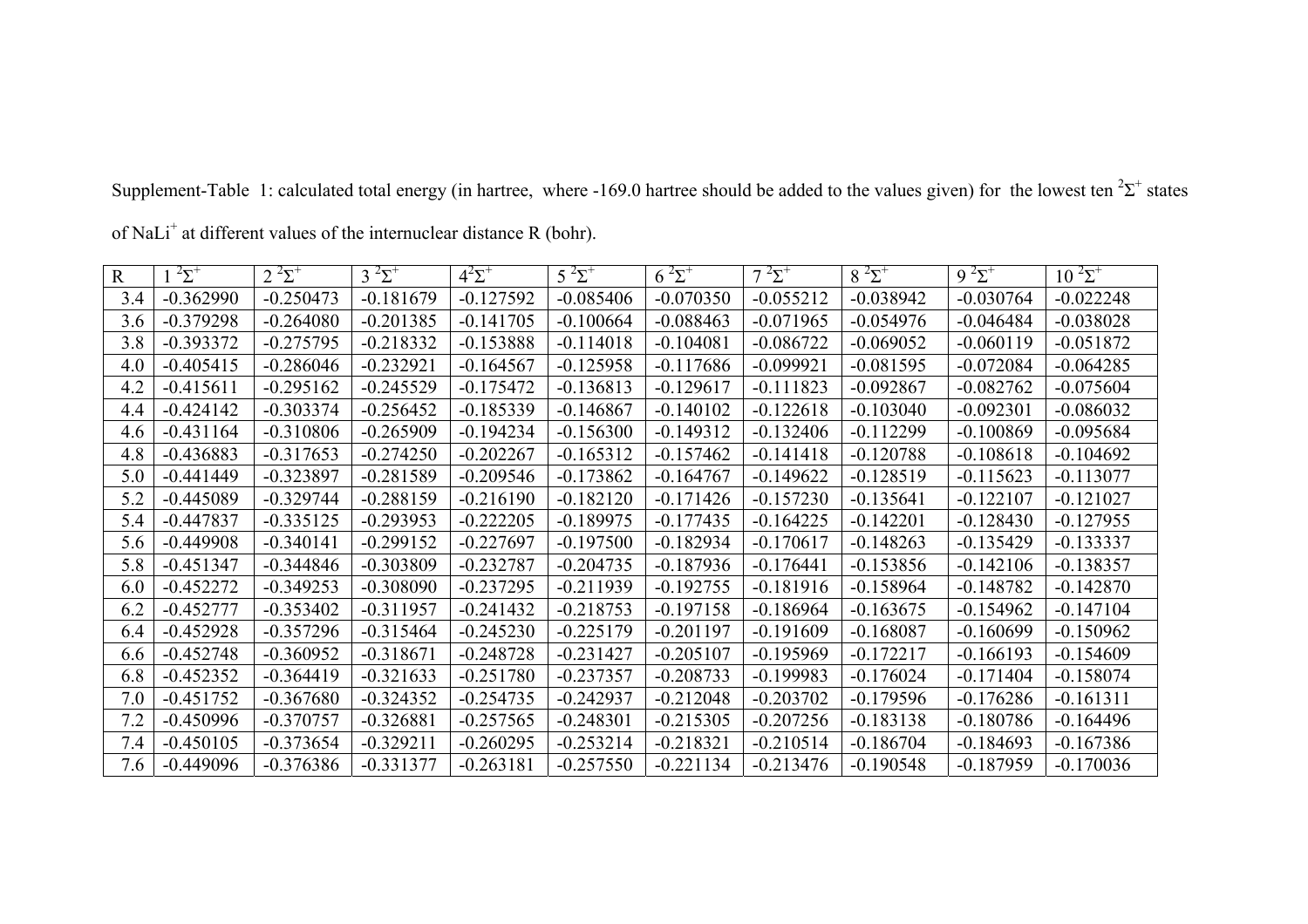| 7.8  | $-0.447966$ | $-0.378922$ | $-0.333400$ | $-0.266572$ | $-0.261241$ | $-0.223914$ | $-0.216358$ | $-0.194438$ | $-0.190870$ | $-0.173783$ |
|------|-------------|-------------|-------------|-------------|-------------|-------------|-------------|-------------|-------------|-------------|
| 8.0  | $-0.446820$ | $-0.381327$ | $-0.335263$ | $-0.269977$ | $-0.263867$ | $-0.226573$ | $-0.219072$ | $-0.198014$ | $-0.193404$ | $-0.177482$ |
| 8.2  | $-0.445627$ | $-0.383574$ | $-0.337020$ | $-0.273708$ | $-0.265999$ | $-0.229162$ | $-0.221654$ | $-0.201464$ | $-0.195820$ | $-0.181109$ |
| 8.4  | $-0.444402$ | $-0.385683$ | $-0.338657$ | $-0.277417$ | $-0.267832$ | $-0.231647$ | $-0.224129$ | $-0.204766$ | $-0.198077$ | $-0.184579$ |
| 8.6  | $-0.443160$ | $-0.387653$ | $-0.340174$ | $-0.280944$ | $-0.269425$ | $-0.233901$ | $-0.226378$ | $-0.207789$ | $-0.200191$ | $-0.187820$ |
| 8.8  | $-0.441906$ | $-0.389491$ | $-0.341599$ | $-0.284405$ | $-0.270993$ | $-0.236098$ | $-0.228545$ | $-0.210809$ | $-0.202223$ | $-0.190923$ |
| 9.0  | $-0.440643$ | $-0.391212$ | $-0.342916$ | $-0.287692$ | $-0.272367$ | $-0.238020$ | $-0.230417$ | $-0.213654$ | $-0.204133$ | $-0.193789$ |
| 9.2  | $-0.439397$ | $-0.392799$ | $-0.344159$ | $-0.290767$ | $-0.273514$ | $-0.240026$ | $-0.232378$ | $-0.216379$ | $-0.206010$ | $-0.196590$ |
| 9.4  | $-0.438159$ | $-0.394274$ | $-0.345307$ | $-0.293713$ | $-0.274592$ | $-0.242075$ | $-0.234307$ | $-0.218948$ | $-0.207867$ | $-0.199401$ |
| 9.6  | $-0.436946$ | $-0.395641$ | $-0.346362$ | $-0.296365$ | $-0.275581$ | $-0.243873$ | $-0.236059$ | $-0.221239$ | $-0.209732$ | $-0.201753$ |
| 9.8  | $-0.435752$ | $-0.396898$ | $-0.347357$ | $-0.298870$ | $-0.276527$ | $-0.245564$ | $-0.237662$ | $-0.223425$ | $-0.211624$ | $-0.203503$ |
| 10.0 | $-0.434601$ | $-0.398058$ | $-0.348269$ | $-0.301041$ | $-0.277401$ | $-0.247261$ | $-0.239349$ | $-0.225449$ | $-0.213559$ | $-0.205443$ |
| 10.2 | $-0.433474$ | $-0.399128$ | $-0.349104$ | $-0.303199$ | $-0.278189$ | $-0.248585$ | $-0.240928$ | $-0.227503$ | $-0.215527$ | $-0.207161$ |
| 10.4 | $-0.432379$ | $-0.400109$ | $-0.349873$ | $-0.305294$ | $-0.279086$ | $-0.250128$ | $-0.242700$ | $-0.229467$ | $-0.217538$ | $-0.208807$ |
| 10.6 | $-0.431314$ | $-0.401003$ | $-0.350581$ | $-0.307265$ | $-0.279794$ | $-0.251554$ | $-0.244245$ | $-0.231329$ | $-0.219501$ | $-0.210147$ |
| 10.8 | $-0.430303$ | $-0.401821$ | $-0.351235$ | $-0.309110$ | $-0.280462$ | $-0.252990$ | $-0.245739$ | $-0.233013$ | $-0.221440$ | $-0.211358$ |
| 11.0 | $-0.429335$ | $-0.402567$ | $-0.351817$ | $-0.310812$ | $-0.281375$ | $-0.254147$ | $-0.247067$ | $-0.234709$ | $-0.223379$ | $-0.212343$ |
| 11.4 | $-0.427530$ | $-0.403846$ | $-0.352844$ | $-0.313967$ | $-0.282485$ | $-0.256659$ | $-0.249893$ | $-0.237804$ | $-0.227014$ | $-0.214194$ |
| 11.8 | $-0.425912$ | $-0.404882$ | $-0.353666$ | $-0.316770$ | $-0.283363$ | $-0.259003$ | $-0.252706$ | $-0.240734$ | $-0.230421$ | $-0.215982$ |
| 12.0 | $-0.425179$ | $-0.405312$ | $-0.353931$ | $-0.317983$ | $-0.283598$ | $-0.260057$ | $-0.254032$ | $-0.241845$ | $-0.231996$ | $-0.216746$ |
| 12.4 | $-0.423829$ | $-0.406017$ | $-0.354412$ | $-0.320281$ | $-0.284517$ | $-0.262106$ | $-0.256601$ | $-0.244119$ | $-0.234916$ | $-0.217811$ |
| 12.8 | $-0.422712$ | $-0.406566$ | $-0.354696$ | $-0.322274$ | $-0.285332$ | $-0.264005$ | $-0.259066$ | $-0.246124$ | $-0.237608$ | $-0.218828$ |
| 13.0 | $-0.422184$ | $-0.406769$ | $-0.354781$ | $-0.323197$ | $-0.285813$ | $-0.264927$ | $-0.260235$ | $-0.247090$ | $-0.238846$ | $-0.219335$ |
| 14.0 | $-0.419915$ | $-0.407081$ | $-0.354850$ | $-0.324879$ | $-0.286787$ | $-0.266631$ | $-0.262440$ | $-0.248813$ | $-0.241155$ | $-0.220320$ |
| 14.4 | $-0.419322$ | $-0.407270$ | $-0.354816$ | $-0.326376$ | $-0.287790$ | $-0.268248$ | $-0.264476$ | $-0.250387$ | $-0.243250$ | $-0.221273$ |
| 14.8 | $-0.418866$ | $-0.407328$ | $-0.354817$ | $-0.327106$ | $-0.288265$ | $-0.268928$ | $-0.265578$ | $-0.251339$ | $-0.244269$ | $-0.221756$ |
| 15.0 | $-0.418666$ | $-0.407404$ | $-0.354677$ | $-0.328321$ | $-0.289316$ | $-0.270360$ | $-0.267334$ | $-0.252711$ | $-0.246089$ | $-0.222699$ |
| 15.4 | $-0.418366$ | $-0.407413$ | $-0.354416$ | $-0.329338$ | $-0.290363$ | $-0.271638$ | $-0.268855$ | $-0.253907$ | $-0.247745$ | $-0.223647$ |
| 15.8 | $-0.418109$ | $-0.407409$ | $-0.354246$ | $-0.329773$ | $-0.290887$ | $-0.272251$ | $-0.269321$ | $-0.254344$ | $-0.248516$ | $-0.224116$ |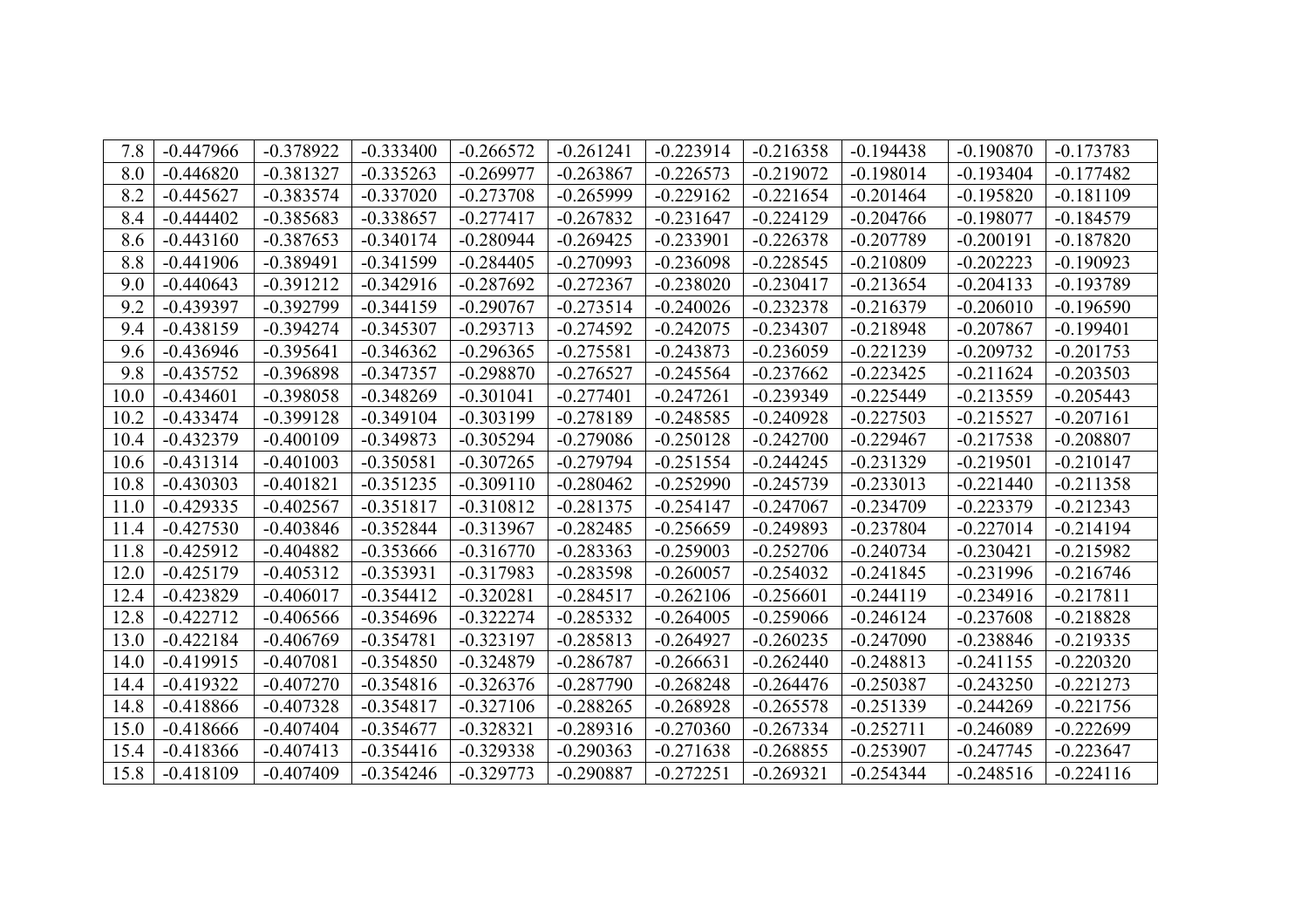| 16.0 | $-0.418107$ | $-0.407335$ | $-0.353964$ | $-0.330640$ | $-0.292003$ | $-0.273458$ | $-0.270982$ | $-0.255485$ | $-0.249972$ | $-0.225145$ |
|------|-------------|-------------|-------------|-------------|-------------|-------------|-------------|-------------|-------------|-------------|
| 16.4 | $-0.417833$ | $-0.407296$ | $-0.353663$ | $-0.331364$ | $-0.293093$ | $-0.274580$ | $-0.272221$ | $-0.256438$ | $-0.251319$ | $-0.226230$ |
| 16.8 | $-0.417508$ | $-0.407243$ | $-0.353509$ | $-0.331674$ | $-0.293582$ | $-0.275068$ | $-0.272775$ | $-0.256983$ | $-0.251973$ | $-0.226831$ |
| 17.0 | $-0.417418$ | $-0.407156$ | $-0.353168$ | $-0.332213$ | $-0.294617$ | $-0.276068$ | $-0.273762$ | $-0.257912$ | $-0.253183$ | $-0.228155$ |
| 17.4 | $-0.417500$ | $-0.407056$ | $-0.352808$ | $-0.332650$ | $-0.295622$ | $-0.276992$ | $-0.274581$ | $-0.258788$ | $-0.254283$ | $-0.229716$ |
| 17.8 | $-0.417075$ | $-0.407015$ | $-0.352684$ | $-0.332843$ | $-0.296147$ | $-0.277469$ | $-0.274967$ | $-0.259377$ | $-0.254844$ | $-0.230628$ |
| 18.0 | $-0.417028$ | $-0.406927$ | $-0.352310$ | $-0.333126$ | $-0.297023$ | $-0.278298$ | $-0.275634$ | $-0.260021$ | $-0.255837$ | $-0.232595$ |
| 18.4 | $-0.416945$ | $-0.406837$ | $-0.351988$ | $-0.333302$ | $-0.297842$ | $-0.279084$ | $-0.276220$ | $-0.260984$ | $-0.256862$ | $-0.234701$ |
| 18.8 | $-0.416872$ | $-0.406798$ | $-0.351849$ | $-0.333395$ | $-0.298253$ | $-0.279490$ | $-0.276476$ | $-0.261325$ | $-0.257321$ | $-0.235808$ |
| 19.0 | $-0.416838$ | $-0.406726$ | $-0.351528$ | $-0.333506$ | $-0.298990$ | $-0.280240$ | $-0.276911$ | $-0.261806$ | $-0.258147$ | $-0.237982$ |
| 19.4 | $-0.416784$ | $-0.406661$ | $-0.351224$ | $-0.333556$ | $-0.299644$ | $-0.280940$ | $-0.277291$ | $-0.262396$ | $-0.258973$ | $-0.240074$ |
| 19.8 | $-0.416733$ | $-0.406629$ | $-0.351087$ | $-0.333562$ | $-0.299944$ | $-0.281288$ | $-0.277469$ | $-0.262682$ | $-0.259376$ | $-0.241111$ |
| 20.0 | $-0.416709$ | $-0.406574$ | $-0.350861$ | $-0.333561$ | $-0.300506$ | $-0.281949$ | $-0.277785$ | $-0.263255$ | $-0.260162$ | $-0.243128$ |
| 22.0 | $-0.416535$ | $-0.406523$ | $-0.350645$ | $-0.333508$ | $-0.300975$ | $-0.282558$ | $-0.278049$ | $-0.263767$ | $-0.260903$ | $-0.244987$ |
| 24.0 | $-0.416425$ | $-0.406500$ | $-0.350541$ | $-0.333477$ | $-0.301175$ | $-0.282855$ | $-0.278160$ | $-0.263999$ | $-0.261248$ | $-0.245874$ |
| 26.0 | $-0.416354$ | $-0.406314$ | $-0.349993$ | $-0.332860$ | $-0.302267$ | $-0.285411$ | $-0.278929$ | $-0.265985$ | $-0.264275$ | $-0.253527$ |
| 28.0 | $-0.416302$ | $-0.406191$ | $-0.349850$ | $-0.332149$ | $-0.302121$ | $-0.287710$ | $-0.279547$ | $-0.267404$ | $-0.266754$ | $-0.258995$ |
| 30.0 | $-0.416268$ | $-0.406115$ | $-0.349495$ | $-0.331589$ | $-0.300775$ | $-0.288786$ | $-0.279594$ | $-0.268707$ | $-0.268171$ | $-0.262447$ |
| 32.0 | $-0.416241$ | $-0.406067$ | $-0.349279$ | $-0.331199$ | $-0.299281$ | $-0.289893$ | $-0.279806$ | $-0.270168$ | $-0.268885$ | $-0.264707$ |
| 34.0 | $-0.416225$ | $-0.406026$ | $-0.348861$ | $-0.330914$ | $-0.297762$ | $-0.290611$ | $-0.280044$ | $-0.271404$ | $-0.269614$ | $-0.266110$ |
| 36.0 | $-0.416215$ | $-0.405997$ | $-0.348983$ | $-0.330727$ | $-0.296485$ | $-0.291037$ | $-0.279820$ | $-0.272075$ | $-0.269994$ | $-0.267106$ |
| 38.0 | $-0.416205$ | $-0.406007$ | $-0.348537$ | $-0.330559$ | $-0.295323$ | $-0.291129$ | $-0.279409$ | $-0.272658$ | $-0.270133$ | $-0.267748$ |
| 40.0 | $-0.416196$ | $-0.406003$ | $-0.348521$ | $-0.330459$ | $-0.294635$ | $-0.291116$ | $-0.278942$ | $-0.273024$ | $-0.270366$ | $-0.268217$ |
| 42.0 | $-0.416193$ | $-0.405994$ | $-0.348440$ | $-0.330332$ | $-0.294176$ | $-0.290991$ | $-0.278433$ | $-0.273212$ | $-0.270662$ | $-0.268492$ |
| 44.0 | $-0.416189$ | $-0.405981$ | $-0.348377$ | $-0.330285$ | $-0.293648$ | $-0.290819$ | $-0.277898$ | $-0.273316$ | $-0.270906$ | $-0.268693$ |
| 46.0 | $-0.416185$ | $-0.405978$ | $-0.348264$ | $-0.330229$ | $-0.293440$ | $-0.290684$ | $-0.277438$ | $-0.273280$ | $-0.271091$ | $-0.268822$ |
| 48.0 | $-0.416183$ | $-0.405926$ | $-0.348262$ | $-0.330193$ | $-0.293523$ | $-0.290557$ | $-0.277105$ | $-0.273188$ | $-0.271277$ | $-0.268902$ |
| 50.0 | $-0.416180$ | $-0.405924$ | $-0.348214$ | $-0.330143$ | $-0.293127$ | $-0.290465$ | $-0.276784$ | $-0.273075$ | $-0.271422$ | $-0.269012$ |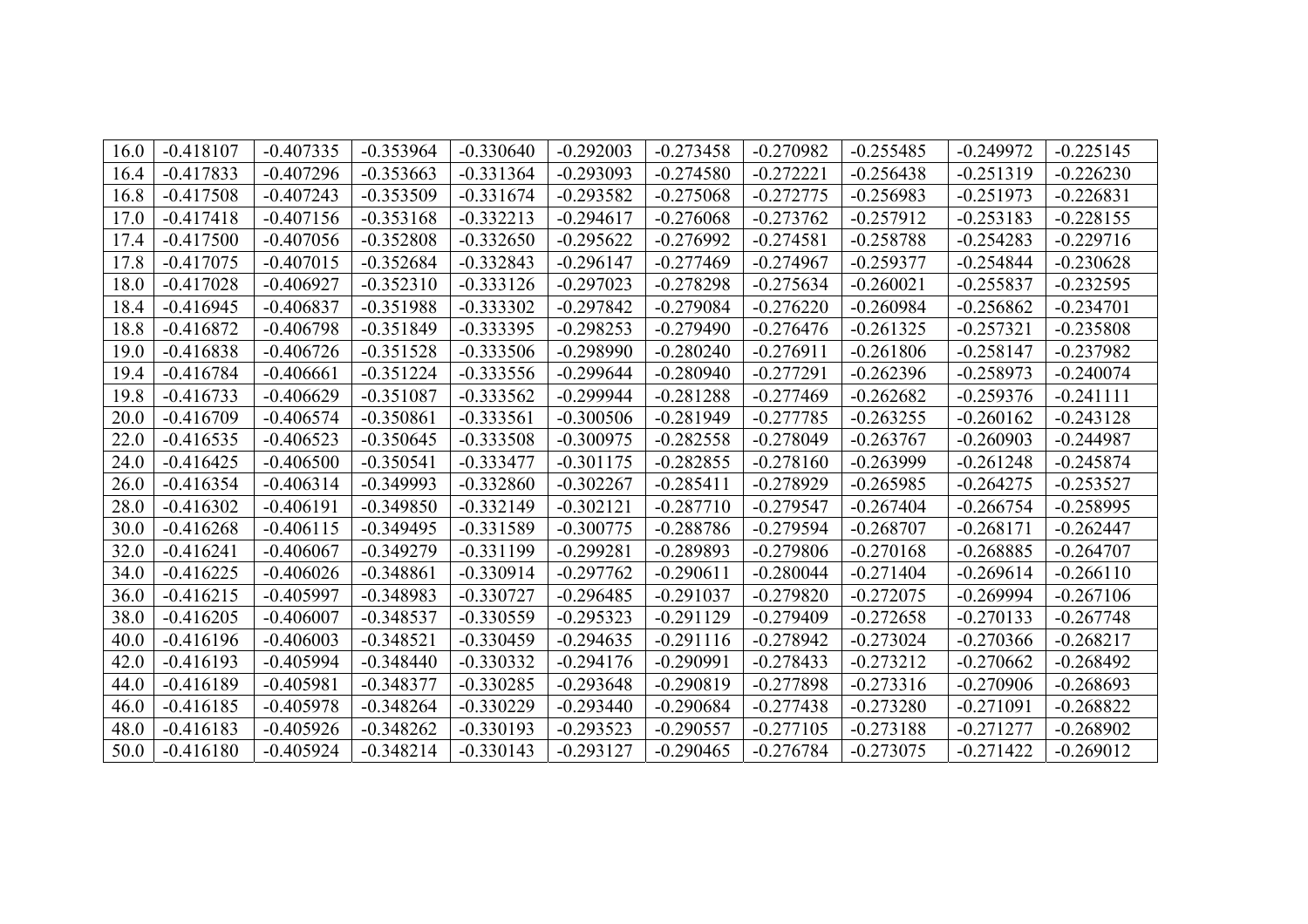|     | $1^2\Pi$    | $2^2\Pi$    | $3^2\Pi$    | $4^2\Pi$    | $5^2\Pi$    | $6^2\Pi$    | $1^2\Delta$ | $2^2\Delta$ |
|-----|-------------|-------------|-------------|-------------|-------------|-------------|-------------|-------------|
| 3.4 | $-0.281845$ | $-0.151090$ | $-0.102685$ | $-0.055930$ | $-0.051134$ | $-0.070350$ | $-0.127621$ | $-0.046325$ |
| 3.6 | $-0.293040$ | $-0.166625$ | $-0.117497$ | $-0.072911$ | $-0.066971$ | $-0.088463$ | $-0.141702$ | $-0.062446$ |
| 3.8 | $-0.302237$ | $-0.180248$ | $-0.130243$ | $-0.087893$ | $-0.080848$ | $-0.104081$ | $-0.153907$ | $-0.076761$ |
| 4.0 | $-0.309902$ | $-0.192398$ | $-0.141444$ | $-0.101282$ | $-0.093221$ | $-0.117686$ | $-0.164595$ | $-0.089525$ |
| 4.2 | $-0.316371$ | $-0.203387$ | $-0.151371$ | $-0.113431$ | $-0.104395$ | $-0.129617$ | $-0.174073$ | $-0.101110$ |
| 4.4 | $-0.321879$ | $-0.213350$ | $-0.160272$ | $-0.124488$ | $-0.114537$ | $-0.140102$ | $-0.182553$ | $-0.111682$ |
| 4.6 | $-0.326497$ | $-0.222432$ | $-0.168217$ | $-0.134589$ | $-0.123793$ | $-0.149312$ | $-0.190120$ | $-0.121336$ |
| 4.8 | $-0.330526$ | $-0.230830$ | $-0.175422$ | $-0.143906$ | $-0.132346$ | $-0.157462$ | $-0.196962$ | $-0.130285$ |
| 5.0 | $-0.333949$ | $-0.238522$ | $-0.181923$ | $-0.152434$ | $-0.140214$ | $-0.164767$ | $-0.203071$ | $-0.138471$ |
| 5.2 | $-0.336937$ | $-0.245662$ | $-0.187922$ | $-0.160452$ | $-0.147547$ | $-0.171426$ | $-0.208733$ | $-0.146127$ |
| 5.4 | $-0.339438$ | $-0.252161$ | $-0.193334$ | $-0.167879$ | $-0.154238$ | $-0.177435$ | $-0.213773$ | $-0.153092$ |
| 5.6 | $-0.341575$ | $-0.258164$ | $-0.198271$ | $-0.174827$ | $-0.160467$ | $-0.182934$ | $-0.218408$ | $-0.159672$ |
| 5.8 | $-0.343403$ | $-0.263699$ | $-0.202788$ | $-0.181212$ | $-0.166240$ | $-0.187936$ | $-0.222642$ | $-0.165751$ |
| 6.0 | $-0.344938$ | $-0.268830$ | $-0.206925$ | $-0.187143$ | $-0.171573$ | $-0.192755$ | $-0.226592$ | $-0.171410$ |
| 6.2 | $-0.346262$ | $-0.273571$ | $-0.210794$ | $-0.192757$ | $-0.176573$ | $-0.197158$ | $-0.230091$ | $-0.176846$ |
| 6.4 | $-0.347339$ | $-0.277902$ | $-0.214241$ | $-0.198009$ | $-0.181180$ | $-0.201197$ | $-0.233166$ | $-0.181756$ |
| 6.6 | $-0.348226$ | $-0.281932$ | $-0.217428$ | $-0.202917$ | $-0.185499$ | $-0.205107$ | $-0.236095$ | $-0.186116$ |
| 6.8 | $-0.348983$ | $-0.285699$ | $-0.220405$ | $-0.207624$ | $-0.189598$ | $-0.208733$ | $-0.238779$ | $-0.190454$ |
| 7.0 | $-0.349579$ | $-0.289181$ | $-0.223143$ | $-0.212009$ | $-0.193418$ | $-0.212048$ | $-0.241265$ | $-0.194520$ |
| 7.2 | $-0.350087$ | $-0.292396$ | $-0.225695$ | $-0.216168$ | $-0.196999$ | $-0.215305$ | $-0.243549$ | $-0.198341$ |
| 7.4 | $-0.350478$ | $-0.295396$ | $-0.228066$ | $-0.220077$ | $-0.200373$ | $-0.218321$ | $-0.245653$ | $-0.201939$ |
| 7.6 | $-0.350811$ | $-0.298169$ | $-0.230261$ | $-0.223820$ | $-0.203568$ | $-0.221134$ | $-0.247576$ | $-0.205325$ |

Supplement-Table 2: calculated total energy (in hartree, where -169.0 hartree should be added to the values given) for the lowest six  ${}^{2}$ H and

two <sup>2</sup> $\Delta$  states of NaLi<sup>+</sup> at different values of the internuclear distance R (bohr).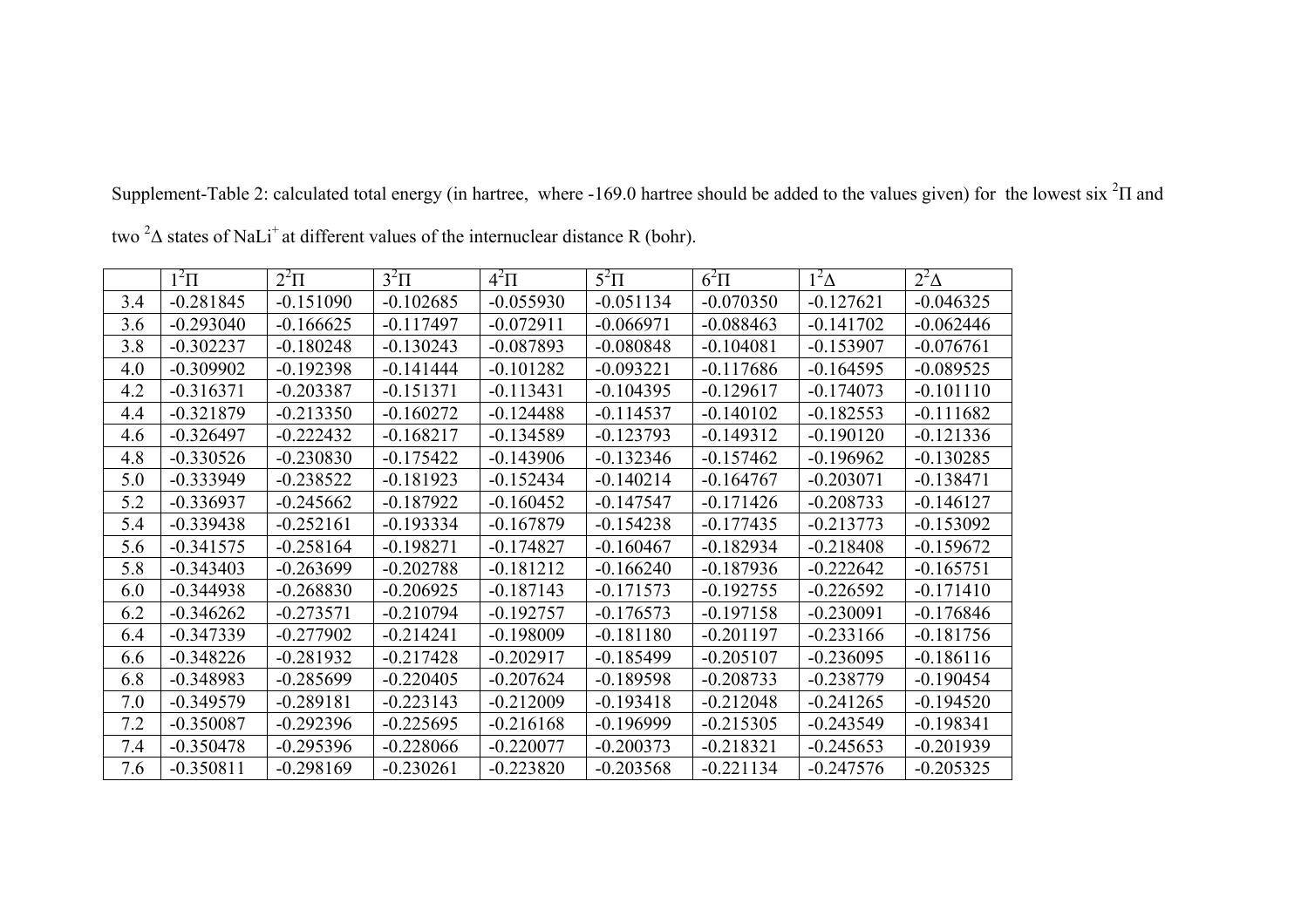| 7.8  | $-0.351033$ | $-0.300741$ | $-0.232302$ | $-0.227304$ | $-0.206550$ | $-0.223914$ | $-0.249382$ | $-0.208542$ |
|------|-------------|-------------|-------------|-------------|-------------|-------------|-------------|-------------|
| 8.0  | $-0.351189$ | $-0.303123$ | $-0.234237$ | $-0.230629$ | $-0.209392$ | $-0.226573$ | $-0.251042$ | $-0.211579$ |
| 8.2  | $-0.351278$ | $-0.305326$ | $-0.236103$ | $-0.233596$ | $-0.212038$ | $-0.229162$ | $-0.252564$ | $-0.214417$ |
| 8.4  | $-0.351283$ | $-0.307369$ | $-0.238181$ | $-0.236261$ | $-0.214583$ | $-0.231647$ | $-0.253992$ | $-0.217114$ |
| 8.6  | $-0.351310$ | $-0.309284$ | $-0.240457$ | $-0.238315$ | $-0.216952$ | $-0.233901$ | $-0.255243$ | $-0.219660$ |
| 8.8  | $-0.351283$ | $-0.311061$ | $-0.242935$ | $-0.239941$ | $-0.219219$ | $-0.236098$ | $-0.256422$ | $-0.222058$ |
| 9.0  | $-0.351216$ | $-0.312793$ | $-0.245410$ | $-0.241213$ | $-0.221382$ | $-0.238020$ | $-0.257601$ | $-0.224344$ |
| 9.2  | $-0.351083$ | $-0.314252$ | $-0.247718$ | $-0.242411$ | $-0.223330$ | $-0.240026$ | $-0.258620$ | $-0.226468$ |
| 9.4  | $-0.350978$ | $-0.315652$ | $-0.250045$ | $-0.243534$ | $-0.225253$ | $-0.242075$ | $-0.259830$ | $-0.228526$ |
| 9.6  | $-0.350852$ | $-0.316926$ | $-0.252214$ | $-0.244575$ | $-0.227007$ | $-0.243873$ | $-0.260723$ | $-0.230479$ |
| 9.8  | $-0.350703$ | $-0.318092$ | $-0.254266$ | $-0.245548$ | $-0.228680$ | $-0.245564$ | $-0.261527$ | $-0.232319$ |
| 10.0 | $-0.350499$ | $-0.319096$ | $-0.256208$ | $-0.246426$ | $-0.230248$ | $-0.247261$ | $-0.262120$ | $-0.234049$ |
| 10.2 | $-0.350328$ | $-0.320109$ | $-0.257849$ | $-0.247241$ | $-0.231739$ | $-0.248585$ | $-0.262442$ | $-0.236079$ |
| 10.4 | $-0.350167$ | $-0.321041$ | $-0.259623$ | $-0.248021$ | $-0.233205$ | $-0.250128$ | $-0.262992$ | $-0.237736$ |
| 10.6 | $-0.349983$ | $-0.321866$ | $-0.261324$ | $-0.248674$ | $-0.234553$ | $-0.251554$ | $-0.263576$ | $-0.239155$ |
| 10.8 | $-0.349664$ | $-0.322532$ | $-0.262907$ | $-0.249337$ | $-0.235837$ | $-0.252990$ | $-0.264130$ | $-0.240573$ |
| 11.0 | $-0.349507$ | $-0.323278$ | $-0.264436$ | $-0.249976$ | $-0.237100$ | $-0.254147$ | $-0.264638$ | $-0.241389$ |
| 11.4 | $-0.349253$ | $-0.324553$ | $-0.267280$ | $-0.251186$ | $-0.239454$ | $-0.256659$ | $-0.265542$ | $-0.243942$ |
| 11.8 | $-0.348953$ | $-0.325596$ | $-0.269800$ | $-0.252284$ | $-0.241599$ | $-0.259003$ | $-0.266322$ | $-0.246252$ |
| 12.0 | $-0.348673$ | $-0.326021$ | $-0.270950$ | $-0.252807$ | $-0.242641$ | $-0.260057$ | $-0.266672$ | $-0.247325$ |
| 12.4 | $-0.348441$ | $-0.326820$ | $-0.273156$ | $-0.253831$ | $-0.244581$ | $-0.262106$ | $-0.267294$ | $-0.249363$ |
| 12.8 | $-0.348234$ | $-0.327470$ | $-0.275082$ | $-0.254767$ | $-0.246294$ | $-0.264005$ | $-0.267748$ | $-0.251153$ |
| 13.0 | $-0.348168$ | $-0.327738$ | $-0.275906$ | $-0.255200$ | $-0.247082$ | $-0.264927$ | $-0.267981$ | $-0.251999$ |
| 14.0 | $-0.348099$ | $-0.328195$ | $-0.277567$ | $-0.256146$ | $-0.248697$ | $-0.266631$ | $-0.268408$ | $-0.253649$ |
| 14.4 | $-0.347825$ | $-0.328536$ | $-0.278858$ | $-0.256857$ | $-0.249961$ | $-0.268248$ | $-0.268743$ | $-0.255061$ |
| 14.8 | $-0.347784$ | $-0.328690$ | $-0.279508$ | $-0.257259$ | $-0.250637$ | $-0.268928$ | $-0.268930$ | $-0.255704$ |
| 15.0 | $-0.347672$ | $-0.328940$ | $-0.280663$ | $-0.258011$ | $-0.251888$ | $-0.270360$ | $-0.268984$ | $-0.256852$ |
| 15.4 | $-0.347619$ | $-0.329138$ | $-0.281612$ | $-0.258730$ | $-0.252975$ | $-0.271638$ | $-0.269161$ | $-0.258004$ |
| 15.8 | $-0.347577$ | $-0.329204$ | $-0.281984$ | $-0.259062$ | $-0.253473$ | $-0.272251$ | $-0.269240$ | $-0.258534$ |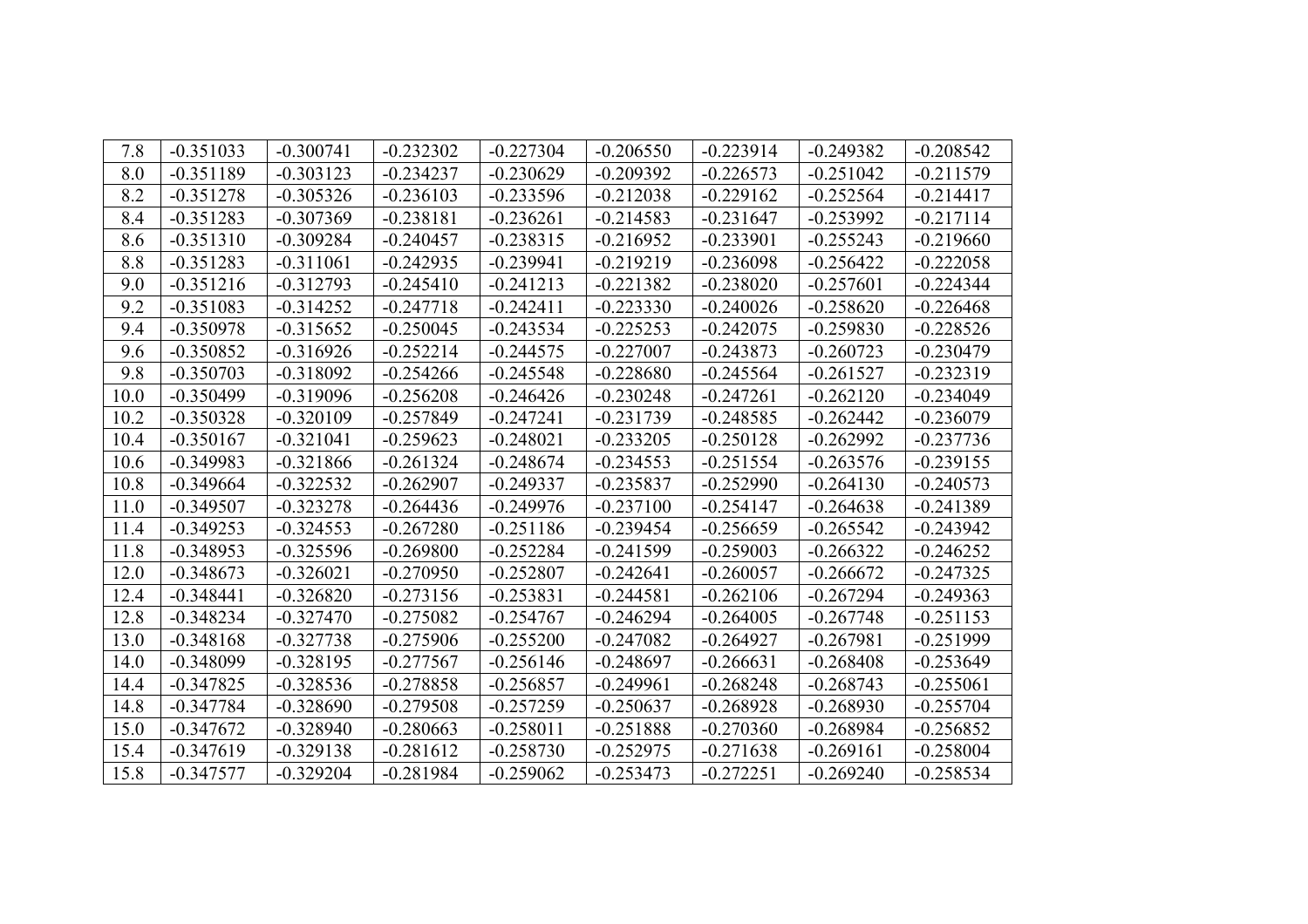| 16.0 | $-0.347528$ | $-0.329330$ | $-0.282716$ | $-0.259730$ | $-0.254496$ | $-0.273458$ | $-0.269400$ | $-0.259554$ |
|------|-------------|-------------|-------------|-------------|-------------|-------------|-------------|-------------|
| 16.4 | $-0.347475$ | $-0.329417$ | $-0.283337$ | $-0.260340$ | $-0.255453$ | $-0.274580$ | $-0.269526$ | $-0.260479$ |
| 16.8 | $-0.347484$ | $-0.329468$ | $-0.283632$ | $-0.260648$ | $-0.255932$ | $-0.275068$ | $-0.269594$ | $-0.260924$ |
| 17.0 | $-0.347480$ | $-0.329515$ | $-0.284119$ | $-0.261233$ | $-0.256866$ | $-0.276068$ | $-0.269698$ | $-0.261741$ |
| 17.4 | $-0.347463$ | $-0.329550$ | $-0.284499$ | $-0.261766$ | $-0.257759$ | $-0.276992$ | $-0.269825$ | $-0.262516$ |
| 17.8 | $-0.347454$ | $-0.329571$ | $-0.284647$ | $-0.262016$ | $-0.258168$ | $-0.277469$ | $-0.269883$ | $-0.262884$ |
| 18.0 | $-0.347417$ | $-0.329596$ | $-0.284867$ | $-0.262444$ | $-0.258809$ | $-0.278298$ | $-0.269947$ | $-0.263542$ |
| 18.4 | $-0.347409$ | $-0.329629$ | $-0.284992$ | $-0.262902$ | $-0.259557$ | $-0.279084$ | $-0.269982$ | $-0.264121$ |
| 18.8 | $-0.347418$ | $-0.329637$ | $-0.285045$ | $-0.263145$ | $-0.259985$ | $-0.279490$ | $-0.270010$ | $-0.264405$ |
| 19.0 | $-0.347425$ | $-0.329653$ | $-0.285059$ | $-0.263574$ | $-0.260649$ | $-0.280240$ | $-0.270061$ | $-0.264932$ |
| 19.4 | $-0.347424$ | $-0.329655$ | $-0.284987$ | $-0.263971$ | $-0.261189$ | $-0.280940$ | $-0.270115$ | $-0.265420$ |
| 19.8 | $-0.347443$ | $-0.329639$ | $-0.284951$ | $-0.264193$ | $-0.261530$ | $-0.281288$ | $-0.270146$ | $-0.265654$ |
| 20.0 | $-0.347458$ | $-0.329652$ | $-0.284830$ | $-0.264620$ | $-0.262144$ | $-0.281949$ | $-0.270148$ | $-0.266012$ |
| 22.0 | $-0.347475$ | $-0.329658$ | $-0.284645$ | $-0.265038$ | $-0.262694$ | $-0.282558$ | $-0.270199$ | $-0.266406$ |
| 24.0 | $-0.347481$ | $-0.329662$ | $-0.284553$ | $-0.265254$ | $-0.263007$ | $-0.282855$ | $-0.270223$ | $-0.266588$ |
| 26.0 | $-0.347545$ | $-0.329676$ | $-0.283300$ | $-0.267556$ | $-0.265195$ | $-0.285411$ | $-0.270514$ | $-0.268126$ |
| 28.0 | $-0.347628$ | $-0.329695$ | $-0.281897$ | $-0.269612$ | $-0.266637$ | $-0.287710$ | $-0.270748$ | $-0.269016$ |
| 30.0 | $-0.347648$ | $-0.329747$ | $-0.280609$ | $-0.271042$ | $-0.267674$ | $-0.288786$ | $-0.270997$ | $-0.269601$ |
| 32.0 | $-0.347657$ | $-0.329772$ | $-0.279507$ | $-0.271929$ | $-0.268462$ | $-0.289893$ | $-0.271221$ | $-0.269982$ |
| 34.0 | $-0.347660$ | $-0.329776$ | $-0.278599$ | $-0.272420$ | $-0.269083$ | $-0.290611$ | $-0.271413$ | $-0.270251$ |
| 36.0 | $-0.347678$ | $-0.329782$ | $-0.277883$ | $-0.272650$ | $-0.269600$ | $-0.291037$ | $-0.271571$ | $-0.270480$ |
| 38.0 | $-0.347704$ | $-0.329800$ | $-0.277335$ | $-0.272737$ | $-0.270033$ | $-0.291129$ | $-0.271705$ | $-0.270613$ |
| 40.0 | $-0.347733$ | $-0.329830$ | $-0.276915$ | $-0.272715$ | $-0.270394$ | $-0.291116$ | $-0.271816$ | $-0.270799$ |
| 42.0 | $-0.347932$ | $-0.329817$ | $-0.276880$ | $-0.272648$ | $-0.270804$ | $-0.290991$ | $-0.271905$ | $-0.270870$ |
| 44.0 | $-0.347749$ | $-0.329844$ | $-0.276306$ | $-0.272517$ | $-0.270931$ | $-0.290819$ | $-0.271980$ | $-0.271130$ |
| 46.0 | $-0.347694$ | $-0.329838$ | $-0.275986$ | $-0.272399$ | $-0.271101$ | $-0.290684$ | $-0.272041$ | $-0.271169$ |
| 48.0 | $-0.347702$ | $-0.329858$ | $-0.275814$ | $-0.272282$ | $-0.271278$ | $-0.290557$ | $-0.272094$ | $-0.271179$ |
| 50.0 | $-0.347707$ | $-0.329853$ | $-0.275673$ | $-0.272187$ | $-0.271429$ | $-0.290465$ | $-0.272135$ | $-0.271069$ |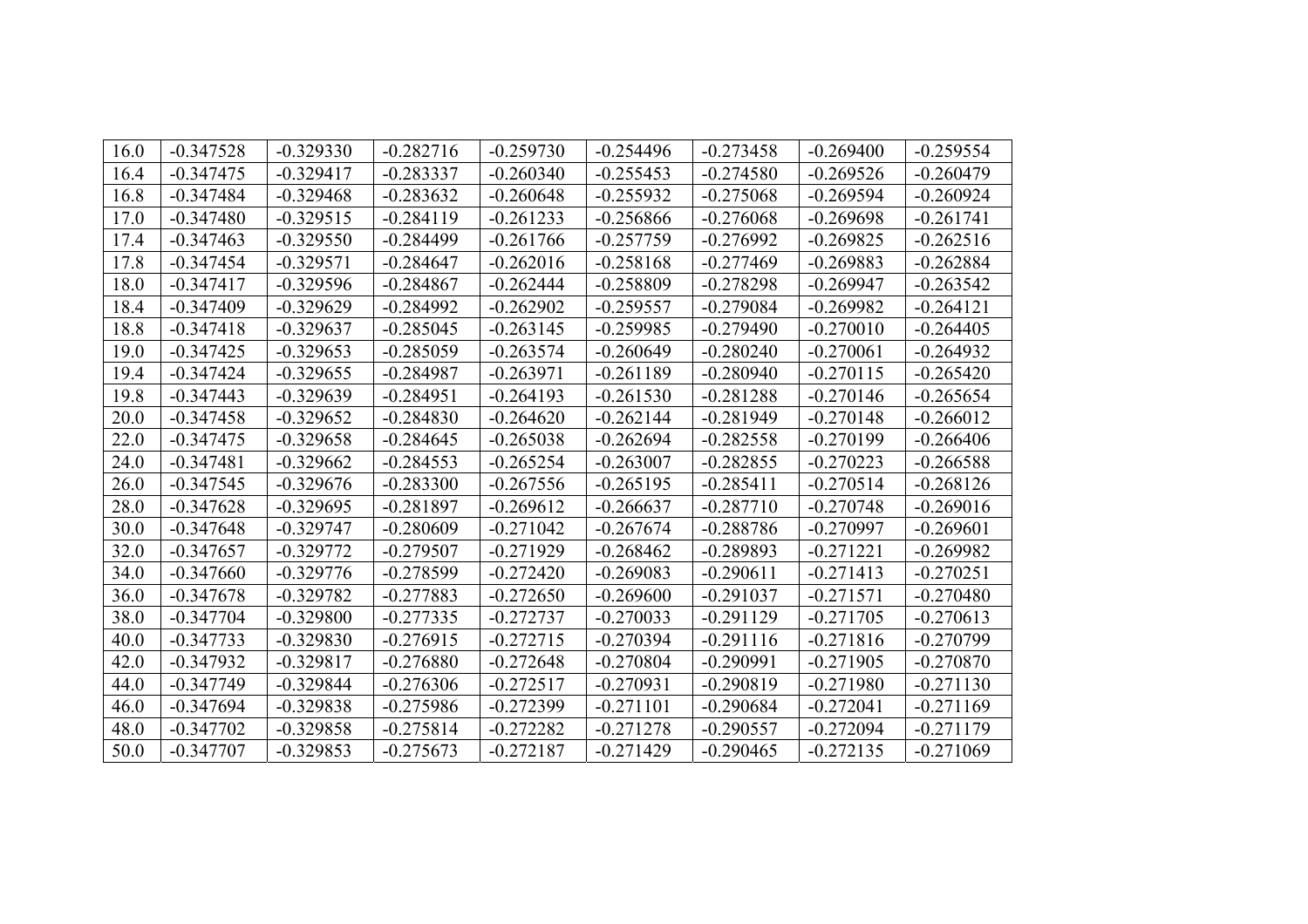| $\mathbf R$ | $1^1\Sigma^+$ | $2^1\Sigma^+$ | $3^1\Sigma^+$ | $4^1\Sigma^+$ | $5^1\Sigma^+$ | $6^1\Sigma^+$ | $7^1\Sigma^+$ | $8^{12}$    | $9^1\Sigma^+$ |
|-------------|---------------|---------------|---------------|---------------|---------------|---------------|---------------|-------------|---------------|
| 3.4         | $-0.577392$   | $-0.482520$   | $-0.452423$   | $-0.431040$   | $-0.413826$   | $-0.406279$   | $-0.396194$   | $-0.388732$ | $-0.388877$   |
| 3.6         | $-0.590235$   | $-0.498479$   | $-0.467150$   | $-0.446426$   | $-0.429767$   | $-0.422182$   | $-0.412022$   | $-0.404909$ | $-0.402334$   |
| 3.8         | $-0.600947$   | $-0.512217$   | $-0.479894$   | $-0.459612$   | $-0.443492$   | $-0.435842$   | $-0.425455$   | $-0.418898$ | $-0.416668$   |
| 4.0         | $-0.609754$   | $-0.523847$   | $-0.490834$   | $-0.472150$   | $-0.455185$   | $-0.447531$   | $-0.436783$   | $-0.431477$ | $-0.428324$   |
| 4.2         | $-0.616851$   | $-0.533820$   | $-0.500315$   | $-0.480798$   | $-0.465163$   | $-0.457528$   | $-0.446316$   | $-0.441404$ | $-0.438892$   |
| 4.4         | $-0.622471$   | $-0.542048$   | $-0.508531$   | $-0.488299$   | $-0.473495$   | $-0.466024$   | $-0.454393$   | $-0.449925$ | $-0.447779$   |
| 4.6         | $-0.626718$   | $-0.548819$   | $-0.515445$   | $-0.494926$   | $-0.480388$   | $-0.473140$   | $-0.461017$   | $-0.456925$ | $-0.455266$   |
| 4.8         | $-0.629767$   | $-0.554308$   | $-0.521182$   | $-0.500229$   | $-0.485789$   | $-0.478961$   | $-0.466287$   | $-0.462767$ | $-0.461385$   |
| 5.0         | $-0.631847$   | $-0.558698$   | $-0.525929$   | $-0.504469$   | $-0.490213$   | $-0.483801$   | $-0.470499$   | $-0.467724$ | $-0.466120$   |
| 5.2         | $-0.633099$   | $-0.562167$   | $-0.529821$   | $-0.507733$   | $-0.493667$   | $-0.487721$   | $-0.473746$   | $-0.471983$ | $-0.469361$   |
| 5.4         | $-0.633727$   | $-0.564957$   | $-0.533020$   | $-0.510220$   | $-0.496325$   | $-0.491004$   | $-0.476361$   | $-0.475140$ | $-0.472202$   |
| 5.5         | $-0.633765$   | $-0.566038$   | $-0.534379$   | $-0.511129$   | $-0.497376$   | $-0.492372$   | $-0.477415$   | $-0.476522$ | $-0.473276$   |
| 5.6         | $-0.633689$   | $-0.566948$   | $-0.535581$   | $-0.511972$   | $-0.498298$   | $-0.493669$   | $-0.478363$   | $-0.477870$ | $-0.474179$   |
| 5.8         | $-0.633212$   | $-0.568291$   | $-0.537585$   | $-0.513145$   | $-0.499651$   | $-0.495825$   | $-0.479754$   | $-0.479953$ | $-0.475517$   |
| 6.0         | $-0.632366$   | $-0.569196$   | $-0.539253$   | $-0.513949$   | $-0.500572$   | $-0.497642$   | $-0.481026$   | $-0.481514$ | $-0.476524$   |
| 6.2         | $-0.631054$   | $-0.569712$   | $-0.540587$   | $-0.514360$   | $-0.501138$   | $-0.499116$   | $-0.482296$   | $-0.482294$ | $-0.477177$   |
| 6.4         | $-0.629785$   | $-0.569880$   | $-0.541661$   | $-0.514468$   | $-0.501354$   | $-0.500252$   | $-0.483772$   | $-0.482245$ | $-0.477499$   |
| 6.6         | $-0.628367$   | $-0.569761$   | $-0.542523$   | $-0.514358$   | $-0.501609$   | $-0.500735$   | $-0.484066$   | $-0.482834$ | $-0.477390$   |
| 6.8         | $-0.626822$   | $-0.569409$   | $-0.543208$   | $-0.513973$   | $-0.502543$   | $-0.500362$   | $-0.484344$   | $-0.483137$ | $-0.477047$   |
| 7.0         | $-0.625149$   | $-0.568771$   | $-0.543645$   | $-0.513451$   | $-0.502622$   | $-0.499565$   | $-0.484223$   | $-0.483349$ | $-0.476347$   |
| 7.2         | $-0.623570$   | $-0.568059$   | $-0.544122$   | $-0.512923$   | $-0.502434$   | $-0.499754$   | $-0.483978$   | $-0.483476$ | $-0.475678$   |
| 7.4         | $-0.621959$   | $-0.567220$   | $-0.544392$   | $-0.512260$   | $-0.502082$   | $-0.498748$   | $-0.484026$   | $-0.482941$ | $-0.474807$   |
| 7.6         | $-0.620367$   | $-0.566278$   | $-0.544455$   | $-0.511583$   | $-0.501601$   | $-0.497874$   | $-0.484316$   | $-0.482183$ | $-0.474046$   |
| 7.8         | $-0.618845$   | $-0.565244$   | $-0.544541$   | $-0.510902$   | $-0.501038$   | $-0.496971$   | $-0.484218$   | $-0.481678$ | $-0.473236$   |

Supplement-Table 3: calculated total energy (in hartree, where -169.0 hartree should be added to the values given) for the lowest nine  ${}^{1}\Sigma^{+}$  states

of NaLi at different values of the internuclear distance R (bohr) .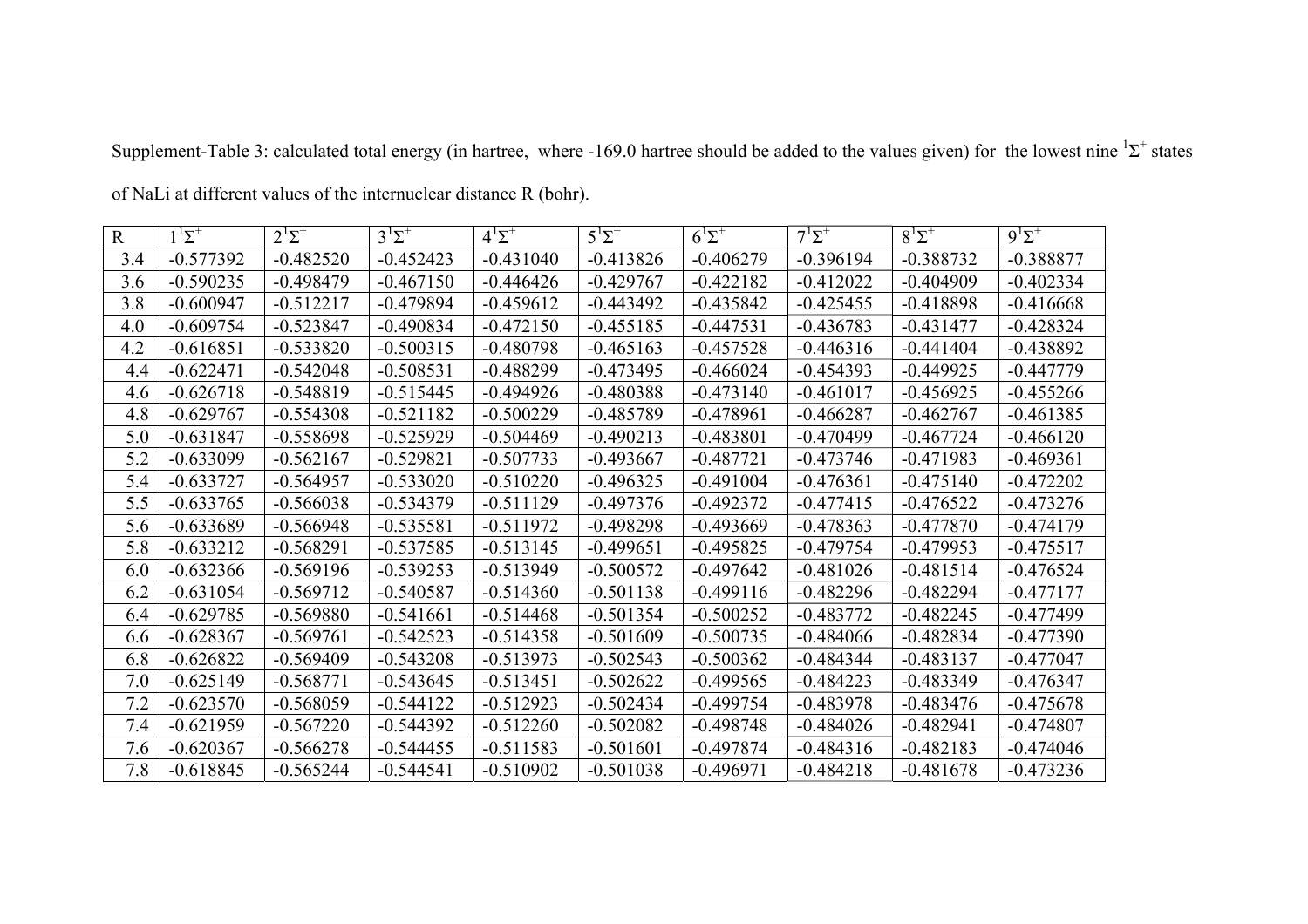| 8.0  | $-0.617390$ | $-0.564265$ | $-0.544521$ | $-0.510237$ | $-0.500215$ | $-0.496295$ | $-0.484611$ | $-0.480893$ | $-0.472962$ |
|------|-------------|-------------|-------------|-------------|-------------|-------------|-------------|-------------|-------------|
| 8.2  | $-0.615946$ | $-0.563069$ | $-0.544374$ | $-0.509559$ | $-0.499373$ | $-0.495275$ | $-0.484925$ | $-0.479936$ | $-0.472437$ |
| 8.4  | $-0.614649$ | $-0.561869$ | $-0.544182$ | $-0.508928$ | $-0.498465$ | $-0.494394$ | $-0.485376$ | $-0.479067$ | $-0.472602$ |
| 8.6  | $-0.613431$ | $-0.560674$ | $-0.543888$ | $-0.508328$ | $-0.497555$ | $-0.493740$ | $-0.485888$ | $-0.478233$ | $-0.472754$ |
| 8.8  | $-0.612519$ | $-0.559482$ | $-0.543576$ | $-0.507756$ | $-0.496589$ | $-0.493253$ | $-0.486184$ | $-0.477404$ | $-0.472809$ |
| 9.0  | $-0.611485$ | $-0.558254$ | $-0.543146$ | $-0.507216$ | $-0.495643$ | $-0.493020$ | $-0.486172$ | $-0.476615$ | $-0.472582$ |
| 9.2  | $-0.610517$ | $-0.556993$ | $-0.542617$ | $-0.506620$ | $-0.494832$ | $-0.493142$ | $-0.485807$ | $-0.475868$ | $-0.472434$ |
| 9.4  | $-0.609666$ | $-0.555777$ | $-0.542094$ | $-0.506198$ | $-0.494589$ | $-0.493519$ | $-0.485285$ | $-0.475272$ | $-0.472259$ |
| 9.6  | $-0.608908$ | $-0.554574$ | $-0.541555$ | $-0.505905$ | $-0.495676$ | $-0.493473$ | $-0.484444$ | $-0.474819$ | $-0.472031$ |
| 9.8  | $-0.608246$ | $-0.553416$ | $-0.540972$ | $-0.505656$ | $-0.496215$ | $-0.492280$ | $-0.483861$ | $-0.474422$ | $-0.471754$ |
| 10.0 | $-0.607653$ | $-0.552288$ | $-0.540355$ | $-0.505477$ | $-0.496731$ | $-0.491423$ | $-0.483209$ | $-0.474067$ | $-0.471391$ |
| 10.2 | $-0.607102$ | $-0.551147$ | $-0.539648$ | $-0.505330$ | $-0.497340$ | $-0.490546$ | $-0.482526$ | $-0.473723$ | $-0.471053$ |
| 10.4 | $-0.606617$ | $-0.550051$ | $-0.538981$ | $-0.505317$ | $-0.497814$ | $-0.489776$ | $-0.481851$ | $-0.473429$ | $-0.470701$ |
| 10.6 | $-0.606207$ | $-0.548990$ | $-0.538273$ | $-0.505361$ | $-0.498199$ | $-0.488987$ | $-0.481241$ | $-0.473115$ | $-0.470344$ |
| 10.8 | $-0.605861$ | $-0.547982$ | $-0.537561$ | $-0.505442$ | $-0.498546$ | $-0.488302$ | $-0.480671$ | $-0.472785$ | $-0.469936$ |
| 11.0 | $-0.605549$ | $-0.547007$ | $-0.536841$ | $-0.505549$ | $-0.498887$ | $-0.487675$ | $-0.480135$ | $-0.472500$ | $-0.469182$ |
| 11.4 | $-0.605046$ | $-0.545161$ | $-0.535437$ | $-0.505870$ | $-0.498985$ | $-0.486675$ | $-0.479133$ | $-0.472043$ | $-0.468175$ |
| 11.8 | $-0.604679$ | $-0.543509$ | $-0.534096$ | $-0.506176$ | $-0.498922$ | $-0.485930$ | $-0.478277$ | $-0.471693$ | $-0.467623$ |
| 12.0 | $-0.604527$ | $-0.542747$ | $-0.533459$ | $-0.506301$ | $-0.498658$ | $-0.485642$ | $-0.477879$ | $-0.471534$ | $-0.466653$ |
| 12.4 | $-0.604284$ | $-0.541421$ | $-0.532295$ | $-0.506485$ | $-0.498170$ | $-0.485250$ | $-0.477310$ | $-0.471265$ | $-0.465658$ |
| 12.8 | $-0.604106$ | $-0.540270$ | $-0.531223$ | $-0.506517$ | $-0.497848$ | $-0.484961$ | $-0.476840$ | $-0.471033$ | $-0.465083$ |
| 3.0  | $-0.604041$ | $-0.539775$ | $-0.530733$ | $-0.506485$ | $-0.497104$ | $-0.484876$ | $-0.476687$ | $-0.470886$ | $-0.464127$ |
| 13.4 | $-0.603932$ | $-0.538887$ | $-0.529848$ | $-0.506284$ | $-0.496192$ | $-0.484747$ | $-0.476390$ | $-0.470694$ | $-0.463336$ |
| 13.8 | $-0.603845$ | $-0.538156$ | $-0.529104$ | $-0.505908$ | $-0.495689$ | $-0.484691$ | $-0.476225$ | $-0.470537$ | $-0.462934$ |
| 14.0 | $-0.603817$ | $-0.537837$ | $-0.528772$ | $-0.505641$ | $-0.494695$ | $-0.484661$ | $-0.476199$ | $-0.470458$ | $-0.462311$ |
| 14.4 | $-0.603768$ | $-0.537321$ | $-0.528253$ | $-0.505044$ | $-0.493599$ | $-0.484681$ | $-0.476110$ | $-0.470336$ | $-0.461796$ |
| 14.8 | $-0.603722$ | $-0.536852$ | $-0.527825$ | $-0.504287$ | $-0.493037$ | $-0.484703$ | $-0.476069$ | $-0.470242$ | $-0.461566$ |
| 15.0 | $-0.603703$ | $-0.536651$ | $-0.527650$ | $-0.503857$ | $-0.491882$ | $-0.484715$ | $-0.476061$ | $-0.470167$ | $-0.461220$ |
| 15.4 | $-0.603675$ | $-0.536329$ | $-0.527395$ | $-0.502947$ | $-0.490675$ | $-0.484758$ | $-0.476058$ | $-0.470085$ | $-0.460942$ |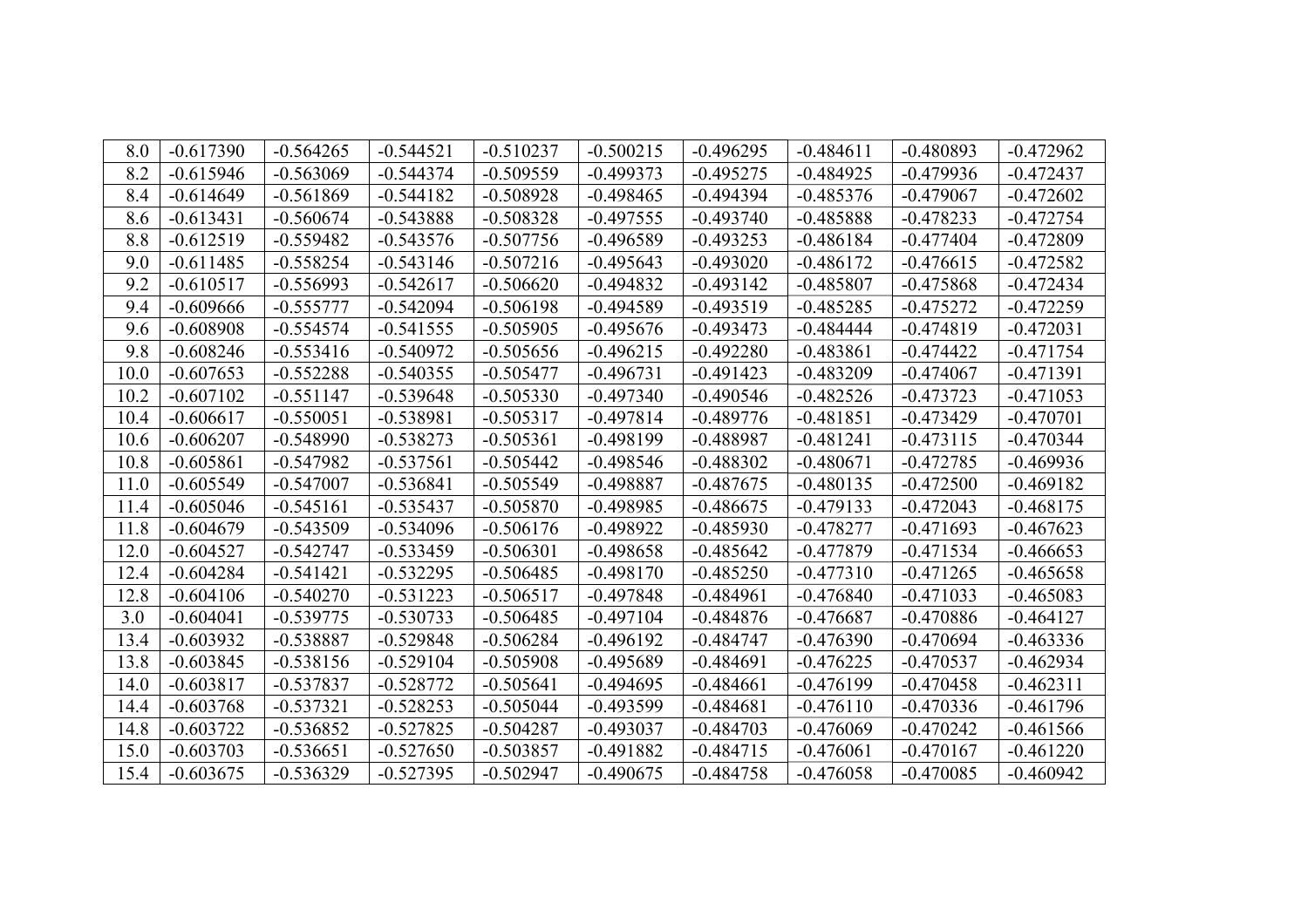| 15.8 | $-0.603648$ | $-0.536043$ | $-0.527193$ | $-0.501955$ | $-0.490036$ | $-0.484831$ | $-0.476057$ | $-0.470003$ | $-0.460809$ |
|------|-------------|-------------|-------------|-------------|-------------|-------------|-------------|-------------|-------------|
| 16.0 | $-0.603640$ | $-0.535918$ | $-0.527113$ | $-0.501447$ | $-0.488691$ | $-0.484881$ | $-0.476048$ | $-0.469978$ | $-0.460586$ |
| 16.4 | $-0.603621$ | $-0.535692$ | $-0.526990$ | $-0.500401$ | $-0.487734$ | $-0.485040$ | $-0.476036$ | $-0.469927$ | $-0.460527$ |
| 16.8 | $-0.603600$ | $-0.535529$ | $-0.526904$ | $-0.499322$ | $-0.487242$ | $-0.484985$ | $-0.476071$ | $-0.469884$ | $-0.460447$ |
| 17.0 | $-0.603592$ | $-0.535460$ | $-0.526872$ | $-0.498796$ | $-0.486311$ | $-0.485007$ | $-0.476125$ | $-0.469865$ | $-0.460380$ |
| 17.4 | $-0.603585$ | $-0.535360$ | $-0.526820$ | $-0.497703$ | $-0.485078$ | $-0.485109$ | $-0.476106$ | $-0.469834$ | $-0.460242$ |
| 17.8 | $-0.603574$ | $-0.535253$ | $-0.526787$ | $-0.496632$ | $-0.485060$ | $-0.485144$ | $-0.476001$ | $-0.469810$ | $-0.460010$ |
| 18.0 | $-0.603573$ | $-0.535199$ | $-0.526780$ | $-0.496092$ | $-0.485060$ | $-0.484683$ | $-0.475912$ | $-0.469792$ | $-0.460533$ |
| 18.4 | $-0.603572$ | $-0.535132$ | $-0.526772$ | $-0.495033$ | $-0.485061$ | $-0.483788$ | $-0.475716$ | $-0.469778$ | $-0.461073$ |
| 18.8 | $-0.603566$ | $-0.535072$ | $-0.526770$ | $-0.494005$ | $-0.485069$ | $-0.482994$ | $-0.475447$ | $-0.469762$ | $-0.461313$ |
| 19.0 | $-0.603567$ | $-0.535043$ | $-0.526775$ | $-0.493534$ | $-0.485070$ | $-0.482641$ | $-0.475283$ | $-0.469755$ | $-0.461773$ |
| 19.4 | $-0.603562$ | $-0.534998$ | $-0.526781$ | $-0.492648$ | $-0.484986$ | $-0.482026$ | $-0.474937$ | $-0.469741$ | $-0.462186$ |
| 19.8 | $-0.603555$ | $-0.534946$ | $-0.526786$ | $-0.491737$ | $-0.484930$ | $-0.481502$ | $-0.474472$ | $-0.469721$ | $-0.462381$ |
| 20.0 | $-0.603554$ | $-0.534931$ | $-0.526789$ | $-0.491299$ | $-0.483502$ | $-0.481281$ | $-0.474199$ | $-0.469700$ | $-0.464116$ |
| 22.0 | $-0.603547$ | $-0.534801$ | $-0.526898$ | $-0.488578$ | $-0.480463$ | $-0.480049$ | $-0.471090$ | $-0.469779$ | $-0.465157$ |
| 24.0 | $-0.603556$ | $-0.534737$ | $-0.526965$ | $-0.487749$ | $-0.479255$ | $-0.479586$ | $-0.469421$ | $-0.467685$ | $-0.464631$ |
| 26.0 | $-0.603549$ | $-0.534675$ | $-0.526969$ | $-0.487489$ | $-0.479179$ | $-0.477337$ | $-0.469390$ | $-0.465848$ | $-0.462770$ |
| 28.0 | $-0.603539$ | $-0.534636$ | $-0.526979$ | $-0.487402$ | $-0.479161$ | $-0.474524$ | $-0.469378$ | $-0.466184$ | $-0.462159$ |
| 30.0 | $-0.603537$ | $-0.534633$ | $-0.526988$ | $-0.487426$ | $-0.479358$ | $-0.472604$ | $-0.469376$ | $-0.466358$ | $-0.461957$ |
| 32.0 | $-0.603536$ | $-0.534653$ | $-0.526999$ | $-0.487451$ | $-0.479372$ | $-0.469607$ | $-0.469372$ | $-0.466474$ | $-0.461843$ |
| 34.0 | $-0.603533$ | $-0.534629$ | $-0.526981$ | $-0.487474$ | $-0.479410$ | $-0.469523$ | $-0.467625$ | $-0.466826$ | $-0.461769$ |
| 36.0 | $-0.603535$ | $-0.534626$ | $-0.526974$ | $-0.487515$ | $-0.479407$ | $-0.469484$ | $-0.466875$ | $-0.466082$ | $-0.461715$ |
| 38.0 | $-0.603523$ | $-0.534603$ | $-0.527050$ | $-0.487537$ | $-0.479421$ | $-0.469491$ | $-0.466771$ | $-0.464818$ | $-0.461696$ |
| 40.0 | $-0.603531$ | $-0.534594$ | $-0.527029$ | $-0.487554$ | $-0.479419$ | $-0.469358$ | $-0.466681$ | $-0.463540$ | $-0.461678$ |
| 42.0 | $-0.603533$ | $-0.534584$ | $-0.527066$ | $-0.487579$ | $-0.479434$ | $-0.469349$ | $-0.466724$ | $-0.462370$ | $-0.461246$ |
| 44.0 | $-0.603530$ | $-0.534591$ | $-0.527091$ | $-0.487590$ | $-0.479472$ | $-0.469333$ | $-0.466746$ | $-0.461681$ | $-0.460221$ |
| 46.0 | $-0.603526$ | $-0.534620$ | $-0.527108$ | $-0.487587$ | $-0.479484$ | $-0.469330$ | $-0.466759$ | $-0.461705$ | $-0.459269$ |
| 48.0 | $-0.603523$ | $-0.534630$ | $-0.527111$ | $-0.487573$ | $-0.479494$ | $-0.469326$ | $-0.466758$ | $-0.461687$ | $-0.458376$ |
| 50.0 | $-0.603520$ | $-0.534640$ | $-0.527082$ | $-0.487558$ | $-0.413826$ | $-0.469324$ | $-0.466720$ | $-0.461682$ | $-0.388877$ |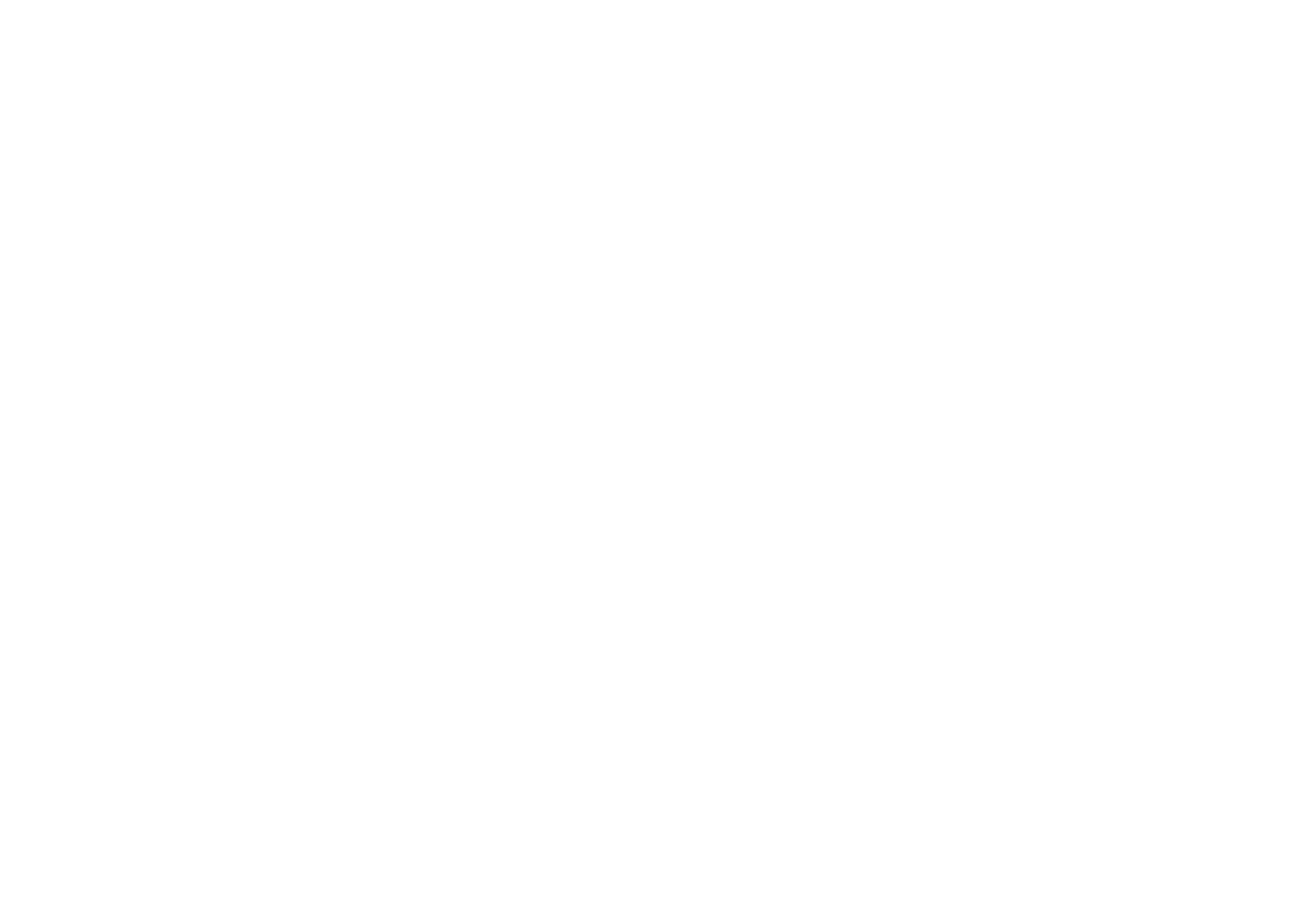| $\mathbf{R}$ | $1^3\Sigma^+$ | $2^3\Sigma^+$ | $3^3\Sigma^+$ | $4^3\Sigma^+$ | $5^3\Sigma^+$ | $6^3\Sigma^+$ | $7^3\Sigma^+$ | $8^3\Sigma^+$ |
|--------------|---------------|---------------|---------------|---------------|---------------|---------------|---------------|---------------|
| 3.4          | $-0.517410$   | $-0.455728$   | $-0.427706$   | $-0.418913$   | $-0.403785$   | $-0.392867$   | $-0.385844$   | $-0.383703$   |
| 3.6          | $-0.531409$   | $-0.474325$   | $-0.444046$   | $-0.434904$   | $-0.421482$   | $-0.411084$   | $-0.402964$   | $-0.400005$   |
| 3.8          | $-0.543114$   | $-0.489992$   | $-0.457592$   | $-0.448210$   | $-0.436116$   | $-0.424887$   | $-0.417329$   | $-0.413791$   |
| 4.0          | $-0.553120$   | $-0.503396$   | $-0.469195$   | $-0.459286$   | $-0.448595$   | $-0.436705$   | $-0.429518$   | $-0.425541$   |
| 4.2          | $-0.561668$   | $-0.514757$   | $-0.479048$   | $-0.468773$   | $-0.459114$   | $-0.446759$   | $-0.439596$   | $-0.435537$   |
| 4.4          | $-0.569041$   | $-0.524172$   | $-0.487367$   | $-0.476963$   | $-0.467886$   | $-0.455169$   | $-0.448364$   | $-0.443777$   |
| 4.6          | $-0.575279$   | $-0.531902$   | $-0.494207$   | $-0.483882$   | $-0.475087$   | $-0.462040$   | $-0.455738$   | $-0.450487$   |
| 4.8          | $-0.580536$   | $-0.538147$   | $-0.499736$   | $-0.489537$   | $-0.480834$   | $-0.467580$   | $-0.461918$   | $-0.456054$   |
| 5.0          | $-0.584891$   | $-0.543133$   | $-0.504203$   | $-0.494074$   | $-0.485430$   | $-0.472041$   | $-0.466920$   | $-0.460488$   |
| 5.2          | $-0.588313$   | $-0.547047$   | $-0.507699$   | $-0.497642$   | $-0.488997$   | $-0.475544$   | $-0.471063$   | $-0.463710$   |
| 5.4          | $-0.591311$   | $-0.550344$   | $-0.510404$   | $-0.500391$   | $-0.491681$   | $-0.478138$   | $-0.474328$   | $-0.466598$   |
| 5.5          | $-0.592620$   | $-0.551596$   | $-0.511571$   | $-0.501625$   | $-0.492801$   | $-0.479265$   | $-0.476053$   | $-0.471589$   |
| 5.6          | $-0.593811$   | $-0.552671$   | $-0.512536$   | $-0.502598$   | $-0.493711$   | $-0.480153$   | $-0.477724$   | $-0.473147$   |
| 5.8          | $-0.595827$   | $-0.554257$   | $-0.513777$   | $-0.504013$   | $-0.494938$   | $-0.481661$   | $-0.480517$   | $-0.476073$   |
| 6.0          | $-0.597491$   | $-0.555387$   | $-0.514594$   | $-0.505094$   | $-0.495846$   | $-0.483002$   | $-0.482819$   | $-0.477588$   |
| 6.2          | $-0.598876$   | $-0.556074$   | $-0.514953$   | $-0.505695$   | $-0.496361$   | $-0.487840$   | $-0.481697$   | $-0.478613$   |
| 6.4          | $-0.600001$   | $-0.556455$   | $-0.515112$   | $-0.506054$   | $-0.496687$   | $-0.489884$   | $-0.482498$   | $-0.479385$   |
| 6.6          | $-0.600892$   | $-0.556492$   | $-0.514877$   | $-0.506135$   | $-0.496835$   | $-0.492045$   | $-0.482570$   | $-0.479788$   |
| 6.8          | $-0.601581$   | $-0.556323$   | $-0.514403$   | $-0.506138$   | $-0.497275$   | $-0.493443$   | $-0.482613$   | $-0.479635$   |
| 7.0          | $-0.602136$   | $-0.556026$   | $-0.513618$   | $-0.505948$   | $-0.498455$   | $-0.493506$   | $-0.482494$   | $-0.478897$   |
| 7.2          | $-0.602479$   | $-0.555560$   | $-0.512663$   | $-0.505676$   | $-0.500820$   | $-0.492857$   | $-0.482152$   | $-0.477970$   |
| 7.4          | $-0.602840$   | $-0.554968$   | $-0.511628$   | $-0.505484$   | $-0.502400$   | $-0.492033$   | $-0.481759$   | $-0.476946$   |
| 7.6          | $-0.603128$   | $-0.554259$   | $-0.510363$   | $-0.505700$   | $-0.503151$   | $-0.491012$   | $-0.481193$   | $-0.475747$   |

Supplement-Table 4: calculated total energy (in hartree, where -169.0 hartree should be added to the values given) for the lowest eight  ${}^{3}\Sigma^{+}$ 

states of NaLi at different values of the internuclear distance R (bohr).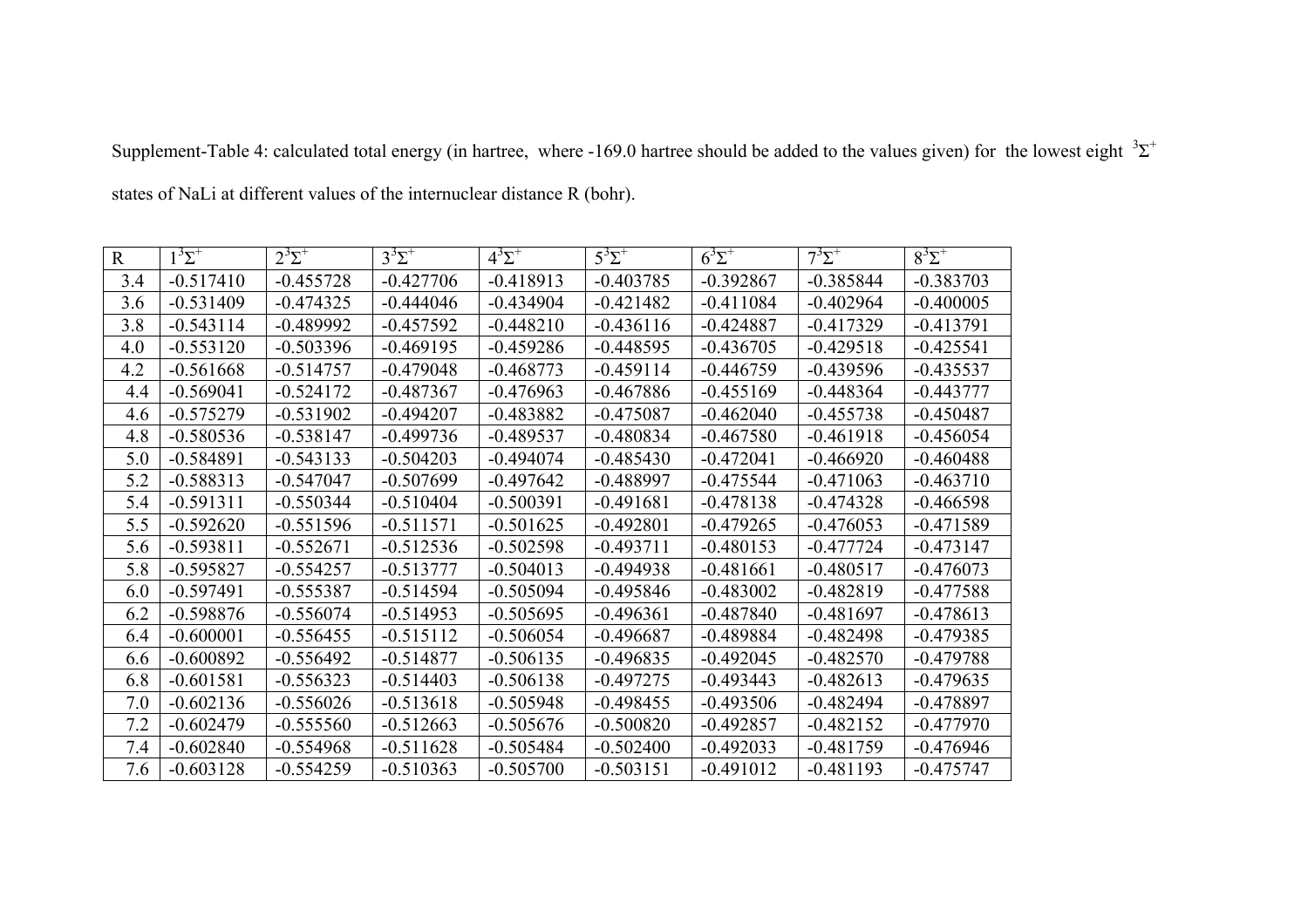| 7.8  | $-0.603360$ | $-0.553483$ | $-0.509225$ | $-0.506545$ | $-0.503235$ | $-0.490002$ | $-0.480654$ | $-0.474667$ |
|------|-------------|-------------|-------------|-------------|-------------|-------------|-------------|-------------|
| 8.0  | $-0.603527$ | $-0.552695$ | $-0.508005$ | $-0.507655$ | $-0.502872$ | $-0.488889$ | $-0.480171$ | $-0.473408$ |
| 8.2  | $-0.603635$ | $-0.551747$ | $-0.509146$ | $-0.506333$ | $-0.502193$ | $-0.487664$ | $-0.479571$ | $-0.472659$ |
| 8.4  | $-0.603733$ | $-0.550959$ | $-0.510875$ | $-0.505183$ | $-0.501047$ | $-0.486547$ | $-0.479107$ | $-0.471563$ |
| 8.6  | $-0.603803$ | $-0.550127$ | $-0.512198$ | $-0.503836$ | $-0.500148$ | $-0.485347$ | $-0.478586$ | $-0.470358$ |
| 8.8  | $-0.603840$ | $-0.549312$ | $-0.513443$ | $-0.502486$ | $-0.499274$ | $-0.484178$ | $-0.478054$ | $-0.469113$ |
| 9.0  | $-0.603846$ | $-0.548480$ | $-0.514572$ | $-0.501110$ | $-0.498428$ | $-0.483015$ | $-0.477576$ | $-0.467894$ |
| 9.2  | $-0.603823$ | $-0.547657$ | $-0.515580$ | $-0.499746$ | $-0.497586$ | $-0.481871$ | $-0.477050$ | $-0.466672$ |
| 9.4  | $-0.603818$ | $-0.546888$ | $-0.516552$ | $-0.498452$ | $-0.496793$ | $-0.480806$ | $-0.476639$ | $-0.465536$ |
| 9.6  | $-0.603823$ | $-0.546139$ | $-0.517450$ | $-0.497190$ | $-0.496000$ | $-0.479848$ | $-0.476182$ | $-0.464521$ |
| 9.8  | $-0.603830$ | $-0.545423$ | $-0.518283$ | $-0.496027$ | $-0.495211$ | $-0.478989$ | $-0.475716$ | $-0.463649$ |
| 10.0 | $-0.603809$ | $-0.544736$ | $-0.519028$ | $-0.494931$ | $-0.494335$ | $-0.478225$ | $-0.475210$ | $-0.462992$ |
| 10.2 | $-0.603756$ | $-0.544016$ | $-0.519697$ | $-0.493991$ | $-0.493307$ | $-0.477560$ | $-0.474488$ | $-0.462420$ |
| 10.4 | $-0.603732$ | $-0.543384$ | $-0.520317$ | $-0.493267$ | $-0.492304$ | $-0.477105$ | $-0.473942$ | $-0.462790$ |
| 10.6 | $-0.603706$ | $-0.542769$ | $-0.520846$ | $-0.492763$ | $-0.491367$ | $-0.476937$ | $-0.473269$ | $-0.463858$ |
| 10.8 | $-0.603962$ | $-0.542196$ | $-0.521370$ | $-0.492221$ | $-0.490411$ | $-0.476727$ | $-0.472568$ | $-0.462989$ |
| 11.0 | $-0.603930$ | $-0.541675$ | $-0.521854$ | $-0.491728$ | $-0.489482$ | $-0.476650$ | $-0.471933$ | $-0.463570$ |
| 11.4 | $-0.603995$ | $-0.540701$ | $-0.522684$ | $-0.490903$ | $-0.487724$ | $-0.476649$ | $-0.470593$ | $-0.464010$ |
| 11.8 | $-0.603939$ | $-0.539826$ | $-0.523391$ | $-0.490253$ | $-0.486207$ | $-0.476743$ | $-0.469593$ | $-0.464300$ |
| 12.0 | $-0.603910$ | $-0.539439$ | $-0.523686$ | $-0.489984$ | $-0.485515$ | $-0.476809$ | $-0.469157$ | $-0.464393$ |
| 12.4 | $-0.603867$ | $-0.538751$ | $-0.524237$ | $-0.489619$ | $-0.484386$ | $-0.477022$ | $-0.468450$ | $-0.464633$ |
| 12.8 | $-0.603809$ | $-0.538216$ | $-0.524707$ | $-0.489276$ | $-0.483342$ | $-0.477080$ | $-0.467920$ | $-0.464591$ |
| 3.0  | $-0.603789$ | $-0.537968$ | $-0.524901$ | $-0.489135$ | $-0.482904$ | $-0.477087$ | $-0.467741$ | $-0.464668$ |
| 13.4 | $-0.603752$ | $-0.537517$ | $-0.525238$ | $-0.488844$ | $-0.482066$ | $-0.477025$ | $-0.467502$ | $-0.464781$ |
| 13.8 | $-0.603722$ | $-0.537077$ | $-0.525518$ | $-0.488580$ | $-0.481408$ | $-0.476820$ | $-0.467390$ | $-0.465182$ |
| 14.0 | $-0.603711$ | $-0.536870$ | $-0.525629$ | $-0.488485$ | $-0.481156$ | $-0.476645$ | $-0.467330$ | $-0.464625$ |
| 14.4 | $-0.603696$ | $-0.536547$ | $-0.525832$ | $-0.488386$ | $-0.480700$ | $-0.476422$ | $-0.467343$ | $-0.464428$ |
| 14.8 | $-0.603670$ | $-0.536238$ | $-0.525982$ | $-0.488262$ | $-0.480397$ | $-0.476109$ | $-0.467345$ | $-0.464688$ |
| 15.0 | $-0.603659$ | $-0.536115$ | $-0.526042$ | $-0.488220$ | $-0.480251$ | $-0.475885$ | $-0.467363$ | $-0.464501$ |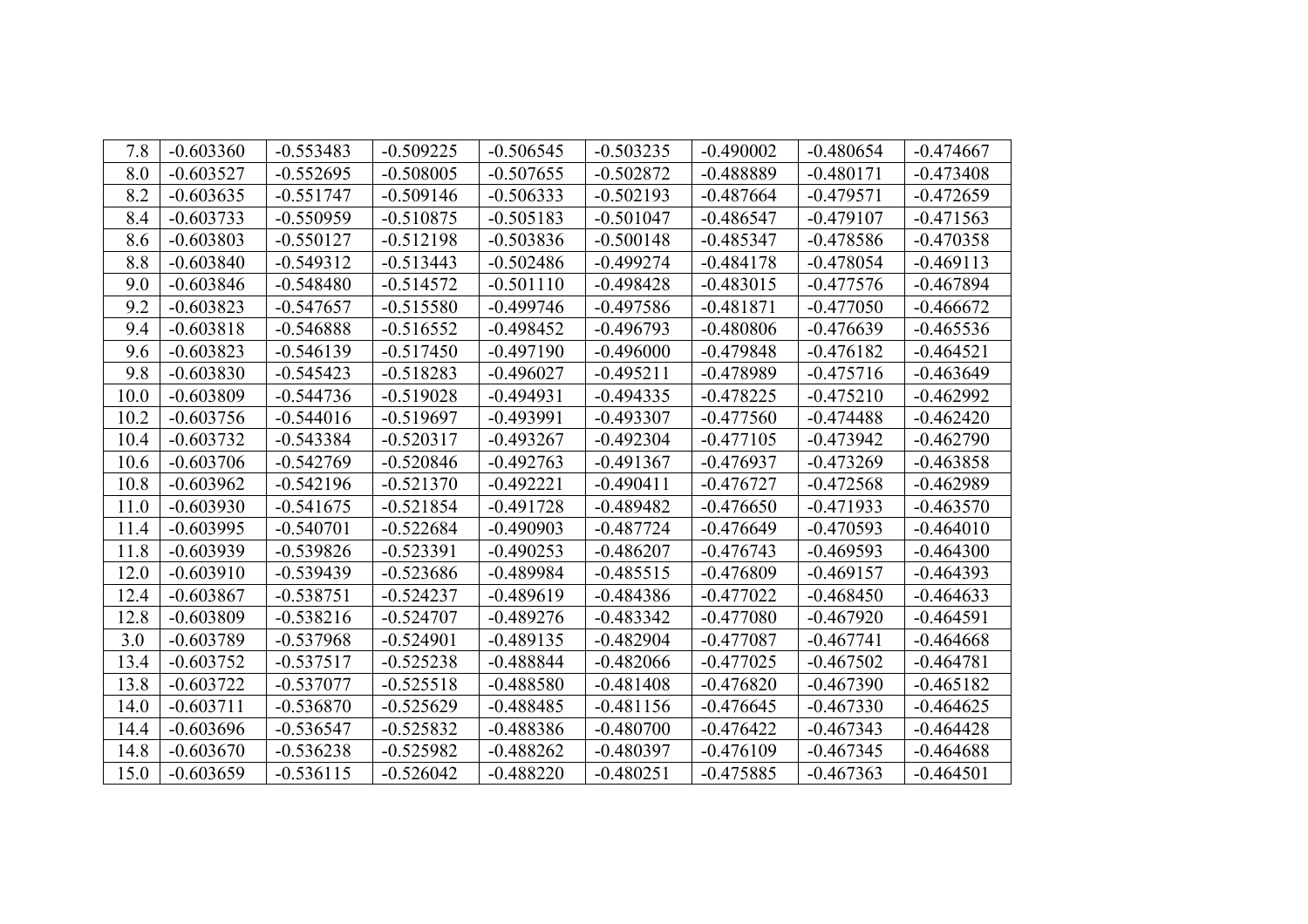| 15.4 | $-0.603641$ | $-0.535909$ | $-0.526155$ | $-0.488139$ | $-0.480093$ | $-0.475498$ | $-0.467402$ | $-0.464291$ |
|------|-------------|-------------|-------------|-------------|-------------|-------------|-------------|-------------|
| 15.8 | $-0.603624$ | $-0.535735$ | $-0.526250$ | $-0.488046$ | $-0.479949$ | $-0.475084$ | $-0.467438$ | $-0.464185$ |
| 16.0 | $-0.603614$ | $-0.535652$ | $-0.526298$ | $-0.488006$ | $-0.479913$ | $-0.474898$ | $-0.467462$ | $-0.463884$ |
| 16.4 | $-0.603591$ | $-0.535541$ | $-0.526424$ | $-0.487935$ | $-0.479838$ | $-0.474514$ | $-0.467516$ | $-0.463427$ |
| 16.8 | $-0.603582$ | $-0.535412$ | $-0.526493$ | $-0.487873$ | $-0.479806$ | $-0.474159$ | $-0.467563$ | $-0.463377$ |
| 17.0 | $-0.603580$ | $-0.535357$ | $-0.526522$ | $-0.487838$ | $-0.479790$ | $-0.473981$ | $-0.467568$ | $-0.463359$ |
| 17.4 | $-0.603572$ | $-0.535269$ | $-0.526562$ | $-0.487759$ | $-0.479760$ | $-0.473650$ | $-0.467585$ | $-0.463349$ |
| 17.8 | $-0.603564$ | $-0.535194$ | $-0.526600$ | $-0.487712$ | $-0.479723$ | $-0.473358$ | $-0.467606$ | $-0.463361$ |
| 18.0 | $-0.603559$ | $-0.535161$ | $-0.526616$ | $-0.487686$ | $-0.479709$ | $-0.473217$ | $-0.467615$ | $-0.463358$ |
| 18.4 | $-0.603550$ | $-0.535095$ | $-0.526637$ | $-0.487637$ | $-0.479678$ | $-0.472934$ | $-0.467621$ | $-0.463330$ |
| 18.8 | $-0.603555$ | $-0.535043$ | $-0.526698$ | $-0.487623$ | $-0.479645$ | $-0.472675$ | $-0.467724$ | $-0.463248$ |
| 19.0 | $-0.603552$ | $-0.535012$ | $-0.526707$ | $-0.487609$ | $-0.479629$ | $-0.472547$ | $-0.467733$ | $-0.463221$ |
| 19.4 | $-0.603551$ | $-0.534938$ | $-0.526676$ | $-0.487565$ | $-0.479585$ | $-0.472290$ | $-0.467714$ | $-0.463139$ |
| 19.8 | $-0.603546$ | $-0.534903$ | $-0.526695$ | $-0.487666$ | $-0.479591$ | $-0.472189$ | $-0.467760$ | $-0.463198$ |
| 20.0 | $-0.603546$ | $-0.534878$ | $-0.526698$ | $-0.487572$ | $-0.479587$ | $-0.472050$ | $-0.467739$ | $-0.463189$ |
| 22.0 | $-0.603543$ | $-0.534746$ | $-0.526790$ | $-0.487454$ | $-0.479391$ | $-0.471032$ | $-0.467648$ | $-0.462805$ |
| 24.0 | $-0.603543$ | $-0.534700$ | $-0.526851$ | $-0.487334$ | $-0.479264$ | $-0.470188$ | $-0.467397$ | $-0.462526$ |
| 26.0 | $-0.603531$ | $-0.534625$ | $-0.526959$ | $-0.487221$ | $-0.479220$ | $-0.469867$ | $-0.467324$ | $-0.462209$ |
| 28.0 | $-0.603530$ | $-0.534606$ | $-0.526941$ | $-0.487127$ | $-0.479193$ | $-0.469646$ | $-0.467152$ | $-0.462046$ |
| 30.0 | $-0.603521$ | $-0.534593$ | $-0.526938$ | $-0.487319$ | $-0.479149$ | $-0.469619$ | $-0.467000$ | $-0.461945$ |
| 32.0 | $-0.603522$ | $-0.534594$ | $-0.526958$ | $-0.487356$ | $-0.479111$ | $-0.469605$ | $-0.466921$ | $-0.461868$ |
| 34.0 | $-0.603517$ | $-0.534591$ | $-0.526980$ | $-0.487436$ | $-0.479104$ | $-0.469563$ | $-0.466863$ | $-0.461796$ |
| 36.0 | $-0.603518$ | $-0.534570$ | $-0.526971$ | $-0.487443$ | $-0.479087$ | $-0.469463$ | $-0.466799$ | $-0.461723$ |
| 38.0 | $-0.603523$ | $-0.534555$ | $-0.526867$ | $-0.487501$ | $-0.479068$ | $-0.469297$ | $-0.466551$ | $-0.461687$ |
| 40.0 | $-0.603522$ | $-0.534552$ | $-0.527031$ | $-0.487533$ | $-0.479348$ | $-0.469281$ | $-0.466732$ | $-0.461665$ |
| 42.0 | $-0.603525$ | $-0.534545$ | $-0.527043$ | $-0.487556$ | $-0.479378$ | $-0.469278$ | $-0.466724$ | $-0.461641$ |
| 44.0 | $-0.603525$ | $-0.534576$ | $-0.527061$ | $-0.487573$ | $-0.479426$ | $-0.469270$ | $-0.466719$ | $-0.461660$ |
| 46.0 | $-0.603520$ | $-0.534611$ | $-0.527084$ | $-0.487560$ | $-0.479453$ | $-0.469266$ | $-0.466739$ | $-0.461686$ |
| 48.0 | $-0.603519$ | $-0.534627$ | $-0.527089$ | $-0.487554$ | $-0.479479$ | $-0.469263$ | $-0.466737$ | $-0.461669$ |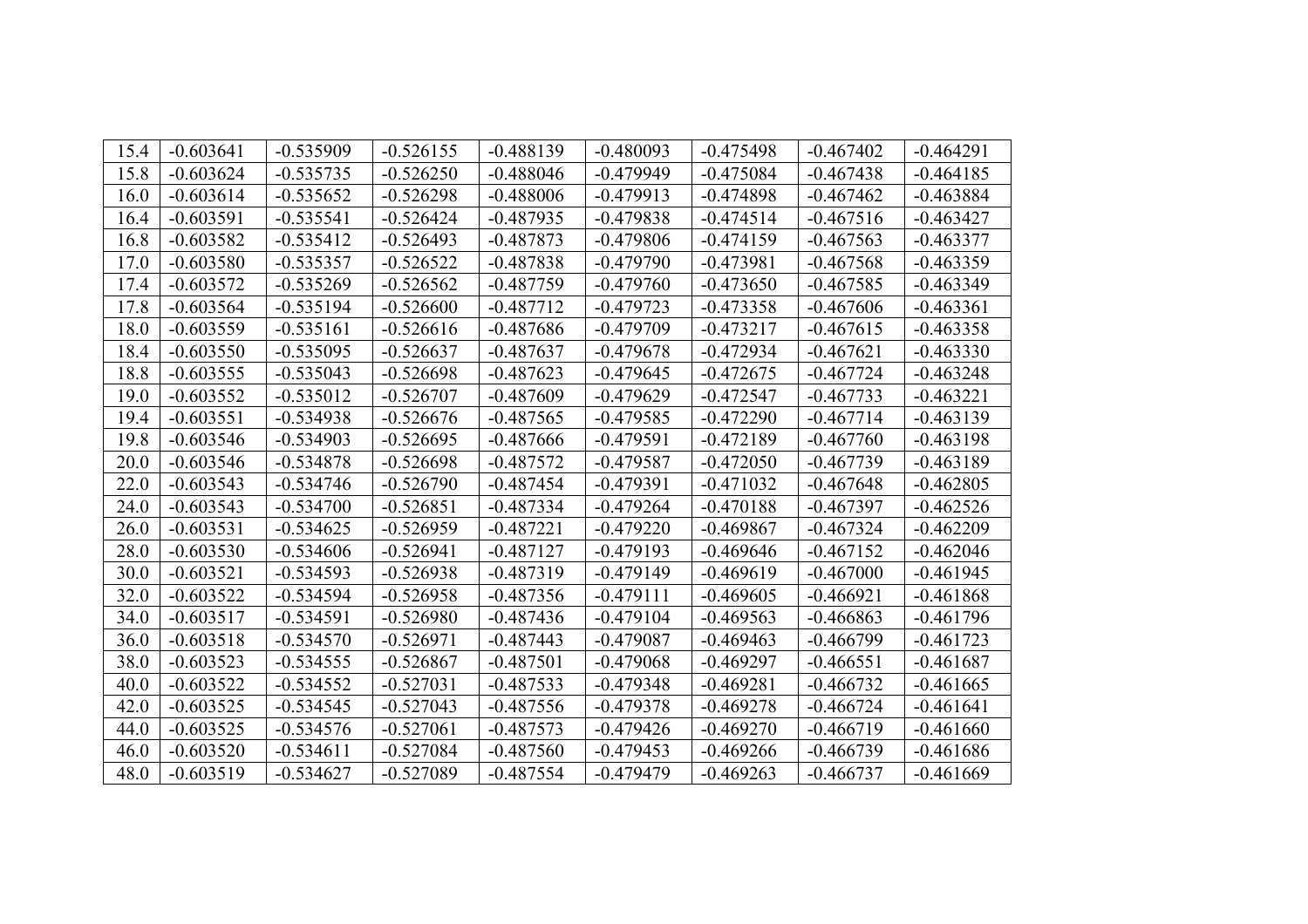| $-0.487$ <sup><math>\epsilon</math></sup><br>7946.<br>9265<br>$-0.60351$<br>50.0<br>705<br>466693<br>7549<br>$\Box$ $\Box$ $\Box$<br>0.469<br>34636<br>46 L<br>$-11$<br>- 1<br>$-1$<br>- 1<br>$\mathbf{v}$ .<br>$\mathsf{v} \cdot \mathsf{v}$<br>◡.◡◡<br>$\cdot$<br>ັ | $+0100^2$ |
|-----------------------------------------------------------------------------------------------------------------------------------------------------------------------------------------------------------------------------------------------------------------------|-----------|
|-----------------------------------------------------------------------------------------------------------------------------------------------------------------------------------------------------------------------------------------------------------------------|-----------|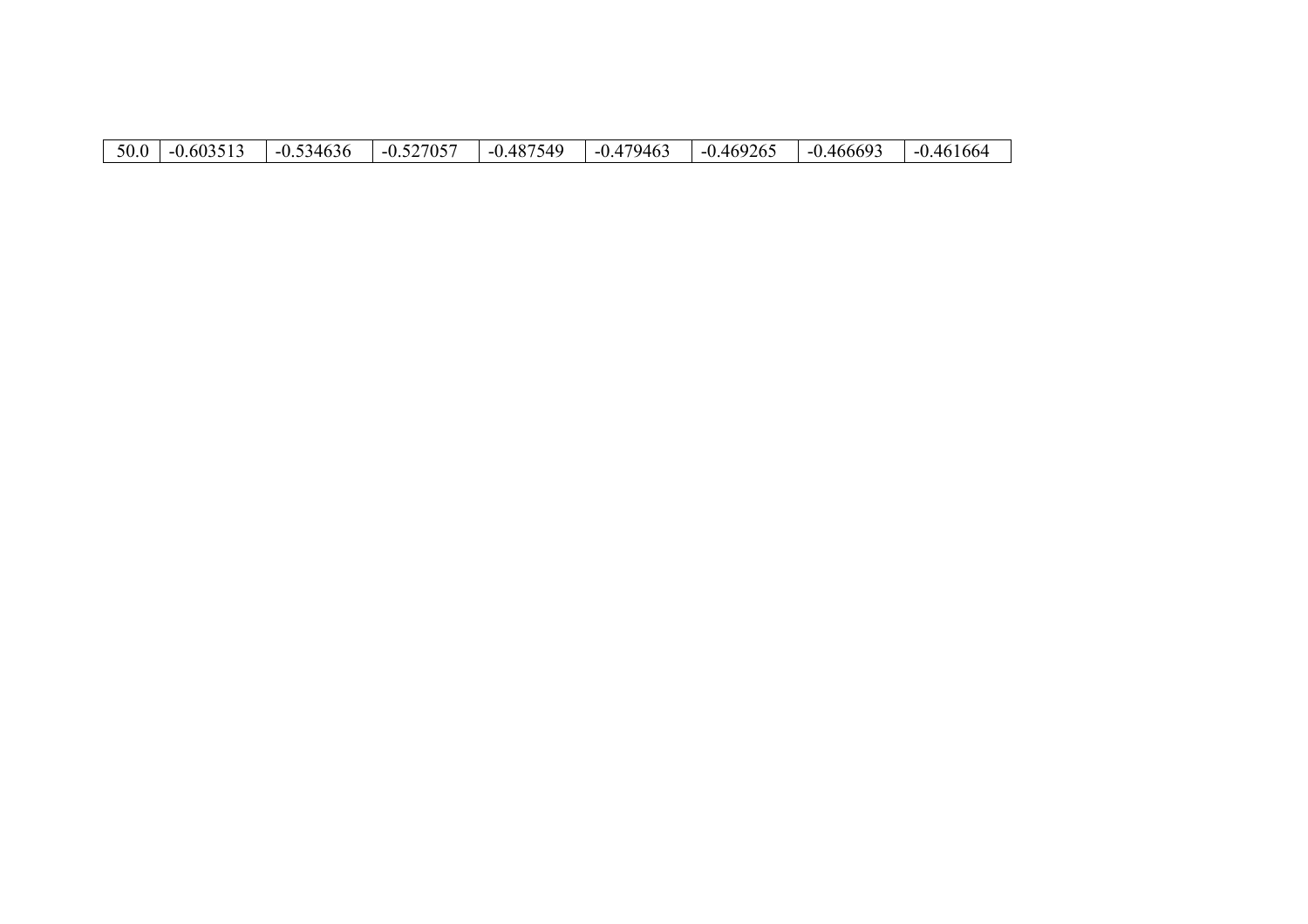|     | $1^1\Pi$    | $2^1\Pi$    | $3^1\Pi$    | $4^1\Pi$    | $5^1\Pi$    | $6^1\Pi$    | $7^1\Pi$    |
|-----|-------------|-------------|-------------|-------------|-------------|-------------|-------------|
| 3.4 | $-0.474133$ | $-0.448502$ | $-0.418499$ | $-0.406610$ | $-0.389974$ | $-0.389323$ | $-0.384588$ |
| 3.6 | $-0.487285$ | $-0.462001$ | $-0.433171$ | $-0.421754$ | $-0.405927$ | $-0.404485$ | $-0.400964$ |
| 3.8 | $-0.498489$ | $-0.473678$ | $-0.445721$ | $-0.434862$ | $-0.419596$ | $-0.417362$ | $-0.414828$ |
| 4.0 | $-0.508029$ | $-0.483863$ | $-0.456418$ | $-0.446089$ | $-0.431210$ | $-0.428474$ | $-0.426137$ |
| 4.2 | $-0.516021$ | $-0.492676$ | $-0.465453$ | $-0.455695$ | $-0.441044$ | $-0.438420$ | $-0.435246$ |
| 4.4 | $-0.522698$ | $-0.500275$ | $-0.473042$ | $-0.463746$ | $-0.449348$ | $-0.446968$ | $-0.442285$ |
| 4.6 | $-0.528155$ | $-0.506790$ | $-0.479278$ | $-0.470492$ | $-0.456226$ | $-0.454200$ | $-0.447955$ |
| 4.8 | $-0.532416$ | $-0.512270$ | $-0.484306$ | $-0.475999$ | $-0.461842$ | $-0.460097$ | $-0.452574$ |
| 5.0 | $-0.535755$ | $-0.516807$ | $-0.488274$ | $-0.480435$ | $-0.466390$ | $-0.464773$ | $-0.456238$ |
| 5.2 | $-0.538231$ | $-0.520561$ | $-0.491396$ | $-0.483966$ | $-0.470122$ | $-0.468482$ | $-0.459241$ |
| 5.4 | $-0.539915$ | $-0.523790$ | $-0.493740$ | $-0.486846$ | $-0.473106$ | $-0.471420$ | $-0.461598$ |
| 5.5 | $-0.540599$ | $-0.525117$ | $-0.494653$ | $-0.488021$ | $-0.474346$ | $-0.472580$ | $-0.462591$ |
| 5.6 | $-0.541167$ | $-0.526315$ | $-0.495425$ | $-0.489003$ | $-0.475361$ | $-0.473624$ | $-0.463432$ |
| 5.8 | $-0.541836$ | $-0.528292$ | $-0.496453$ | $-0.490553$ | $-0.476903$ | $-0.475171$ | $-0.464762$ |
| 6.0 | $-0.542185$ | $-0.529974$ | $-0.497102$ | $-0.491721$ | $-0.478107$ | $-0.476239$ | $-0.465963$ |
| 6.2 | $-0.542184$ | $-0.531267$ | $-0.497421$ | $-0.492399$ | $-0.478929$ | $-0.476887$ | $-0.466915$ |
| 6.4 | $-0.542013$ | $-0.532314$ | $-0.497524$ | $-0.492809$ | $-0.479453$ | $-0.477222$ | $-0.467706$ |
| 6.6 | $-0.541670$ | $-0.533082$ | $-0.497433$ | $-0.492964$ | $-0.479746$ | $-0.477314$ | $-0.468404$ |
| 6.8 | $-0.541205$ | $-0.533537$ | $-0.497045$ | $-0.492811$ | $-0.479783$ | $-0.477110$ | $-0.468706$ |
| 7.0 | $-0.540666$ | $-0.533868$ | $-0.496590$ | $-0.492528$ | $-0.479704$ | $-0.476686$ | $-0.469017$ |
| 7.2 | $-0.540083$ | $-0.533987$ | $-0.495974$ | $-0.491994$ | $-0.479390$ | $-0.476084$ | $-0.468951$ |
| 7.4 | $-0.539548$ | $-0.533919$ | $-0.495273$ | $-0.491347$ | $-0.478921$ | $-0.475388$ | $-0.468851$ |
| 7.6 | $-0.539125$ | $-0.533621$ | $-0.494480$ | $-0.490599$ | $-0.478424$ | $-0.474570$ | $-0.468696$ |
| 7.8 | $-0.538805$ | $-0.533125$ | $-0.493648$ | $-0.489774$ | $-0.477889$ | $-0.473696$ | $-0.468407$ |

Supplement-Table 5: calculated total energy (in hartree, where -169.0 hartree should be added to the values given) for the lowest seven  ${}^{1}\Pi$ 

states of NaLi at different values of the internuclear distance R (bohr) .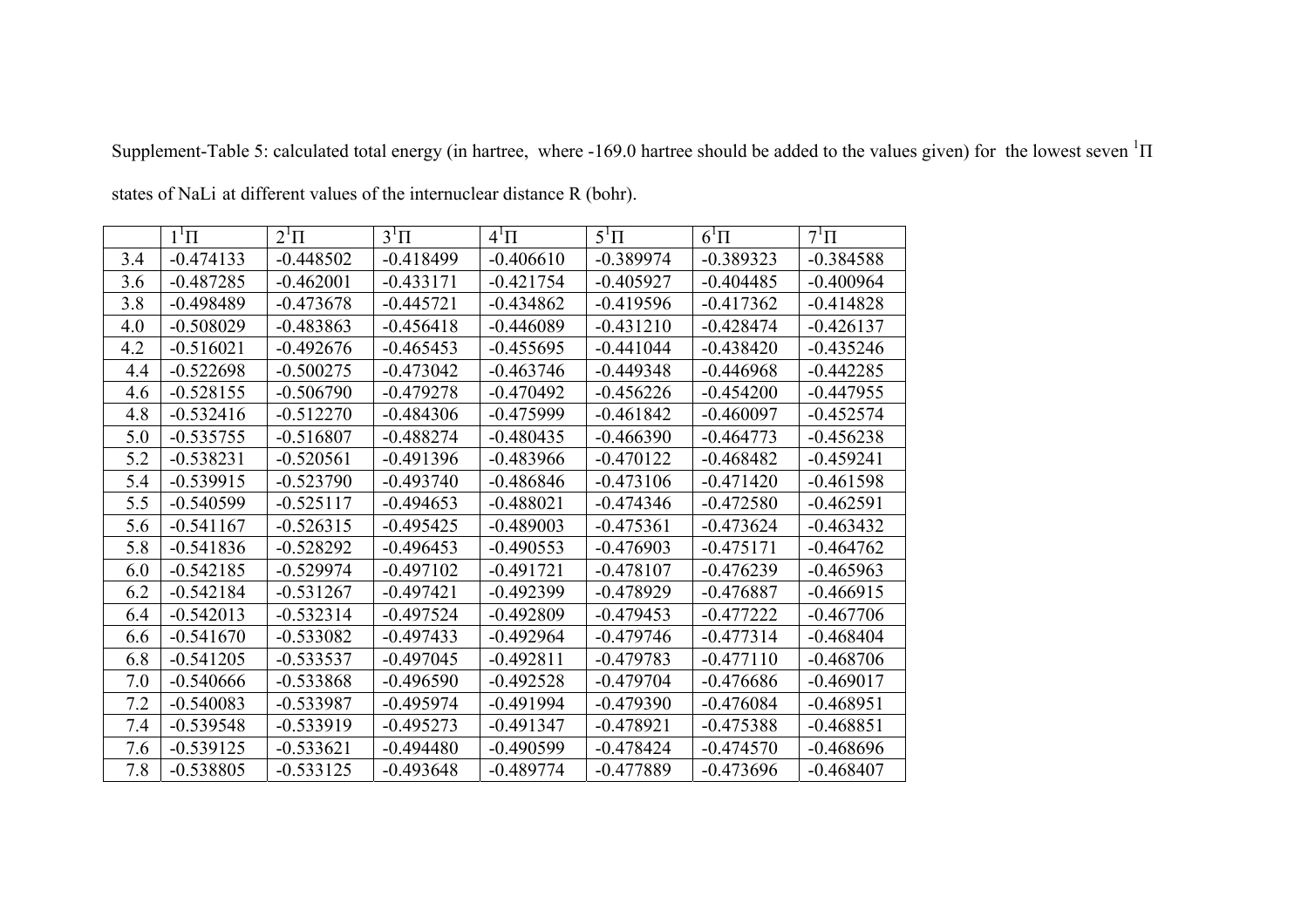| 8.0  | $-0.538570$ | $-0.532537$ | $-0.492742$ | $-0.488890$ | $-0.477313$ | $-0.472739$ | $-0.468003$ |
|------|-------------|-------------|-------------|-------------|-------------|-------------|-------------|
| 8.2  | $-0.538371$ | $-0.531903$ | $-0.491811$ | $-0.487972$ | $-0.476680$ | $-0.471743$ | $-0.467542$ |
| 8.4  | $-0.538192$ | $-0.531289$ | $-0.490885$ | $-0.487047$ | $-0.475995$ | $-0.470725$ | $-0.466990$ |
| 8.6  | $-0.538039$ | $-0.530661$ | $-0.489907$ | $-0.486076$ | $-0.475362$ | $-0.469685$ | $-0.466335$ |
| 8.8  | $-0.537894$ | $-0.530102$ | $-0.488954$ | $-0.485130$ | $-0.474732$ | $-0.468667$ | $-0.465622$ |
| 9.0  | $-0.537731$ | $-0.529601$ | $-0.487925$ | $-0.484154$ | $-0.474068$ | $-0.467608$ | $-0.464802$ |
| 9.2  | $-0.537564$ | $-0.529116$ | $-0.486926$ | $-0.483178$ | $-0.473452$ | $-0.466582$ | $-0.463909$ |
| 9.4  | $-0.537420$ | $-0.528686$ | $-0.485903$ | $-0.482217$ | $-0.472843$ | $-0.465643$ | $-0.463018$ |
| 9.6  | $-0.537290$ | $-0.528307$ | $-0.484879$ | $-0.481290$ | $-0.472279$ | $-0.464811$ | $-0.462066$ |
| 9.8  | $-0.537177$ | $-0.527989$ | $-0.483842$ | $-0.480382$ | $-0.471723$ | $-0.464028$ | $-0.461105$ |
| 10.0 | $-0.537059$ | $-0.527759$ | $-0.482806$ | $-0.479512$ | $-0.471204$ | $-0.463368$ | $-0.460127$ |
| 10.2 | $-0.536909$ | $-0.527485$ | $-0.481725$ | $-0.478653$ | $-0.470675$ | $-0.462809$ | $-0.459174$ |
| 10.4 | $-0.536783$ | $-0.527233$ | $-0.480657$ | $-0.477847$ | $-0.470195$ | $-0.462416$ | $-0.458145$ |
| 10.6 | $-0.536650$ | $-0.527037$ | $-0.479591$ | $-0.477097$ | $-0.469727$ | $-0.462094$ | $-0.457168$ |
| 10.8 | $-0.536522$ | $-0.526899$ | $-0.478648$ | $-0.476510$ | $-0.469278$ | $-0.461875$ | $-0.456615$ |
| 11.0 | $-0.536408$ | $-0.526835$ | $-0.477804$ | $-0.475871$ | $-0.468796$ | $-0.461663$ | $-0.456253$ |
| 11.4 | $-0.536159$ | $-0.526678$ | $-0.476011$ | $-0.474682$ | $-0.467780$ | $-0.461463$ | $-0.456094$ |
| 11.8 | $-0.535931$ | $-0.526609$ | $-0.474356$ | $-0.473934$ | $-0.466994$ | $-0.461407$ | $-0.455946$ |
| 12.0 | $-0.535829$ | $-0.526580$ | $-0.473602$ | $-0.473606$ | $-0.466599$ | $-0.461347$ | $-0.456315$ |
| 12.4 | $-0.535662$ | $-0.526532$ | $-0.473287$ | $-0.472056$ | $-0.465795$ | $-0.461414$ | $-0.456439$ |
| 12.8 | $-0.535512$ | $-0.526518$ | $-0.472896$ | $-0.470950$ | $-0.465048$ | $-0.461270$ | $-0.456857$ |
| 3.0  | $-0.535439$ | $-0.526525$ | $-0.472651$ | $-0.470497$ | $-0.464671$ | $-0.461130$ | $-0.456908$ |
| 13.4 | $-0.535313$ | $-0.526574$ | $-0.472325$ | $-0.469727$ | $-0.464077$ | $-0.460893$ | $-0.456888$ |
| 13.8 | $-0.535200$ | $-0.526748$ | $-0.472019$ | $-0.469315$ | $-0.463661$ | $-0.460632$ | $-0.456786$ |
| 14.0 | $-0.535148$ | $-0.526895$ | $-0.471901$ | $-0.469188$ | $-0.463500$ | $-0.460532$ | $-0.456590$ |
| 14.4 | $-0.535072$ | $-0.527024$ | $-0.471808$ | $-0.468901$ | $-0.463169$ | $-0.460224$ | $-0.456480$ |
| 14.8 | $-0.535000$ | $-0.527035$ | $-0.471610$ | $-0.468588$ | $-0.462920$ | $-0.459997$ | $-0.456467$ |
| 15.0 | $-0.534963$ | $-0.527045$ | $-0.471518$ | $-0.468456$ | $-0.462813$ | $-0.459898$ | $-0.456308$ |
| 15.4 | $-0.534891$ | $-0.527054$ | $-0.471346$ | $-0.468244$ | $-0.462654$ | $-0.459700$ | $-0.456264$ |
|      |             |             |             |             |             |             |             |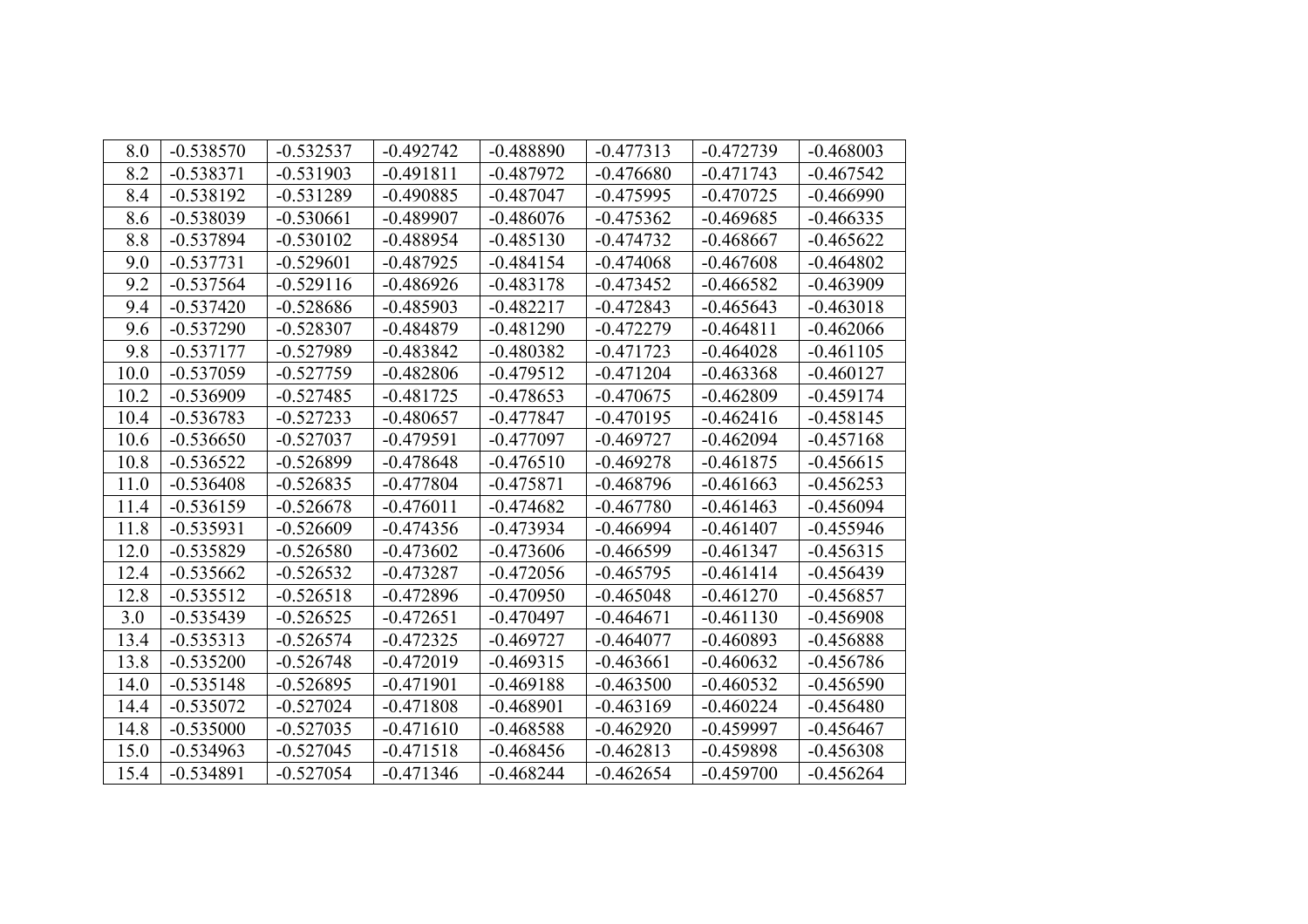| 15.8 | $-0.534837$ | $-0.527069$ | $-0.471192$ | $-0.468078$ | $-0.462523$ | $-0.459502$ | $-0.456235$ |
|------|-------------|-------------|-------------|-------------|-------------|-------------|-------------|
| 16.0 | $-0.534809$ | $-0.527083$ | $-0.471112$ | $-0.468009$ | $-0.462477$ | $-0.459398$ | $-0.456252$ |
| 16.4 | $-0.534768$ | $-0.527114$ | $-0.470970$ | $-0.467899$ | $-0.462381$ | $-0.459219$ | $-0.456271$ |
| 16.8 | $-0.534728$ | $-0.527128$ | $-0.470818$ | $-0.467800$ | $-0.462334$ | $-0.459047$ | $-0.456331$ |
| 17.0 | $-0.534713$ | $-0.527137$ | $-0.470746$ | $-0.467760$ | $-0.462298$ | $-0.458961$ | $-0.456358$ |
| 17.4 | $-0.534690$ | $-0.527149$ | $-0.470595$ | $-0.467678$ | $-0.462239$ | $-0.458764$ | $-0.456439$ |
| 17.8 | $-0.534667$ | $-0.527162$ | $-0.470462$ | $-0.467619$ | $-0.462200$ | $-0.458645$ | $-0.456512$ |
| 18.0 | $-0.534663$ | $-0.527168$ | $-0.470402$ | $-0.467591$ | $-0.462184$ | $-0.458605$ | $-0.456527$ |
| 18.4 | $-0.534639$ | $-0.527180$ | $-0.470278$ | $-0.467536$ | $-0.462136$ | $-0.458499$ | $-0.457188$ |
| 18.8 | $-0.534620$ | $-0.527191$ | $-0.470171$ | $-0.467499$ | $-0.462092$ | $-0.458428$ | $-0.457655$ |
| 19.0 | $-0.534615$ | $-0.527197$ | $-0.470121$ | $-0.467482$ | $-0.462070$ | $-0.458394$ | $-0.457490$ |
| 19.4 | $-0.534602$ | $-0.527202$ | $-0.470026$ | $-0.467447$ | $-0.462041$ | $-0.458346$ | $-0.457026$ |
| 19.8 | $-0.534595$ | $-0.527208$ | $-0.469955$ | $-0.467415$ | $-0.462001$ | $-0.458263$ | $-0.457061$ |
| 20.0 | $-0.534587$ | $-0.527212$ | $-0.469917$ | $-0.467402$ | $-0.461978$ | $-0.458231$ | $-0.457729$ |
| 22.0 | $-0.534552$ | $-0.527240$ | $-0.469631$ | $-0.467302$ | $-0.461842$ | $-0.457996$ | $-0.457233$ |
| 24.0 | $-0.534552$ | $-0.527229$ | $-0.469520$ | $-0.467213$ | $-0.461771$ | $-0.457826$ | $-0.457473$ |
| 26.0 | $-0.534547$ | $-0.527205$ | $-0.469510$ | $-0.467144$ | $-0.461716$ | $-0.457690$ | $-0.457662$ |
| 28.0 | $-0.534542$ | $-0.527219$ | $-0.469469$ | $-0.467122$ | $-0.461673$ | $-0.457573$ | $-0.457804$ |
| 30.0 | $-0.534578$ | $-0.527226$ | $-0.469431$ | $-0.467113$ | $-0.461648$ | $-0.457763$ | $-0.457920$ |
| 32.0 | $-0.534656$ | $-0.527236$ | $-0.469387$ | $-0.467106$ | $-0.461822$ | $-0.457895$ | $-0.458006$ |
| 34.0 | $-0.534843$ | $-0.527257$ | $-0.469376$ | $-0.467113$ | $-0.461871$ | $-0.457703$ | $-0.457962$ |
| 36.0 | $-0.534842$ | $-0.527274$ | $-0.469376$ | $-0.467122$ | $-0.461880$ | $-0.457679$ | $-0.458053$ |
| 38.0 | $-0.534858$ | $-0.527286$ | $-0.469386$ | $-0.467125$ | $-0.461899$ | $-0.457693$ | $-0.458074$ |
| 40.0 | $-0.534866$ | $-0.527297$ | $-0.469414$ | $-0.467135$ | $-0.461915$ | $-0.457712$ | $-0.384588$ |
| 42.0 | $-0.534883$ | $-0.527299$ | $-0.469406$ | $-0.467131$ | $-0.461930$ | $-0.457762$ | $-0.400964$ |
| 44.0 | $-0.534887$ | $-0.527300$ | $-0.469418$ | $-0.467127$ | $-0.461940$ | $-0.457893$ | $-0.414828$ |
| 46.0 | $-0.534876$ | $-0.527299$ | $-0.469432$ | $-0.467122$ | $-0.461922$ | $-0.4583$   | $-0.426137$ |
| 48.0 | $-0.534868$ | $-0.527298$ | $-0.469461$ | $-0.467116$ | $-0.461917$ | $-0.4583$   | $-0.435246$ |
| 50.0 | $-0.534859$ | $-0.527295$ | $-0.469461$ | $-0.467112$ | $-0.461917$ | $-0.458330$ | $-0.442285$ |
|      |             |             |             |             |             |             |             |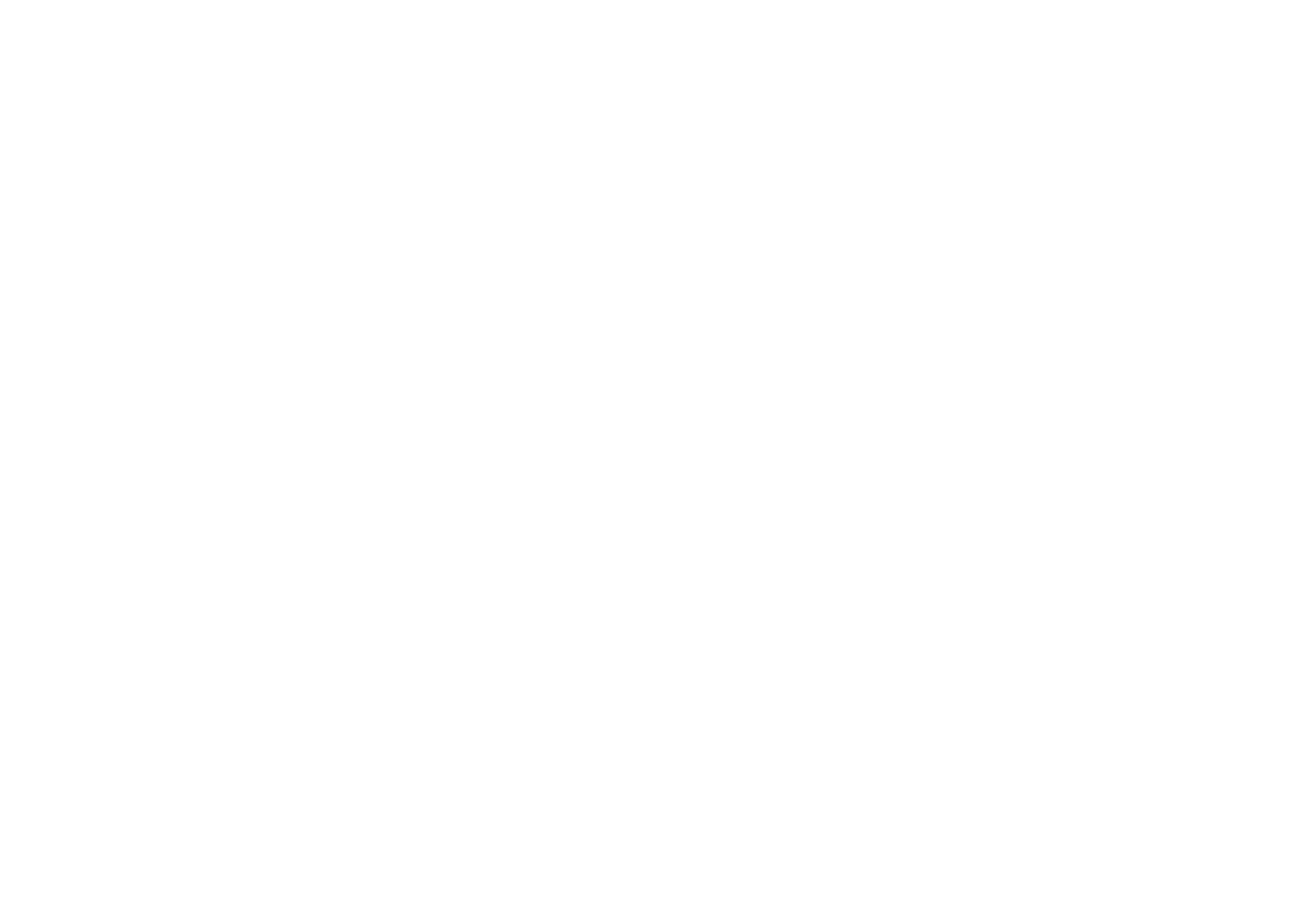| $13\Pi$<br>$5^3\Pi$<br>$6^3\Pi$<br>$2^3\Pi$<br>$3^3\Pi$<br>$7^3\Pi$<br>$4^1\Pi$<br>3.4<br>$-0.530622$<br>$-0.431603$<br>$-0.427224$<br>$-0.419294$<br>$-0.397005$<br>$-0.388426$<br>$-0.384897$<br>3.6<br>$-0.542150$<br>$-0.447066$<br>$-0.437149$<br>$-0.435475$<br>$-0.413121$<br>$-0.404366$<br>$-0.401077$<br>3.8<br>$-0.450105$<br>$-0.445493$<br>$-0.427095$<br>$-0.418138$<br>$-0.415152$<br>$-0.551570$<br>$-0.460576$<br>4.0<br>$-0.559151$<br>$-0.472181$<br>$-0.461335$<br>$-0.453492$<br>$-0.439047$<br>$-0.429905$<br>$-0.427079$<br>4.2<br>$-0.565173$<br>$-0.482099$<br>$-0.470862$<br>$-0.460080$<br>$-0.449240$<br>$-0.440075$<br>$-0.437515$<br>$-0.569968$<br>$-0.478797$<br>$-0.465921$<br>$-0.457792$<br>$-0.448526$<br>$-0.445928$<br>4.4<br>$-0.490584$<br>$-0.455560$<br>4.6<br>$-0.573540$<br>$-0.497652$<br>$-0.485207$<br>$-0.470960$<br>$-0.464761$<br>$-0.452701$<br>4.8<br>$-0.576044$<br>$-0.503384$<br>$-0.490275$<br>$-0.475389$<br>$-0.470493$<br>$-0.461446$<br>$-0.458077$ |
|-----------------------------------------------------------------------------------------------------------------------------------------------------------------------------------------------------------------------------------------------------------------------------------------------------------------------------------------------------------------------------------------------------------------------------------------------------------------------------------------------------------------------------------------------------------------------------------------------------------------------------------------------------------------------------------------------------------------------------------------------------------------------------------------------------------------------------------------------------------------------------------------------------------------------------------------------------------------------------------------------------------------|
|                                                                                                                                                                                                                                                                                                                                                                                                                                                                                                                                                                                                                                                                                                                                                                                                                                                                                                                                                                                                                 |
|                                                                                                                                                                                                                                                                                                                                                                                                                                                                                                                                                                                                                                                                                                                                                                                                                                                                                                                                                                                                                 |
|                                                                                                                                                                                                                                                                                                                                                                                                                                                                                                                                                                                                                                                                                                                                                                                                                                                                                                                                                                                                                 |
|                                                                                                                                                                                                                                                                                                                                                                                                                                                                                                                                                                                                                                                                                                                                                                                                                                                                                                                                                                                                                 |
|                                                                                                                                                                                                                                                                                                                                                                                                                                                                                                                                                                                                                                                                                                                                                                                                                                                                                                                                                                                                                 |
|                                                                                                                                                                                                                                                                                                                                                                                                                                                                                                                                                                                                                                                                                                                                                                                                                                                                                                                                                                                                                 |
|                                                                                                                                                                                                                                                                                                                                                                                                                                                                                                                                                                                                                                                                                                                                                                                                                                                                                                                                                                                                                 |
|                                                                                                                                                                                                                                                                                                                                                                                                                                                                                                                                                                                                                                                                                                                                                                                                                                                                                                                                                                                                                 |
|                                                                                                                                                                                                                                                                                                                                                                                                                                                                                                                                                                                                                                                                                                                                                                                                                                                                                                                                                                                                                 |
| 5.0<br>$-0.508050$<br>$-0.479181$<br>$-0.462312$<br>$-0.577729$<br>$-0.494212$<br>$-0.475053$<br>$-0.466185$                                                                                                                                                                                                                                                                                                                                                                                                                                                                                                                                                                                                                                                                                                                                                                                                                                                                                                    |
| 5.2<br>$-0.578590$<br>$-0.511843$<br>$-0.497240$<br>$-0.478802$<br>$-0.470042$<br>$-0.482774$<br>$-0.465554$                                                                                                                                                                                                                                                                                                                                                                                                                                                                                                                                                                                                                                                                                                                                                                                                                                                                                                    |
| 5.4<br>$-0.578785$<br>$-0.514998$<br>$-0.499505$<br>$-0.473050$<br>$-0.468093$<br>$-0.484689$<br>$-0.482209$                                                                                                                                                                                                                                                                                                                                                                                                                                                                                                                                                                                                                                                                                                                                                                                                                                                                                                    |
| 5.5<br>$-0.578759$<br>$-0.516276$<br>$-0.500314$<br>$-0.486506$<br>$-0.483095$<br>$-0.474335$<br>$-0.469097$                                                                                                                                                                                                                                                                                                                                                                                                                                                                                                                                                                                                                                                                                                                                                                                                                                                                                                    |
| $-0.578604$<br>$-0.500983$<br>$-0.488400$<br>5.6<br>$-0.517413$<br>$-0.483749$<br>$-0.475468$<br>$-0.469963$                                                                                                                                                                                                                                                                                                                                                                                                                                                                                                                                                                                                                                                                                                                                                                                                                                                                                                    |
| $-0.519197$<br>5.8<br>$-0.577905$<br>$-0.501758$<br>$-0.491654$<br>$-0.484674$<br>$-0.477223$<br>$-0.471179$                                                                                                                                                                                                                                                                                                                                                                                                                                                                                                                                                                                                                                                                                                                                                                                                                                                                                                    |
| $-0.520625$<br>$-0.502254$<br>$-0.493626$<br>$-0.485665$<br>$-0.471962$<br>6.0<br>$-0.576992$<br>$-0.478587$                                                                                                                                                                                                                                                                                                                                                                                                                                                                                                                                                                                                                                                                                                                                                                                                                                                                                                    |
| 6.2<br>$-0.575781$<br>$-0.521653$<br>$-0.502305$<br>$-0.495268$<br>$-0.486330$<br>$-0.479511$<br>$-0.472334$                                                                                                                                                                                                                                                                                                                                                                                                                                                                                                                                                                                                                                                                                                                                                                                                                                                                                                    |
| $-0.574363$<br>$-0.522402$<br>$-0.502107$<br>$-0.496763$<br>$-0.486636$<br>$-0.480229$<br>$-0.472446$<br>6.4                                                                                                                                                                                                                                                                                                                                                                                                                                                                                                                                                                                                                                                                                                                                                                                                                                                                                                    |
| $-0.572809$<br>$-0.498084$<br>$-0.480623$<br>6.6<br>$-0.522936$<br>$-0.501647$<br>$-0.486635$<br>$-0.472316$                                                                                                                                                                                                                                                                                                                                                                                                                                                                                                                                                                                                                                                                                                                                                                                                                                                                                                    |
| 6.8<br>$-0.571077$<br>$-0.500846$<br>$-0.499199$<br>$-0.486256$<br>$-0.480815$<br>$-0.471927$<br>$-0.523177$                                                                                                                                                                                                                                                                                                                                                                                                                                                                                                                                                                                                                                                                                                                                                                                                                                                                                                    |
| 7.0<br>$-0.569220$<br>$-0.523370$<br>$-0.500061$<br>$-0.499969$<br>$-0.485724$<br>$-0.480923$<br>$-0.471527$                                                                                                                                                                                                                                                                                                                                                                                                                                                                                                                                                                                                                                                                                                                                                                                                                                                                                                    |
| 7.2<br>$-0.567305$<br>$-0.523493$<br>$-0.500579$<br>$-0.484978$<br>$-0.481123$<br>$-0.471061$<br>$-0.498895$                                                                                                                                                                                                                                                                                                                                                                                                                                                                                                                                                                                                                                                                                                                                                                                                                                                                                                    |
| 7.4<br>$-0.481381$<br>$-0.565344$<br>$-0.523551$<br>$-0.502511$<br>$-0.496301$<br>$-0.484128$<br>$-0.470622$                                                                                                                                                                                                                                                                                                                                                                                                                                                                                                                                                                                                                                                                                                                                                                                                                                                                                                    |
| $-0.563363$<br>$-0.523560$<br>$-0.502478$<br>7.6<br>$-0.495294$<br>$-0.483192$<br>$-0.481536$<br>$-0.470188$                                                                                                                                                                                                                                                                                                                                                                                                                                                                                                                                                                                                                                                                                                                                                                                                                                                                                                    |
| 7.8<br>$-0.561390$<br>$-0.502399$<br>$-0.494515$<br>$-0.482185$<br>$-0.481766$<br>$-0.523573$<br>$-0.469878$                                                                                                                                                                                                                                                                                                                                                                                                                                                                                                                                                                                                                                                                                                                                                                                                                                                                                                    |

Supplement-Table 6: calculated total energy (in hartree, where -169.0 hartree should be added to the values given) for the lowest seven  ${}^{3}$  II

states of NaLi at different values of the internuclear distance R (bohr) .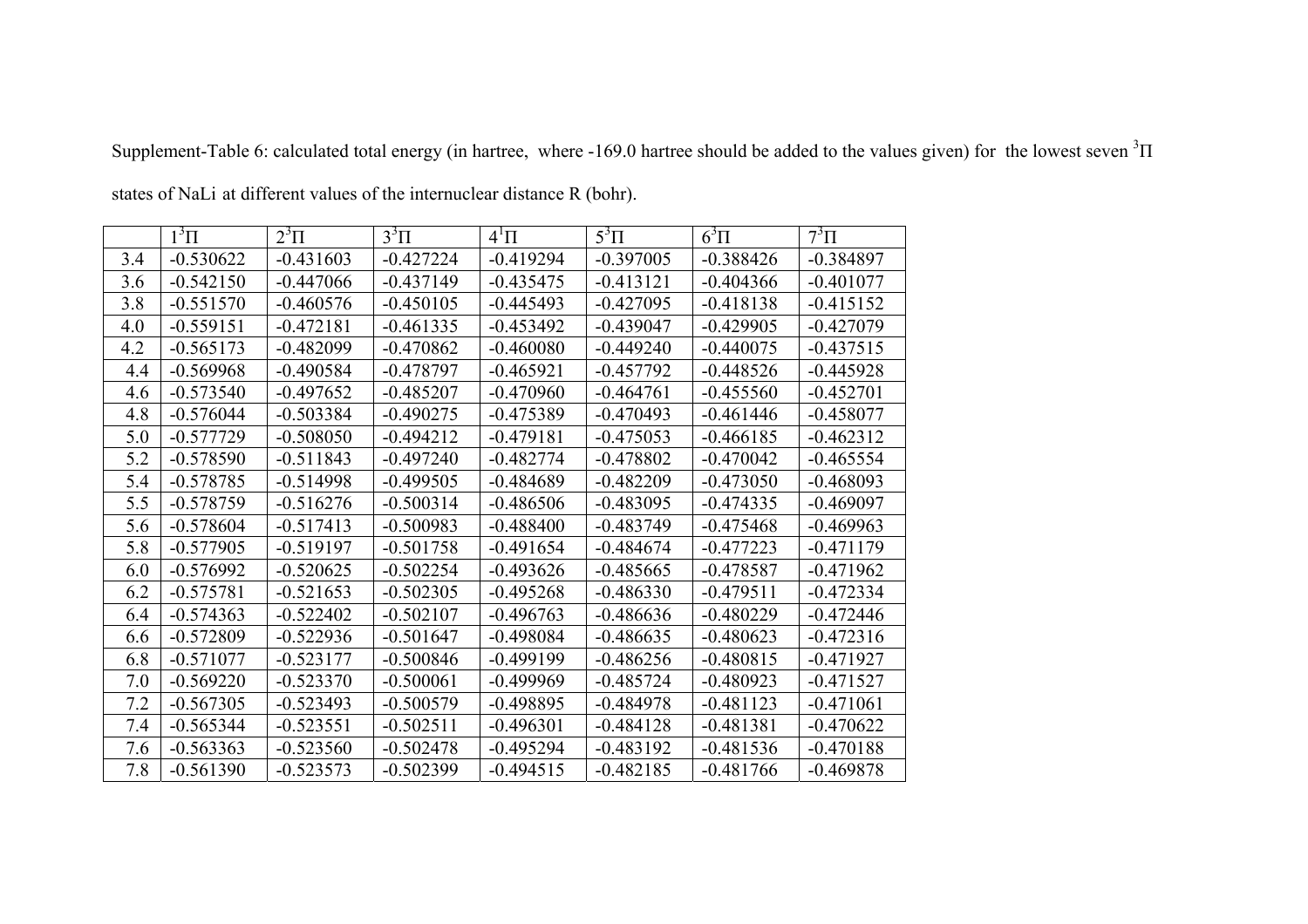| 8.0  | $-0.559413$ | $-0.523573$ | $-0.502186$ | $-0.493262$ | $-0.481419$ | $-0.481924$ | $-0.469689$ |
|------|-------------|-------------|-------------|-------------|-------------|-------------|-------------|
| 8.2  | $-0.557514$ | $-0.523649$ | $-0.501882$ | $-0.491985$ | $-0.482770$ | $-0.479900$ | $-0.469353$ |
| 8.4  | $-0.555695$ | $-0.523756$ | $-0.501379$ | $-0.490727$ | $-0.483067$ | $-0.478699$ | $-0.468882$ |
| 8.6  | $-0.553940$ | $-0.523874$ | $-0.500854$ | $-0.489506$ | $-0.483093$ | $-0.476758$ | $-0.468292$ |
| 8.8  | $-0.552228$ | $-0.524035$ | $-0.500245$ | $-0.488429$ | $-0.482629$ | $-0.476501$ | $-0.467564$ |
| 9.0  | $-0.550597$ | $-0.524179$ | $-0.499593$ | $-0.487431$ | $-0.481948$ | $-0.475447$ | $-0.466822$ |
| 9.2  | $-0.549032$ | $-0.524345$ | $-0.498921$ | $-0.486634$ | $-0.481075$ | $-0.474356$ | $-0.466048$ |
| 9.4  | $-0.547587$ | $-0.524541$ | $-0.498215$ | $-0.486107$ | $-0.480007$ | $-0.473308$ | $-0.465233$ |
| 9.6  | $-0.546231$ | $-0.524738$ | $-0.497493$ | $-0.485673$ | $-0.478830$ | $-0.472303$ | $-0.464456$ |
| 9.8  | $-0.544997$ | $-0.524940$ | $-0.496755$ | $-0.485332$ | $-0.477691$ | $-0.471346$ | $-0.463662$ |
| 10.0 | $-0.543852$ | $-0.525129$ | $-0.496009$ | $-0.484938$ | $-0.476611$ | $-0.470428$ | $-0.462943$ |
| 10.2 | $-0.542788$ | $-0.525281$ | $-0.495248$ | $-0.484473$ | $-0.475623$ | $-0.469563$ | $-0.462322$ |
| 10.4 | $-0.541821$ | $-0.525435$ | $-0.494511$ | $-0.483920$ | $-0.474660$ | $-0.468758$ | $-0.461746$ |
| 10.6 | $-0.540940$ | $-0.525566$ | $-0.493772$ | $-0.483268$ | $-0.473782$ | $-0.468009$ | $-0.461267$ |
| 10.8 | $-0.540197$ | $-0.525704$ | $-0.492168$ | $-0.482622$ | $-0.473015$ | $-0.467369$ | $-0.460847$ |
| 11.0 | $-0.539510$ | $-0.525813$ | $-0.490602$ | $-0.481956$ | $-0.471700$ | $-0.466790$ | $-0.460499$ |
| 11.4 | $-0.538403$ | $-0.525975$ | $-0.489782$ | $-0.480475$ | $-0.470814$ | $-0.465768$ | $-0.459784$ |
| 11.8 | $-0.537560$ | $-0.526152$ | $-0.488033$ | $-0.479018$ | $-0.470399$ | $-0.464924$ | $-0.459277$ |
| 12.0 | $-0.537176$ | $-0.526190$ | $-0.486414$ | $-0.478204$ | $-0.469729$ | $-0.464497$ | $-0.459036$ |
| 12.4 | $-0.536573$ | $-0.526328$ | $-0.485654$ | $-0.476811$ | $-0.469219$ | $-0.463666$ | $-0.458723$ |
| 12.8 | $-0.536129$ | $-0.526475$ | $-0.484206$ | $-0.475250$ | $-0.469001$ | $-0.463083$ | $-0.458287$ |
| 3.0  | $-0.535975$ | $-0.526512$ | $-0.482726$ | $-0.474617$ | $-0.468662$ | $-0.462961$ | $-0.458352$ |
| 13.4 | $-0.535688$ | $-0.526552$ | $-0.482018$ | $-0.473199$ | $-0.468634$ | $-0.462710$ | $-0.458527$ |
| 13.8 | $-0.535430$ | $-0.526657$ | $-0.480630$ | $-0.471494$ | $-0.468689$ | $-0.462414$ | $-0.458604$ |
| 14.0 | $-0.535301$ | $-0.526804$ | $-0.479318$ | $-0.470692$ | $-0.468478$ | $-0.462273$ | $-0.458659$ |
| 14.4 | $-0.535198$ | $-0.526953$ | $-0.478693$ | $-0.469747$ | $-0.467839$ | $-0.462064$ | $-0.458947$ |
| 14.8 | $-0.535076$ | $-0.526999$ | $-0.477483$ | $-0.469154$ | $-0.467400$ | $-0.461844$ | $-0.458983$ |
| 15.0 | $-0.535031$ | $-0.527005$ | $-0.476391$ | $-0.468948$ | $-0.466555$ | $-0.461736$ | $-0.459028$ |
| 15.4 | $-0.534936$ | $-0.527034$ | $-0.475889$ | $-0.468665$ | $-0.465772$ | $-0.461509$ | $-0.459014$ |
|      |             |             |             |             |             |             |             |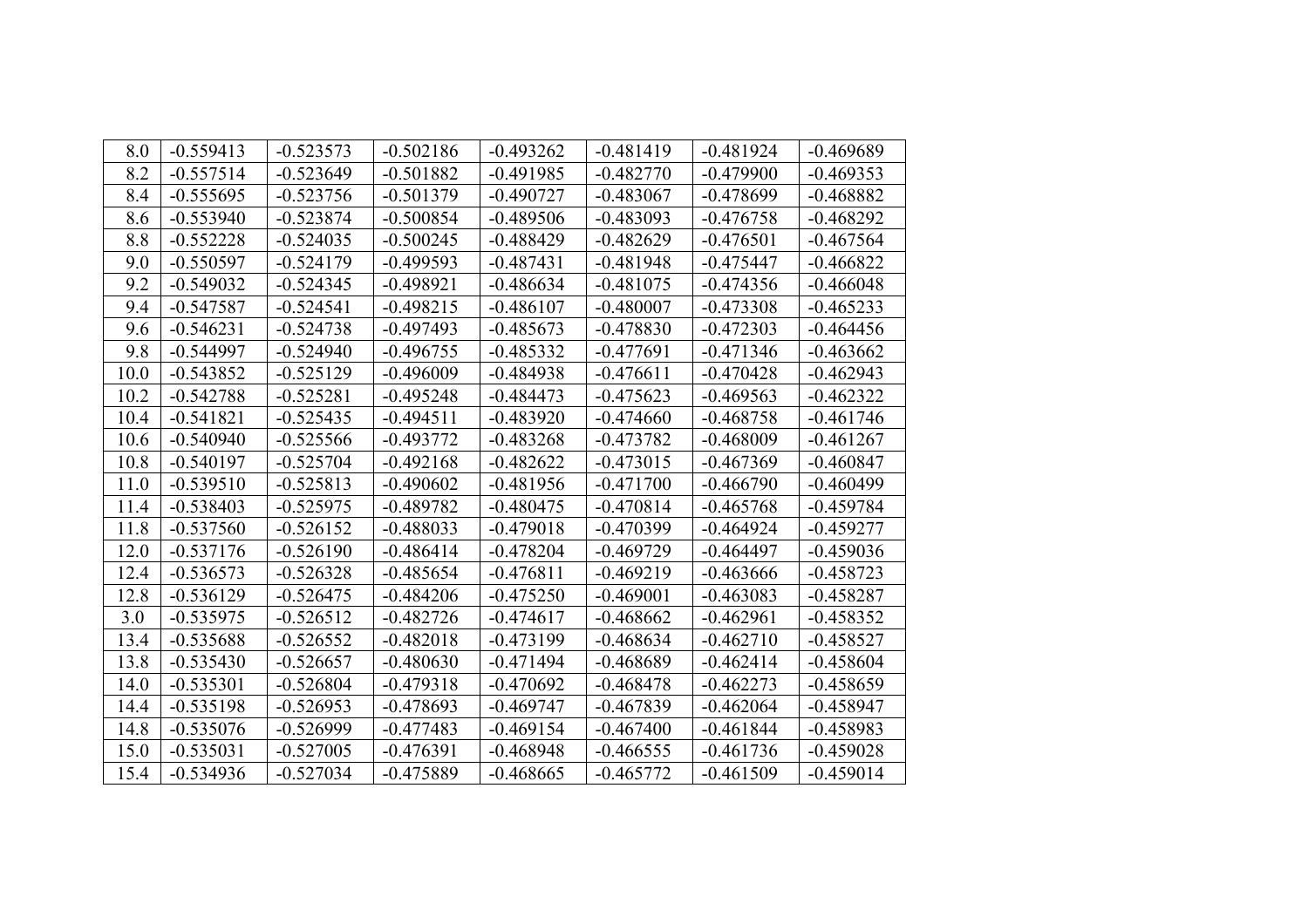| 15.8<br>$-0.534867$<br>$-0.527048$<br>$-0.474922$<br>$-0.468461$<br>$-0.465412$<br>$-0.461287$<br>$-0.458974$<br>$-0.534843$<br>$-0.527052$<br>$-0.468373$<br>$-0.474064$<br>$-0.464754$<br>$-0.461161$<br>$-0.458970$<br>16.0<br>$-0.527076$<br>$-0.468245$<br>$-0.464178$<br>$-0.460878$<br>$-0.458905$<br>16.4<br>$-0.534810$<br>$-0.473647$<br>16.8<br>$-0.534743$<br>$-0.527080$<br>$-0.472922$<br>$-0.468132$<br>$-0.463934$<br>$-0.458788$<br>$-0.460531$<br>17.0<br>$-0.534730$<br>$-0.527089$<br>$-0.472285$<br>$-0.468074$<br>$-0.463515$<br>$-0.460370$<br>$-0.458711$<br>$-0.534694$<br>$-0.527101$<br>$-0.472010$<br>$-0.467987$<br>$-0.463189$<br>$-0.460020$<br>$-0.458559$<br>17.4<br>17.8<br>$-0.458414$<br>$-0.534672$<br>$-0.527119$<br>$-0.471498$<br>$-0.467912$<br>$-0.463055$<br>$-0.459721$<br>$-0.459613$<br>$-0.458332$<br>18.0<br>$-0.534667$<br>$-0.527138$<br>$-0.471069$<br>$-0.467882$<br>$-0.462877$<br>18.4<br>$-0.534649$<br>$-0.527148$<br>$-0.470868$<br>$-0.462697$<br>$-0.459423$<br>$-0.458052$<br>$-0.467817$<br>18.8<br>$-0.534626$<br>$-0.527165$<br>$-0.470699$<br>$-0.467751$<br>$-0.462614$<br>$-0.459157$<br>$-0.457724$<br>$-0.459063$<br>19.0<br>$-0.534614$<br>$-0.527171$<br>$-0.470422$<br>$-0.467717$<br>$-0.462429$<br>$-0.457530$<br>19.4<br>$-0.534586$<br>$-0.527178$<br>$-0.470309$<br>$-0.467661$<br>$-0.462289$<br>$-0.458876$<br>$-0.457156$<br>19.8<br>$-0.534558$<br>$-0.527186$<br>$-0.469611$<br>$-0.467597$<br>$-0.462251$<br>$-0.458680$<br>$-0.456669$<br>20.0<br>$-0.534552$<br>$-0.527188$<br>$-0.469532$<br>$-0.467565$<br>$-0.461933$<br>$-0.458610$<br>$-0.456451$<br>22.0<br>$-0.534527$<br>$-0.527186$<br>$-0.469451$<br>$-0.467317$<br>$-0.461780$<br>$-0.458127$<br>$-0.453874$<br>24.0<br>$-0.534576$<br>$-0.527200$<br>$-0.469361$<br>$-0.467190$<br>$-0.457847$<br>$-0.461666$<br>$-0.456768$<br>$-0.457729$<br>26.0<br>$-0.534546$<br>$-0.527174$<br>$-0.469309$<br>$-0.467090$<br>$-0.461646$<br>$-0.456781$<br>28.0<br>$-0.534541$<br>$-0.469281$<br>$-0.461564$<br>$-0.527154$<br>$-0.467040$<br>$-0.457637$<br>$-0.456527$<br>30.0<br>$-0.534516$<br>$-0.527153$<br>$-0.469268$<br>$-0.467029$<br>$-0.461556$<br>$-0.457494$<br>$-0.456504$<br>32.0<br>$-0.534506$<br>$-0.527176$<br>$-0.469266$<br>$-0.467031$<br>$-0.461549$<br>$-0.457362$<br>$-0.456654$<br>$-0.534512$<br>$-0.527202$<br>$-0.469283$<br>$-0.467032$<br>$-0.461562$<br>$-0.457647$<br>$-0.456935$<br>34.0<br>36.0<br>$-0.534517$<br>$-0.527222$<br>$-0.469281$<br>$-0.467044$<br>$-0.461575$<br>$-0.457662$<br>$-0.457250$<br>38.0<br>$-0.534527$<br>$-0.527235$<br>$-0.469317$<br>$-0.467045$<br>$-0.461604$<br>$-0.457677$<br>$-0.457710$<br>$-0.534546$<br>$-0.527237$<br>$-0.469336$<br>$-0.467041$<br>$-0.461612$<br>$-0.457693$<br>$-0.457655$<br>40.0<br>42.0<br>$-0.534568$<br>$-0.527240$<br>$-0.457723$<br>$-0.457853$<br>$-0.469398$<br>$-0.467041$<br>$-0.461597$<br>$-0.534552$<br>$-0.527242$<br>$-0.469397$<br>$-0.467039$<br>$-0.461590$<br>$-0.457691$<br>$-0.457975$<br>44.0<br>$-0.534545$<br>$-0.527243$<br>$-0.461594$<br>$-0.457672$<br>$-0.458076$<br>46.0<br>$-0.469380$<br>$-0.467036$<br>48.0<br>$-0.427224$<br>$-0.461628$<br>$-0.458093$<br>$-0.534540$<br>$-0.527244$<br>$-0.467033$<br>$-0.457659$<br>50.0<br>$-0.534541$<br>$-0.527245$<br>$-0.437149$<br>$-0.467032$<br>$-0.397005$<br>$-0.457648$<br>$-0.457992$ |  |  |  |  |
|-----------------------------------------------------------------------------------------------------------------------------------------------------------------------------------------------------------------------------------------------------------------------------------------------------------------------------------------------------------------------------------------------------------------------------------------------------------------------------------------------------------------------------------------------------------------------------------------------------------------------------------------------------------------------------------------------------------------------------------------------------------------------------------------------------------------------------------------------------------------------------------------------------------------------------------------------------------------------------------------------------------------------------------------------------------------------------------------------------------------------------------------------------------------------------------------------------------------------------------------------------------------------------------------------------------------------------------------------------------------------------------------------------------------------------------------------------------------------------------------------------------------------------------------------------------------------------------------------------------------------------------------------------------------------------------------------------------------------------------------------------------------------------------------------------------------------------------------------------------------------------------------------------------------------------------------------------------------------------------------------------------------------------------------------------------------------------------------------------------------------------------------------------------------------------------------------------------------------------------------------------------------------------------------------------------------------------------------------------------------------------------------------------------------------------------------------------------------------------------------------------------------------------------------------------------------------------------------------------------------------------------------------------------------------------------------------------------------------------------------------------------------------------------------------------------------------------------------------------------------------------------------------------------------------------------------------------------------------------------------------------------------------------------------------------------------------------------------------------------------------------------------------------------------------------------------------------------------------------------------------------------------------------------------------------------------------------------------------------------------------------------------------------------|--|--|--|--|
|                                                                                                                                                                                                                                                                                                                                                                                                                                                                                                                                                                                                                                                                                                                                                                                                                                                                                                                                                                                                                                                                                                                                                                                                                                                                                                                                                                                                                                                                                                                                                                                                                                                                                                                                                                                                                                                                                                                                                                                                                                                                                                                                                                                                                                                                                                                                                                                                                                                                                                                                                                                                                                                                                                                                                                                                                                                                                                                                                                                                                                                                                                                                                                                                                                                                                                                                                                                                           |  |  |  |  |
|                                                                                                                                                                                                                                                                                                                                                                                                                                                                                                                                                                                                                                                                                                                                                                                                                                                                                                                                                                                                                                                                                                                                                                                                                                                                                                                                                                                                                                                                                                                                                                                                                                                                                                                                                                                                                                                                                                                                                                                                                                                                                                                                                                                                                                                                                                                                                                                                                                                                                                                                                                                                                                                                                                                                                                                                                                                                                                                                                                                                                                                                                                                                                                                                                                                                                                                                                                                                           |  |  |  |  |
|                                                                                                                                                                                                                                                                                                                                                                                                                                                                                                                                                                                                                                                                                                                                                                                                                                                                                                                                                                                                                                                                                                                                                                                                                                                                                                                                                                                                                                                                                                                                                                                                                                                                                                                                                                                                                                                                                                                                                                                                                                                                                                                                                                                                                                                                                                                                                                                                                                                                                                                                                                                                                                                                                                                                                                                                                                                                                                                                                                                                                                                                                                                                                                                                                                                                                                                                                                                                           |  |  |  |  |
|                                                                                                                                                                                                                                                                                                                                                                                                                                                                                                                                                                                                                                                                                                                                                                                                                                                                                                                                                                                                                                                                                                                                                                                                                                                                                                                                                                                                                                                                                                                                                                                                                                                                                                                                                                                                                                                                                                                                                                                                                                                                                                                                                                                                                                                                                                                                                                                                                                                                                                                                                                                                                                                                                                                                                                                                                                                                                                                                                                                                                                                                                                                                                                                                                                                                                                                                                                                                           |  |  |  |  |
|                                                                                                                                                                                                                                                                                                                                                                                                                                                                                                                                                                                                                                                                                                                                                                                                                                                                                                                                                                                                                                                                                                                                                                                                                                                                                                                                                                                                                                                                                                                                                                                                                                                                                                                                                                                                                                                                                                                                                                                                                                                                                                                                                                                                                                                                                                                                                                                                                                                                                                                                                                                                                                                                                                                                                                                                                                                                                                                                                                                                                                                                                                                                                                                                                                                                                                                                                                                                           |  |  |  |  |
|                                                                                                                                                                                                                                                                                                                                                                                                                                                                                                                                                                                                                                                                                                                                                                                                                                                                                                                                                                                                                                                                                                                                                                                                                                                                                                                                                                                                                                                                                                                                                                                                                                                                                                                                                                                                                                                                                                                                                                                                                                                                                                                                                                                                                                                                                                                                                                                                                                                                                                                                                                                                                                                                                                                                                                                                                                                                                                                                                                                                                                                                                                                                                                                                                                                                                                                                                                                                           |  |  |  |  |
|                                                                                                                                                                                                                                                                                                                                                                                                                                                                                                                                                                                                                                                                                                                                                                                                                                                                                                                                                                                                                                                                                                                                                                                                                                                                                                                                                                                                                                                                                                                                                                                                                                                                                                                                                                                                                                                                                                                                                                                                                                                                                                                                                                                                                                                                                                                                                                                                                                                                                                                                                                                                                                                                                                                                                                                                                                                                                                                                                                                                                                                                                                                                                                                                                                                                                                                                                                                                           |  |  |  |  |
|                                                                                                                                                                                                                                                                                                                                                                                                                                                                                                                                                                                                                                                                                                                                                                                                                                                                                                                                                                                                                                                                                                                                                                                                                                                                                                                                                                                                                                                                                                                                                                                                                                                                                                                                                                                                                                                                                                                                                                                                                                                                                                                                                                                                                                                                                                                                                                                                                                                                                                                                                                                                                                                                                                                                                                                                                                                                                                                                                                                                                                                                                                                                                                                                                                                                                                                                                                                                           |  |  |  |  |
|                                                                                                                                                                                                                                                                                                                                                                                                                                                                                                                                                                                                                                                                                                                                                                                                                                                                                                                                                                                                                                                                                                                                                                                                                                                                                                                                                                                                                                                                                                                                                                                                                                                                                                                                                                                                                                                                                                                                                                                                                                                                                                                                                                                                                                                                                                                                                                                                                                                                                                                                                                                                                                                                                                                                                                                                                                                                                                                                                                                                                                                                                                                                                                                                                                                                                                                                                                                                           |  |  |  |  |
|                                                                                                                                                                                                                                                                                                                                                                                                                                                                                                                                                                                                                                                                                                                                                                                                                                                                                                                                                                                                                                                                                                                                                                                                                                                                                                                                                                                                                                                                                                                                                                                                                                                                                                                                                                                                                                                                                                                                                                                                                                                                                                                                                                                                                                                                                                                                                                                                                                                                                                                                                                                                                                                                                                                                                                                                                                                                                                                                                                                                                                                                                                                                                                                                                                                                                                                                                                                                           |  |  |  |  |
|                                                                                                                                                                                                                                                                                                                                                                                                                                                                                                                                                                                                                                                                                                                                                                                                                                                                                                                                                                                                                                                                                                                                                                                                                                                                                                                                                                                                                                                                                                                                                                                                                                                                                                                                                                                                                                                                                                                                                                                                                                                                                                                                                                                                                                                                                                                                                                                                                                                                                                                                                                                                                                                                                                                                                                                                                                                                                                                                                                                                                                                                                                                                                                                                                                                                                                                                                                                                           |  |  |  |  |
|                                                                                                                                                                                                                                                                                                                                                                                                                                                                                                                                                                                                                                                                                                                                                                                                                                                                                                                                                                                                                                                                                                                                                                                                                                                                                                                                                                                                                                                                                                                                                                                                                                                                                                                                                                                                                                                                                                                                                                                                                                                                                                                                                                                                                                                                                                                                                                                                                                                                                                                                                                                                                                                                                                                                                                                                                                                                                                                                                                                                                                                                                                                                                                                                                                                                                                                                                                                                           |  |  |  |  |
|                                                                                                                                                                                                                                                                                                                                                                                                                                                                                                                                                                                                                                                                                                                                                                                                                                                                                                                                                                                                                                                                                                                                                                                                                                                                                                                                                                                                                                                                                                                                                                                                                                                                                                                                                                                                                                                                                                                                                                                                                                                                                                                                                                                                                                                                                                                                                                                                                                                                                                                                                                                                                                                                                                                                                                                                                                                                                                                                                                                                                                                                                                                                                                                                                                                                                                                                                                                                           |  |  |  |  |
|                                                                                                                                                                                                                                                                                                                                                                                                                                                                                                                                                                                                                                                                                                                                                                                                                                                                                                                                                                                                                                                                                                                                                                                                                                                                                                                                                                                                                                                                                                                                                                                                                                                                                                                                                                                                                                                                                                                                                                                                                                                                                                                                                                                                                                                                                                                                                                                                                                                                                                                                                                                                                                                                                                                                                                                                                                                                                                                                                                                                                                                                                                                                                                                                                                                                                                                                                                                                           |  |  |  |  |
|                                                                                                                                                                                                                                                                                                                                                                                                                                                                                                                                                                                                                                                                                                                                                                                                                                                                                                                                                                                                                                                                                                                                                                                                                                                                                                                                                                                                                                                                                                                                                                                                                                                                                                                                                                                                                                                                                                                                                                                                                                                                                                                                                                                                                                                                                                                                                                                                                                                                                                                                                                                                                                                                                                                                                                                                                                                                                                                                                                                                                                                                                                                                                                                                                                                                                                                                                                                                           |  |  |  |  |
|                                                                                                                                                                                                                                                                                                                                                                                                                                                                                                                                                                                                                                                                                                                                                                                                                                                                                                                                                                                                                                                                                                                                                                                                                                                                                                                                                                                                                                                                                                                                                                                                                                                                                                                                                                                                                                                                                                                                                                                                                                                                                                                                                                                                                                                                                                                                                                                                                                                                                                                                                                                                                                                                                                                                                                                                                                                                                                                                                                                                                                                                                                                                                                                                                                                                                                                                                                                                           |  |  |  |  |
|                                                                                                                                                                                                                                                                                                                                                                                                                                                                                                                                                                                                                                                                                                                                                                                                                                                                                                                                                                                                                                                                                                                                                                                                                                                                                                                                                                                                                                                                                                                                                                                                                                                                                                                                                                                                                                                                                                                                                                                                                                                                                                                                                                                                                                                                                                                                                                                                                                                                                                                                                                                                                                                                                                                                                                                                                                                                                                                                                                                                                                                                                                                                                                                                                                                                                                                                                                                                           |  |  |  |  |
|                                                                                                                                                                                                                                                                                                                                                                                                                                                                                                                                                                                                                                                                                                                                                                                                                                                                                                                                                                                                                                                                                                                                                                                                                                                                                                                                                                                                                                                                                                                                                                                                                                                                                                                                                                                                                                                                                                                                                                                                                                                                                                                                                                                                                                                                                                                                                                                                                                                                                                                                                                                                                                                                                                                                                                                                                                                                                                                                                                                                                                                                                                                                                                                                                                                                                                                                                                                                           |  |  |  |  |
|                                                                                                                                                                                                                                                                                                                                                                                                                                                                                                                                                                                                                                                                                                                                                                                                                                                                                                                                                                                                                                                                                                                                                                                                                                                                                                                                                                                                                                                                                                                                                                                                                                                                                                                                                                                                                                                                                                                                                                                                                                                                                                                                                                                                                                                                                                                                                                                                                                                                                                                                                                                                                                                                                                                                                                                                                                                                                                                                                                                                                                                                                                                                                                                                                                                                                                                                                                                                           |  |  |  |  |
|                                                                                                                                                                                                                                                                                                                                                                                                                                                                                                                                                                                                                                                                                                                                                                                                                                                                                                                                                                                                                                                                                                                                                                                                                                                                                                                                                                                                                                                                                                                                                                                                                                                                                                                                                                                                                                                                                                                                                                                                                                                                                                                                                                                                                                                                                                                                                                                                                                                                                                                                                                                                                                                                                                                                                                                                                                                                                                                                                                                                                                                                                                                                                                                                                                                                                                                                                                                                           |  |  |  |  |
|                                                                                                                                                                                                                                                                                                                                                                                                                                                                                                                                                                                                                                                                                                                                                                                                                                                                                                                                                                                                                                                                                                                                                                                                                                                                                                                                                                                                                                                                                                                                                                                                                                                                                                                                                                                                                                                                                                                                                                                                                                                                                                                                                                                                                                                                                                                                                                                                                                                                                                                                                                                                                                                                                                                                                                                                                                                                                                                                                                                                                                                                                                                                                                                                                                                                                                                                                                                                           |  |  |  |  |
|                                                                                                                                                                                                                                                                                                                                                                                                                                                                                                                                                                                                                                                                                                                                                                                                                                                                                                                                                                                                                                                                                                                                                                                                                                                                                                                                                                                                                                                                                                                                                                                                                                                                                                                                                                                                                                                                                                                                                                                                                                                                                                                                                                                                                                                                                                                                                                                                                                                                                                                                                                                                                                                                                                                                                                                                                                                                                                                                                                                                                                                                                                                                                                                                                                                                                                                                                                                                           |  |  |  |  |
|                                                                                                                                                                                                                                                                                                                                                                                                                                                                                                                                                                                                                                                                                                                                                                                                                                                                                                                                                                                                                                                                                                                                                                                                                                                                                                                                                                                                                                                                                                                                                                                                                                                                                                                                                                                                                                                                                                                                                                                                                                                                                                                                                                                                                                                                                                                                                                                                                                                                                                                                                                                                                                                                                                                                                                                                                                                                                                                                                                                                                                                                                                                                                                                                                                                                                                                                                                                                           |  |  |  |  |
|                                                                                                                                                                                                                                                                                                                                                                                                                                                                                                                                                                                                                                                                                                                                                                                                                                                                                                                                                                                                                                                                                                                                                                                                                                                                                                                                                                                                                                                                                                                                                                                                                                                                                                                                                                                                                                                                                                                                                                                                                                                                                                                                                                                                                                                                                                                                                                                                                                                                                                                                                                                                                                                                                                                                                                                                                                                                                                                                                                                                                                                                                                                                                                                                                                                                                                                                                                                                           |  |  |  |  |
|                                                                                                                                                                                                                                                                                                                                                                                                                                                                                                                                                                                                                                                                                                                                                                                                                                                                                                                                                                                                                                                                                                                                                                                                                                                                                                                                                                                                                                                                                                                                                                                                                                                                                                                                                                                                                                                                                                                                                                                                                                                                                                                                                                                                                                                                                                                                                                                                                                                                                                                                                                                                                                                                                                                                                                                                                                                                                                                                                                                                                                                                                                                                                                                                                                                                                                                                                                                                           |  |  |  |  |
|                                                                                                                                                                                                                                                                                                                                                                                                                                                                                                                                                                                                                                                                                                                                                                                                                                                                                                                                                                                                                                                                                                                                                                                                                                                                                                                                                                                                                                                                                                                                                                                                                                                                                                                                                                                                                                                                                                                                                                                                                                                                                                                                                                                                                                                                                                                                                                                                                                                                                                                                                                                                                                                                                                                                                                                                                                                                                                                                                                                                                                                                                                                                                                                                                                                                                                                                                                                                           |  |  |  |  |
|                                                                                                                                                                                                                                                                                                                                                                                                                                                                                                                                                                                                                                                                                                                                                                                                                                                                                                                                                                                                                                                                                                                                                                                                                                                                                                                                                                                                                                                                                                                                                                                                                                                                                                                                                                                                                                                                                                                                                                                                                                                                                                                                                                                                                                                                                                                                                                                                                                                                                                                                                                                                                                                                                                                                                                                                                                                                                                                                                                                                                                                                                                                                                                                                                                                                                                                                                                                                           |  |  |  |  |
|                                                                                                                                                                                                                                                                                                                                                                                                                                                                                                                                                                                                                                                                                                                                                                                                                                                                                                                                                                                                                                                                                                                                                                                                                                                                                                                                                                                                                                                                                                                                                                                                                                                                                                                                                                                                                                                                                                                                                                                                                                                                                                                                                                                                                                                                                                                                                                                                                                                                                                                                                                                                                                                                                                                                                                                                                                                                                                                                                                                                                                                                                                                                                                                                                                                                                                                                                                                                           |  |  |  |  |
|                                                                                                                                                                                                                                                                                                                                                                                                                                                                                                                                                                                                                                                                                                                                                                                                                                                                                                                                                                                                                                                                                                                                                                                                                                                                                                                                                                                                                                                                                                                                                                                                                                                                                                                                                                                                                                                                                                                                                                                                                                                                                                                                                                                                                                                                                                                                                                                                                                                                                                                                                                                                                                                                                                                                                                                                                                                                                                                                                                                                                                                                                                                                                                                                                                                                                                                                                                                                           |  |  |  |  |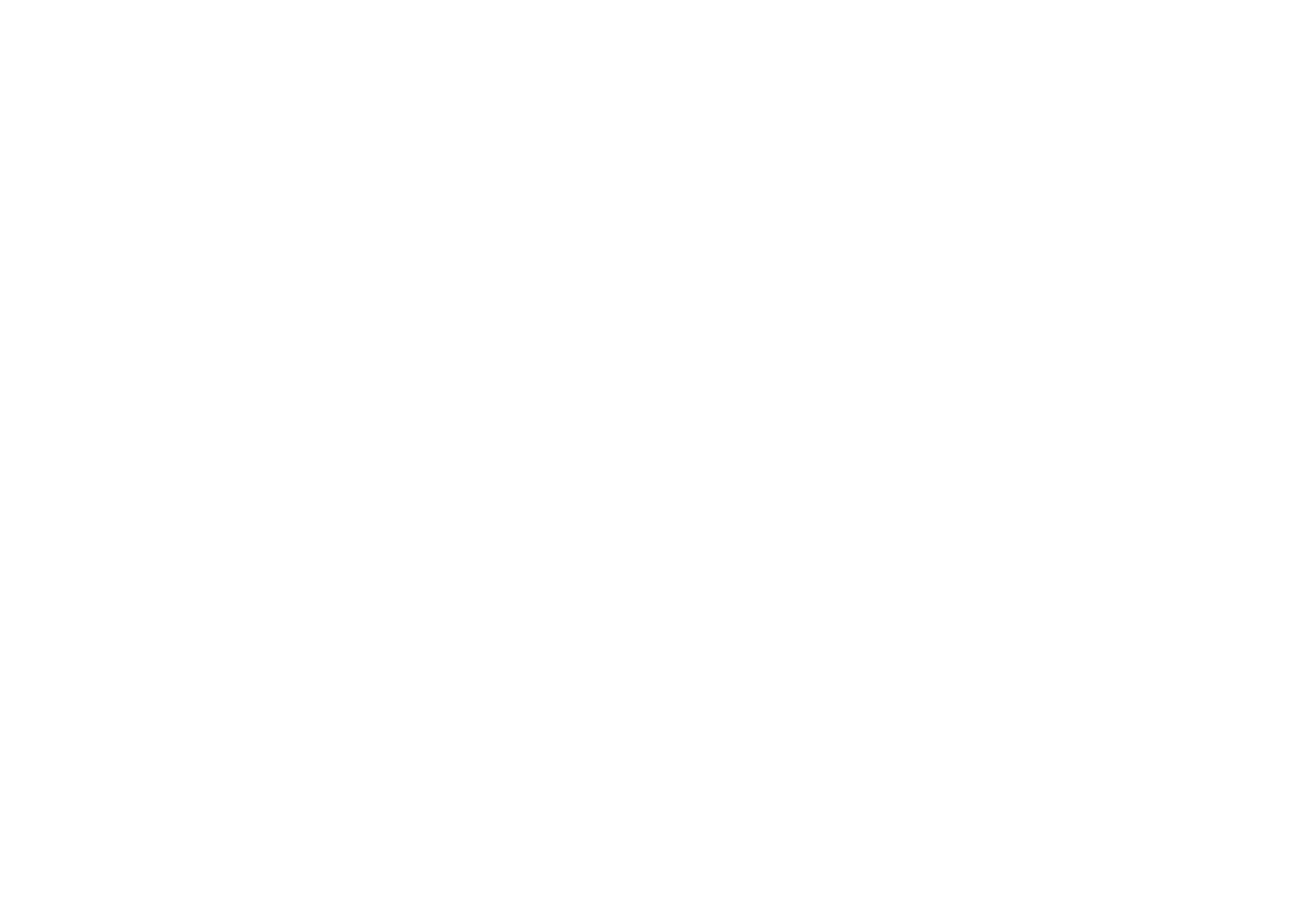| $\mathbf R$ | $1^1\Delta$ | $2^1\Delta$ | $3^1\Delta$ | $4^1\Delta$ | $1^3\Delta$ | $2^3\Delta$ | $3^3\Delta$ | $4^3\Delta$ |
|-------------|-------------|-------------|-------------|-------------|-------------|-------------|-------------|-------------|
| 3.4         | $-0.445071$ | $-0.403577$ | $-0.388568$ | $-0.375527$ | $-0.431610$ | $-0.419562$ | $-0.393596$ | 0.379171    |
| 3.6         | $-0.456222$ | $-0.418498$ | $-0.404018$ | $-0.391969$ | $-0.440814$ | $-0.435011$ | $-0.409667$ | 0.395287    |
| 3.8         | $-0.465630$ | $-0.431064$ | $-0.416855$ | $-0.406384$ | $-0.448140$ | $-0.448068$ | $-0.423521$ | 0.409204    |
| 4.0         | $-0.473654$ | $-0.441718$ | $-0.427396$ | $-0.418836$ | $-0.459432$ | $-0.453700$ | $-0.435349$ | 0.421118    |
| 4.2         | $-0.480101$ | $-0.450460$ | $-0.435868$ | $-0.429159$ | $-0.468937$ | $-0.457018$ | $-0.445153$ | 0.431244    |
| 4.4         | $-0.486117$ | $-0.458121$ | $-0.443269$ | $-0.437089$ | $-0.476797$ | $-0.460587$ | $-0.453487$ | 0.439649    |
| 4.6         | $-0.491217$ | $-0.464454$ | $-0.449620$ | $-0.442832$ | $-0.483240$ | $-0.463368$ | $-0.460334$ | 0.446867    |
| 4.8         | $-0.495413$ | $-0.469681$ | $-0.455011$ | $-0.447264$ | $-0.488400$ | $-0.465867$ | $-0.465519$ | 0.452806    |
| 5.0         | $-0.498724$ | $-0.473787$ | $-0.459389$ | $-0.450659$ | $-0.492445$ | $-0.470260$ | $-0.467262$ | 0.457599    |
| 5.2         | $-0.501352$ | $-0.476997$ | $-0.462882$ | $-0.453573$ | $-0.495547$ | $-0.473700$ | $-0.468606$ | 0.461298    |
| 5.4         | $-0.503207$ | $-0.479553$ | $-0.465525$ | $-0.455566$ | $-0.497943$ | $-0.476468$ | $-0.469166$ | 0.464286    |
| 5.5         | $-0.503901$ | $-0.480487$ | $-0.466664$ | $-0.456418$ | $-0.498844$ | $-0.477517$ | $-0.469341$ | 0.465542    |
| 5.6         | $-0.504368$ | $-0.481232$ | $-0.467505$ | $-0.457213$ | $-0.499562$ | $-0.478377$ | $-0.469621$ | 0.466554    |
| 5.8         | $-0.504907$ | $-0.482089$ | $-0.468964$ | $-0.458420$ | $-0.500506$ | $-0.479585$ | $-0.470063$ | 0.468234    |
| 6.0         | $-0.505229$ | $-0.482807$ | $-0.470057$ | $-0.459045$ | $-0.500927$ | $-0.480296$ | $-0.470363$ | 0.469433    |
| 6.2         | $-0.505207$ | $-0.483145$ | $-0.470812$ | $-0.459212$ | $-0.501020$ | $-0.480632$ | $-0.470298$ | 0.470230    |
| 6.4         | $-0.504888$ | $-0.483162$ | $-0.471220$ | $-0.459258$ | $-0.500802$ | $-0.480675$ | $-0.470735$ | 0.470071    |
| 6.6         | $-0.504307$ | $-0.482914$ | $-0.471381$ | $-0.458974$ | $-0.500312$ | $-0.480363$ | $-0.471003$ | 0.469792    |
| 6.8         | $-0.503485$ | $-0.482324$ | $-0.471332$ | $-0.458831$ | $-0.499498$ | $-0.479751$ | $-0.471139$ | 0.469480    |
| 7.0         | $-0.502590$ | $-0.481839$ | $-0.471275$ | $-0.458765$ | $-0.498570$ | $-0.479023$ | $-0.471033$ | 0.469572    |
| 7.2         | $-0.501439$ | $-0.480921$ | $-0.470851$ | $-0.458286$ | $-0.497450$ | $-0.478077$ | $-0.470695$ | 0.468910    |
| 7.4         | $-0.500145$ | $-0.479868$ | $-0.470324$ | $-0.457550$ | $-0.496270$ | $-0.477051$ | $-0.470245$ | 0.468031    |
| 7.6         | $-0.498830$ | $-0.478767$ | $-0.469740$ | $-0.456853$ | $-0.494981$ | $-0.475920$ | $-0.469620$ | 0.467172    |
| 7.8         | $-0.497393$ | $-0.477557$ | $-0.469081$ | $-0.456201$ | $-0.493655$ | $-0.474743$ | $-0.469105$ | 0.466391    |

Supplement-Table 7: calculated total energy (in hartree, where -169.0 hartree should be added to the values given) for the lowest four <sup>1</sup>∆ and

lowest four  $3\Delta$  states of NaLi at different values of the internuclear distance R (bohr).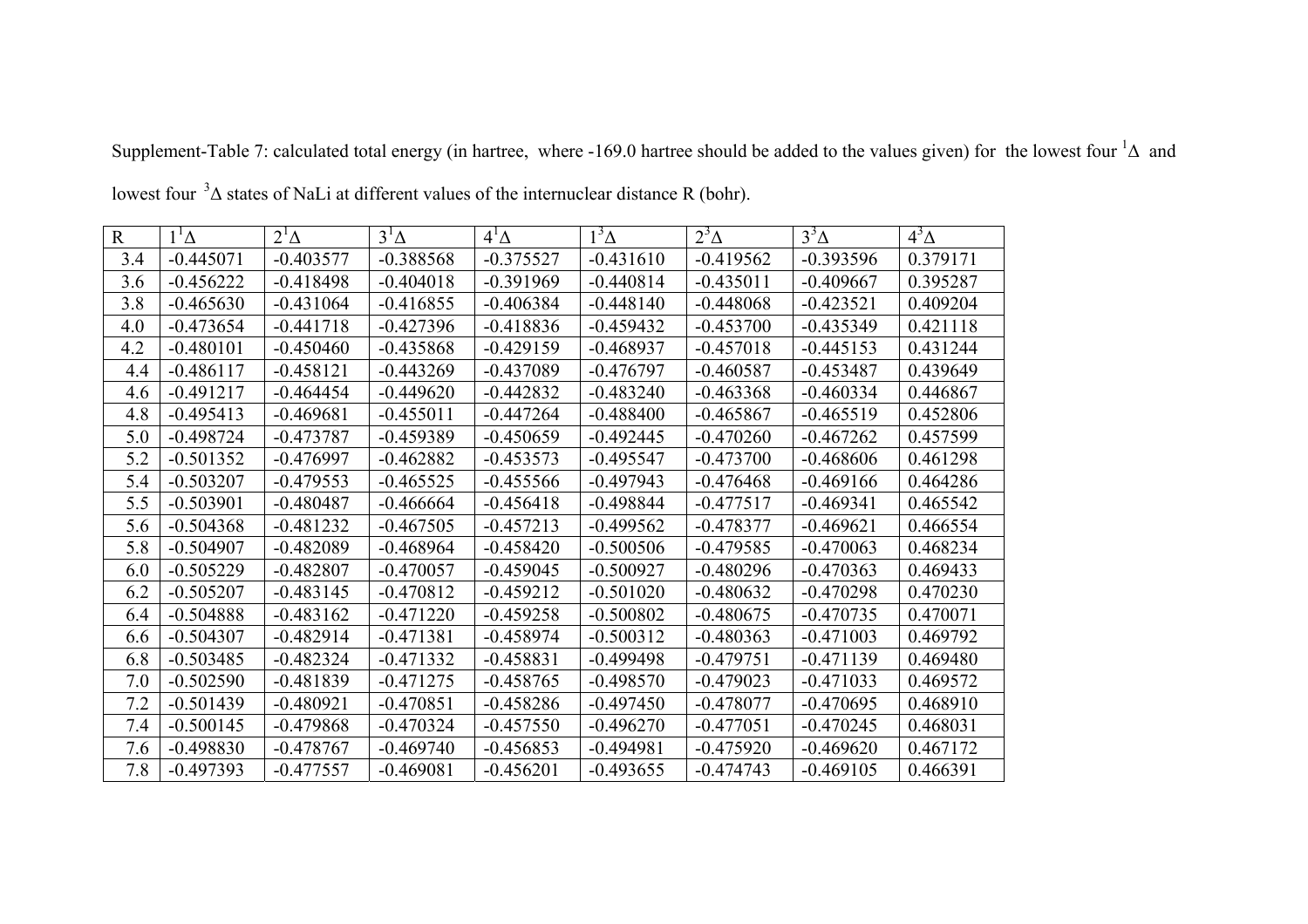| 8.0  | $-0.495960$ | $-0.476325$ | $-0.468415$ | $-0.455647$ | $-0.492275$ | $-0.473489$ | $-0.468554$ | 0.465686 |
|------|-------------|-------------|-------------|-------------|-------------|-------------|-------------|----------|
| 8.2  | $-0.494507$ | $-0.475048$ | $-0.467739$ | $-0.455139$ | $-0.490849$ | $-0.472186$ | $-0.467995$ | 0.465045 |
| 8.4  | $-0.493033$ | $-0.473735$ | $-0.467063$ | $-0.454639$ | $-0.489445$ | $-0.470900$ | $-0.467532$ | 0.464406 |
| 8.6  | $-0.491509$ | $-0.472595$ | $-0.466395$ |             | $-0.488033$ | $-0.469612$ | $-0.467001$ | 0.463705 |
| 8.8  | $-0.490091$ | $-0.471326$ | $-0.465817$ |             | $-0.486639$ | $-0.468372$ | $-0.466460$ | 0.463049 |
| 9.0  | $-0.488630$ | $-0.469996$ | $-0.465253$ |             | $-0.485345$ | $-0.467203$ | $-0.465855$ | 0.462436 |
| 9.2  | $-0.487196$ | $-0.468701$ | $-0.464695$ |             | $-0.483896$ | $-0.465832$ | $-0.465536$ | 0.461794 |
| 9.4  | $-0.485850$ | $-0.467470$ | $-0.464279$ |             | $-0.482608$ | $-0.466660$ | $-0.463829$ | 0.461170 |
| 9.6  | $-0.484575$ | $-0.466319$ | $-0.463868$ |             | $-0.481391$ | $-0.465239$ | $-0.463100$ | 0.460635 |
| 9.8  | $-0.483310$ | $-0.465230$ | $-0.463434$ |             | $-0.480244$ | $-0.465716$ | $-0.461327$ | 0.460276 |
| 10.0 | $-0.482086$ | $-0.464336$ | $-0.462829$ |             | $-0.479103$ | $-0.465404$ | $-0.460196$ | 0.459769 |
| 10.2 | $-0.480808$ | $-0.463710$ | $-0.461782$ |             | $-0.478032$ | $-0.464736$ | $-0.459342$ | 0.459289 |
| 10.4 | $-0.479603$ | $-0.463234$ | $-0.460836$ |             | $-0.477085$ | $-0.464449$ | $-0.458886$ | 0.458405 |
| 10.6 | $-0.478720$ | $-0.463079$ | $-0.460238$ |             | $-0.476272$ | $-0.464178$ | $-0.458534$ | 0.457587 |
| 10.8 | $-0.477760$ | $-0.462908$ | $-0.459366$ |             | $-0.475498$ | $-0.463964$ | $-0.456866$ | 0.456719 |
| 11.0 | $-0.476860$ | $-0.462781$ | $-0.458478$ |             | $-0.474881$ | $-0.463702$ | $-0.455430$ | 0.456045 |
| 11.4 | $-0.475400$ | $-0.462649$ | $-0.456866$ |             | $-0.473675$ | $-0.463251$ | $-0.454802$ | 0.454600 |
| 11.8 | $-0.474140$ | $-0.462373$ | $-0.455430$ |             | $-0.472923$ | $-0.462883$ | $-0.453779$ | 0.453476 |
| 12.0 | $-0.473600$ | $-0.462231$ | $-0.454802$ |             | $-0.472511$ | $-0.462643$ | $-0.453001$ | 0.452971 |
| 12.4 | $-0.472698$ | $-0.462193$ | $-0.453779$ |             | $-0.471877$ | $-0.462147$ | $-0.452709$ | 0.452086 |
| 12.8 | $-0.471989$ | $-0.461895$ | $-0.453001$ |             | $-0.471234$ | $-0.461585$ | $-0.452157$ | 0.450883 |
| 3.0  | $-0.471701$ | $-0.461741$ | $-0.452709$ |             | $-0.471045$ | $-0.461399$ | $-0.452977$ | 0.450569 |
| 13.4 | $-0.471126$ | $-0.461453$ | $-0.452157$ |             | $-0.470738$ | $-0.461038$ | $-0.452851$ | 0.450313 |
| 13.8 | $-0.470793$ | $-0.461231$ | $-0.452221$ |             | $-0.470487$ | $-0.460718$ | $-0.452326$ | 0.450506 |
| 14.0 | $-0.470661$ | $-0.461126$ | $-0.452377$ |             | $-0.470382$ | $-0.460594$ | $-0.452072$ | 0.450582 |
| 14.4 | $-0.470417$ | $-0.460922$ | $-0.452747$ |             | $-0.470232$ | $-0.460387$ | $-0.451991$ | 0.451268 |
| 14.8 | $-0.470244$ | $-0.460751$ | $-0.452965$ |             | $-0.470114$ | $-0.460190$ | $-0.452019$ | 0.451579 |
| 15.0 | $-0.470169$ | $-0.460651$ | $-0.453083$ |             | $-0.470062$ | $-0.460105$ | $-0.452484$ | 0.451690 |
| 15.4 | $-0.470023$ | $-0.460509$ | $-0.453356$ |             | $-0.469986$ | $-0.459985$ | $-0.452658$ | 0.451803 |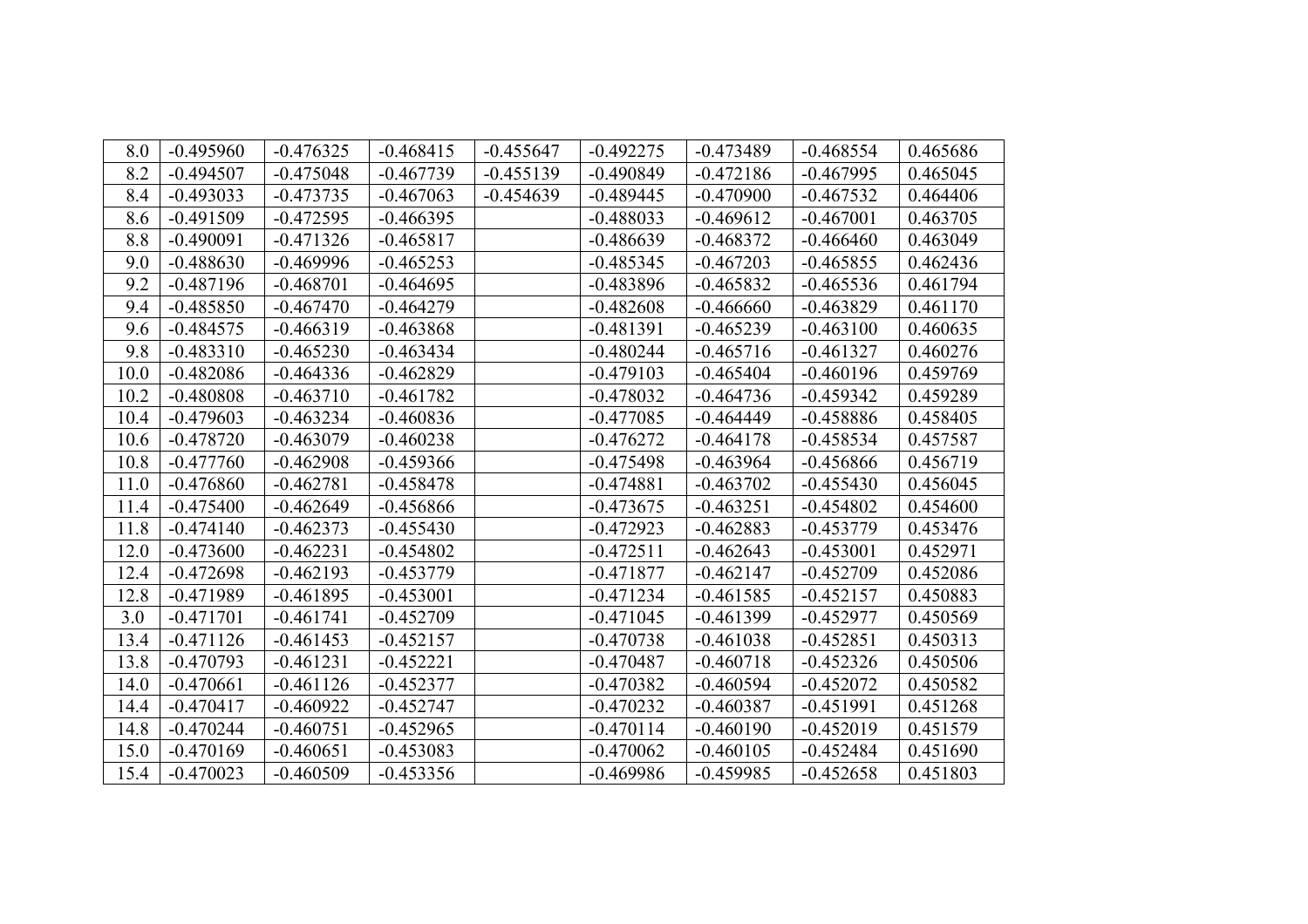| 15.8 | $-0.469920$ | $-0.460402$ | $-0.453555$ | $-0.469918$ | $-0.459887$ | $-0.453149$ | 0.451444 |
|------|-------------|-------------|-------------|-------------|-------------|-------------|----------|
| 16.0 | $-0.469873$ | $-0.460348$ | $-0.453666$ | $-0.469870$ | $-0.459837$ | $-0.453160$ | 0.451305 |
| 16.4 | $-0.469819$ | $-0.460262$ | $-0.454072$ | $-0.469794$ | $-0.459740$ | $-0.453319$ | 0.450875 |
| 16.8 | $-0.469768$ | $-0.460164$ | $-0.454193$ | $-0.469730$ | $-0.459651$ | $-0.453623$ | 0.450846 |
| 17.0 | $-0.469742$ | $-0.460123$ | $-0.454363$ | $-0.469709$ | $-0.459621$ | $-0.453845$ | 0.450660 |
| 17.4 | $-0.469679$ | $-0.460047$ | $-0.454620$ | $-0.469638$ | $-0.459524$ | $-0.453982$ | 0.450386 |
| 17.8 | $-0.469637$ | $-0.459971$ | $-0.454880$ | $-0.469601$ | $-0.459460$ | $-0.454246$ | 0.450291 |
| 18.0 | $-0.469659$ | $-0.459948$ | $-0.455015$ | $-0.469575$ | $-0.459438$ | $-0.454439$ | 0.450146 |
| 18.4 | $-0.469617$ | $-0.459885$ | $-0.455225$ | $-0.469544$ | $-0.459396$ | $-0.454550$ | 0.449973 |
| 18.8 | $-0.469593$ | $-0.459845$ | $-0.455473$ | $-0.469549$ | $-0.459357$ | $-0.454770$ | 0.449928 |
| 19.0 | $-0.469588$ | $-0.459834$ | $-0.455574$ | $-0.469525$ | $-0.459342$ | $-0.454962$ | 0.449832 |
| 19.4 | $-0.469594$ | $-0.459799$ | $-0.455772$ | $-0.469510$ | $-0.459328$ | $-0.455072$ | 0.449707 |
| 19.8 | $-0.469573$ | $-0.459789$ | $-0.455930$ | $-0.469505$ | $-0.459299$ | $-0.455633$ | 0.449569 |
| 20.0 | $-0.469570$ | $-0.459780$ | $-0.455995$ | $-0.469505$ | $-0.459301$ | $-0.455690$ | 0.449556 |
| 22.0 | $-0.469498$ | $-0.459706$ | $-0.456514$ | $-0.469409$ | $-0.459245$ | $-0.455807$ | 0.449169 |
| 24.0 | $-0.469409$ | $-0.459640$ | $-0.456582$ | $-0.469327$ | $-0.459179$ | $-0.456030$ | 0.448951 |
| 26.0 | $-0.469362$ | $-0.459602$ | $-0.456475$ | $-0.469286$ | $-0.459521$ | $-0.456465$ | 0.448849 |
| 28.0 | $-0.469347$ | $-0.459588$ | $-0.456601$ | $-0.469276$ | $-0.459540$ | $-0.456926$ | 0.448689 |
| 30.0 | $-0.469339$ | $-0.459589$ | $-0.456925$ | $-0.469267$ | $-0.459559$ | $-0.457514$ | 0.448370 |
| 32.0 | $-0.469337$ | $-0.459618$ | $-0.457410$ | $-0.469264$ | $-0.459571$ | $-0.457724$ | 0.447958 |
| 34.0 | $-0.469337$ | $-0.459623$ | $-0.457952$ | $-0.469273$ | $-0.459606$ | $-0.457856$ | 0.447632 |
| 36.0 | $-0.469345$ | $-0.459635$ | $-0.457661$ | $-0.469274$ | $-0.459624$ | $-0.457917$ | 0.447662 |
| 38.0 | $-0.469341$ | $-0.459641$ | $-0.457909$ | $-0.469264$ | $-0.459630$ | $-0.457928$ | 0.447697 |
| 40.0 | $-0.469331$ | $-0.459641$ | $-0.458050$ | $-0.469254$ | $-0.459618$ | $-0.457871$ | 0.447672 |
| 42.0 | $-0.469326$ | $-0.459634$ | $-0.458138$ | $-0.469250$ | $-0.459611$ | $-0.457860$ | 0.447600 |
| 44.0 | $-0.469319$ | $-0.459623$ | $-0.458073$ | $-0.469250$ | $-0.459602$ | $-0.457870$ | 0.448951 |
| 46.0 | $-0.469316$ | $-0.459615$ | $-0.458013$ | $-0.469246$ | $-0.459599$ | $-0.457826$ | 0.448849 |
| 48.0 | $-0.469315$ | $-0.459613$ | $-0.458010$ | $-0.469244$ | $-0.459594$ | $-0.393596$ |          |
| 50.0 | $-0.469313$ | $-0.459613$ | $-0.458003$ | $-0.469243$ | $-0.459595$ | $-0.409667$ |          |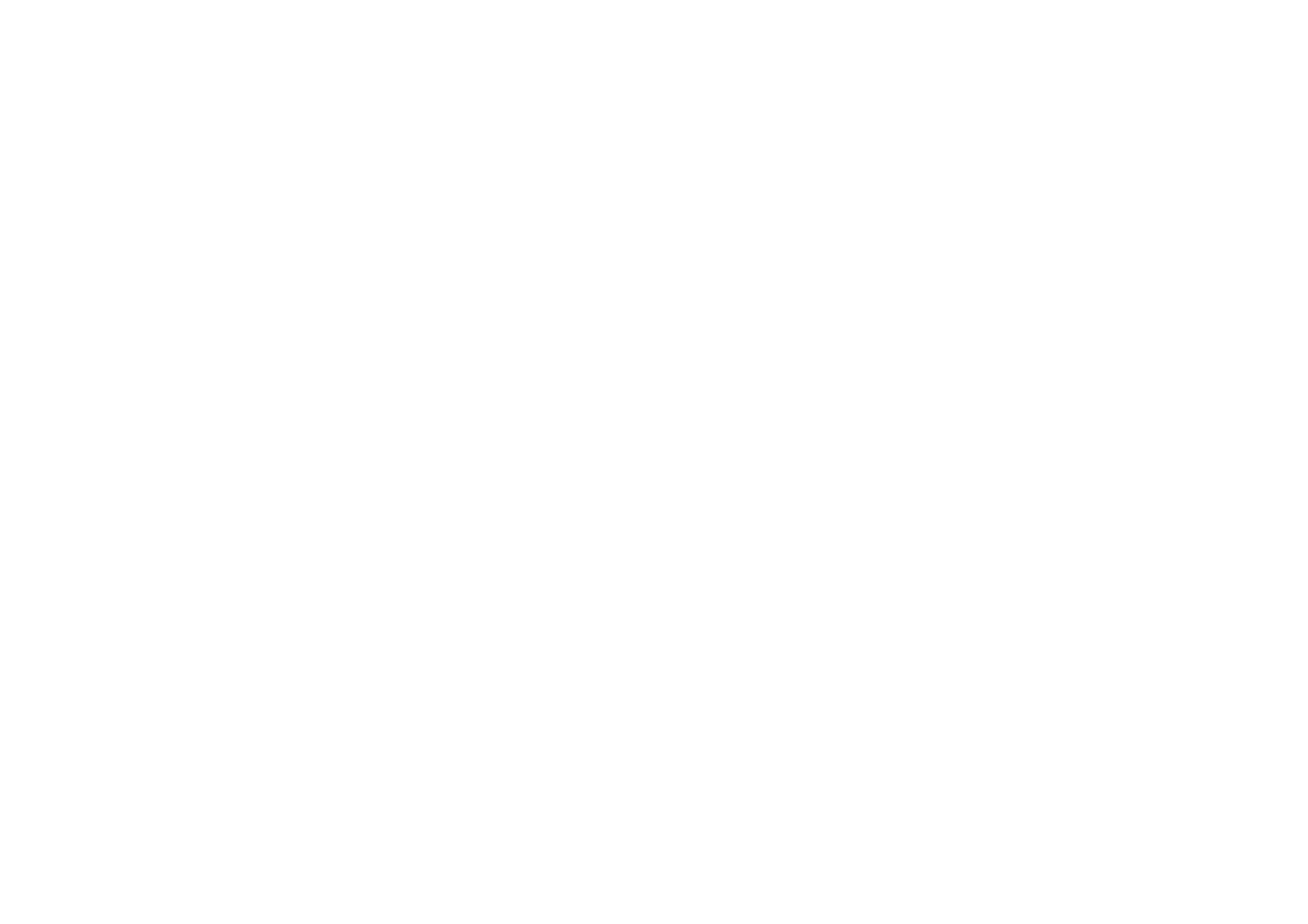|                  | Present  | Expt. <sup>a</sup> | Theor. <sup>b</sup> | Present       | Expt. <sup>a</sup> | Theor.        | present  | $Expt.$ <sup>c</sup> | Theor. <sup>b</sup> |
|------------------|----------|--------------------|---------------------|---------------|--------------------|---------------|----------|----------------------|---------------------|
| $\mathbf{V}$     | work     |                    |                     | work          |                    |               | work     |                      |                     |
|                  | $B^1\Pi$ | $B^1\Pi$           | $B^1\Pi$            | $C^1\Sigma^+$ | $C^1\Sigma^+$      | $C^1\Sigma^+$ | $D^1\Pi$ | $D^1\Pi$             | $D^1\Pi$            |
| $\boldsymbol{0}$ | 85       | 93.8               | 90                  | 53            | 52.2               | 53            | 81       |                      | 75                  |
| $\mathbf{1}$     | 252      | 271.1              | 265                 | 157           | 157.2              | 159           | 237      |                      | 224                 |
| $\overline{2}$   | 415      | 436.7              | 431                 | 264           | 263.3              | 266           | 389      |                      | 370                 |
| $\overline{3}$   | 569      | 590.7              | 586                 | 372           | 370.3              | 373           | 537      |                      | 511                 |
| $\overline{4}$   | 708      | 732.9              | 728                 | 478           | 487.2              | 481           | 678      | 680                  | 648                 |
| $\overline{5}$   | 823      | 863.5              | 855                 | 585           | 586.5              | 590           | 813      | 814                  | 781                 |
| 6                | 913      | 982.4              | 964                 | 692           | 695.3              | 698           | 941      | 939                  | 908                 |
| $\overline{7}$   | 990      |                    | 1059                | 798           | 804.3              | 807           | 1061     | 1062                 | 1029                |
| 8                | 1061     |                    | 1141                | 903           | 913.3              | 916           | 1174     | 1178                 | 1145                |
| 9                | 1124     |                    | 1215                | 1007          | 1022.3             | 1025          | 1279     | 1286                 | 1253                |
| 10               | 1182     |                    | 1283                | 1113          | 1131.3             | 1134          | 1375     | 1391                 | 1354                |
| 11               | 1238     |                    | 1346                | 1218          | 1240.2             | 1243          | 1460     | 1484                 | 1447                |
| 12               | 1291     |                    | 1404                | 1322          | 1348.9             | 1351          | 1538     | 1570                 | 1531                |
| 13               | 1341     |                    | 1459                | 1426          | 1457.3             | 1459          | 1595     | 1646                 | 1604                |
| 14               | 1388     |                    | 1511                | 1529          |                    | 1567          | 1602     |                      | 1666                |
| 15               | 1433     |                    | 1558                | 1632          |                    | 1674          | 1640     |                      | 1714                |
| 16               | 1473     |                    | 1603                | 1735          |                    | 1781          | 1662     |                      | 1737                |
| 17               | 1510     |                    | 1644                | 1836          |                    | 1888          |          |                      |                     |
| 18               | 1543     |                    | 1681                | 1936          |                    | 1993          |          |                      |                     |
| 19               | 1573     |                    | 1715                | 2035          |                    | 2098          |          |                      |                     |
| 20               | 1599     |                    | 1746                | 2134          |                    | 2202          |          |                      |                     |
| 21               | 1622     |                    | 1773                | 2232          |                    | 2306          |          |                      |                     |
| 22               | 1642     |                    | 1796                | 2331          |                    | 2408          |          |                      |                     |

Supplementary Table 8. Comparison of the vibrational levels  $E_v$  (cm<sup>-1</sup>) for  $B^1\Pi$  (J=1),  $C^1\Sigma^+(J=0)$  and  $D^1\Pi$ (J=1) of Na<sup>7</sup>Li, with respect to the electronic minimum energy in each case calculated in the present work with previous theoretical and experimental data.